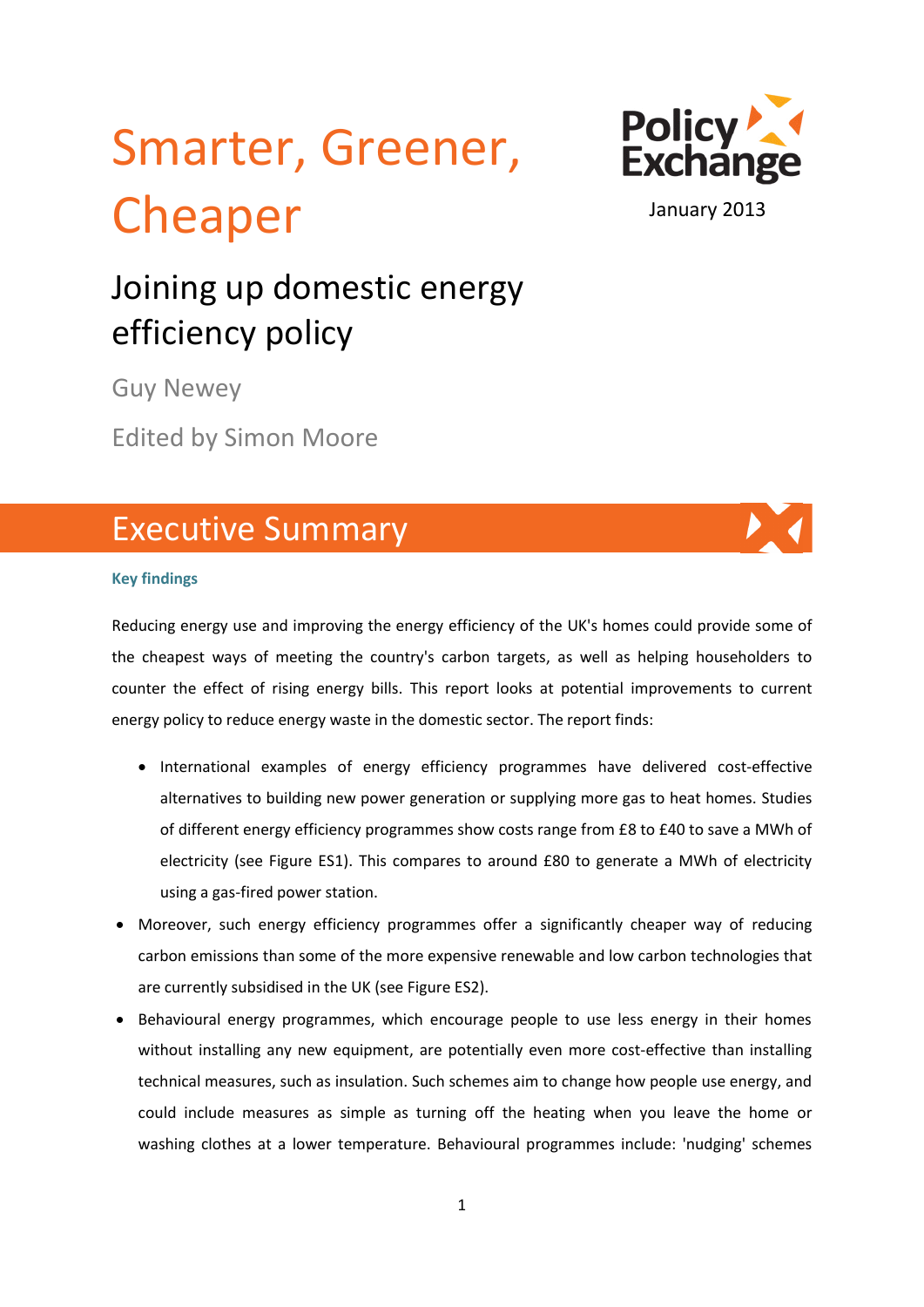that compare a household's energy use to a more energy efficient neighbour; providing simple advice on how households can cut energy use; or community schemes to cut energy use by a group of households. International examples show that comparative billing can deliver cuts in energy use at a cost of just £16 per MWh of energy saved. One rigorously-tested, but still smallscale, UK example of comparative billing combined with energy-saving advice has cut gas use at a cost of just £11 per MWh. While evidence on the potential of such behavioural programmes is limited, particularly on a national scale, their potential should be explored. It is hoped the rollout of smart meters will allow more rigorous testing and expansion of such programmes.





**Figure ES2. Cost of low carbon generation vs energy efficiency in reducing carbon emissions**

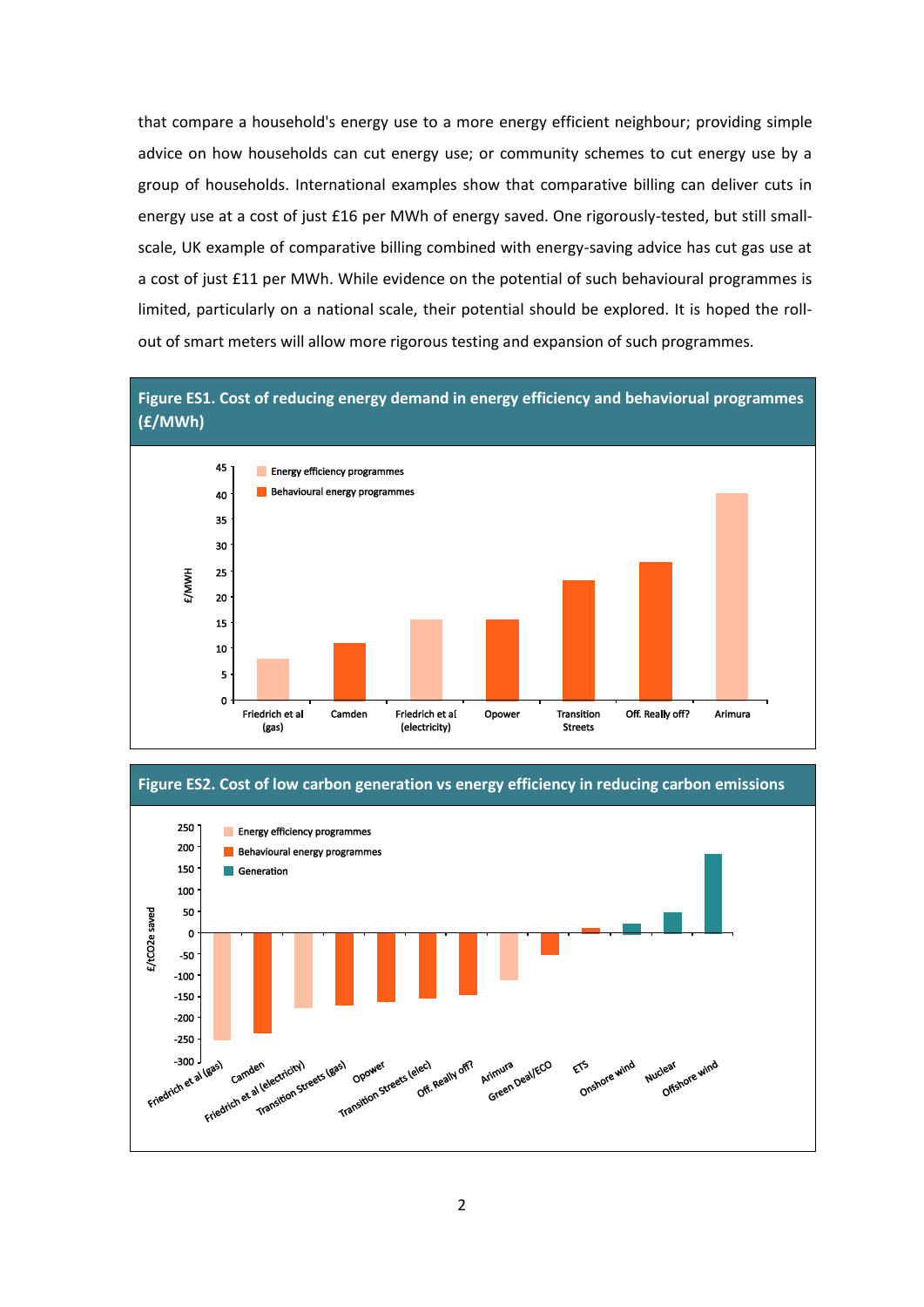- This report considers three options for encouraging the greater use of behavioural energy programmes in the domestic sector:<sup>1</sup>
	- o A Premium Payment or Feed-in-Tariff for electricity efficiency (EEFIT).
	- $\circ$  Using the proposed Capacity Mechanism (part of wider Electricity Market Reform) to incentivise long-term demand reduction.
	- o Changes to the Energy Company Obligation (ECO) to allow behavioural programmes to compete for subsidy if they can demonstrate energy savings.

Our analysis found that changes to the Energy Company Obligation offered the best option for supporting the greater use of behavioural energy programmes in households. Unlike the other approaches, ECO could support programmes that help cut both electricity *and* gas use. Its structure could allow third parties, such as charities and companies who are expert in behaviour change, to compete for the ECO subsidy. It may also help lower the overall cost of the ECO programme, which is paid for through energy bills.

#### **Background**

Over the past 30 years, reducing energy demand and improving energy efficiency in the UK's homes has been less of a priority for policymakers than supporting new supply. The challenges of cutting carbon emissions and helping households deal with rising energy bills means that energy efficiency is receiving more policy attention. The establishment of the Energy Efficiency Deployment Office (EEDO) in the Department for Energy and Climate Change (DECC) and the current consultation on how to incentivise reductions in electricity use reflect this. At the same time, the government is introducing the Green Deal and has replaced the main domestic energy efficiency policy, the Carbon Emissions Reduction Target (CERT) with the Energy Company Obligation (ECO). While CERT has successfully subsidised cheaper energy efficiency measures like loft insulation and cavity wall insulation, ECO will focus on subsidising more expensive technologies like Solid Wall Insulation. The government hopes that households will now pay for the cheaper measures themselves through the new Green Deal. Government estimates that the subsidies for measures through ECO will add around £50 to every household's energy bills, although there are fears that because the policy supports expensive insulation measures such as solid wall insulation, the real cost could be more than £90. Of course, those households who benefit from the energy efficiency measures will likely use less energy and therefore benefit from lower bills.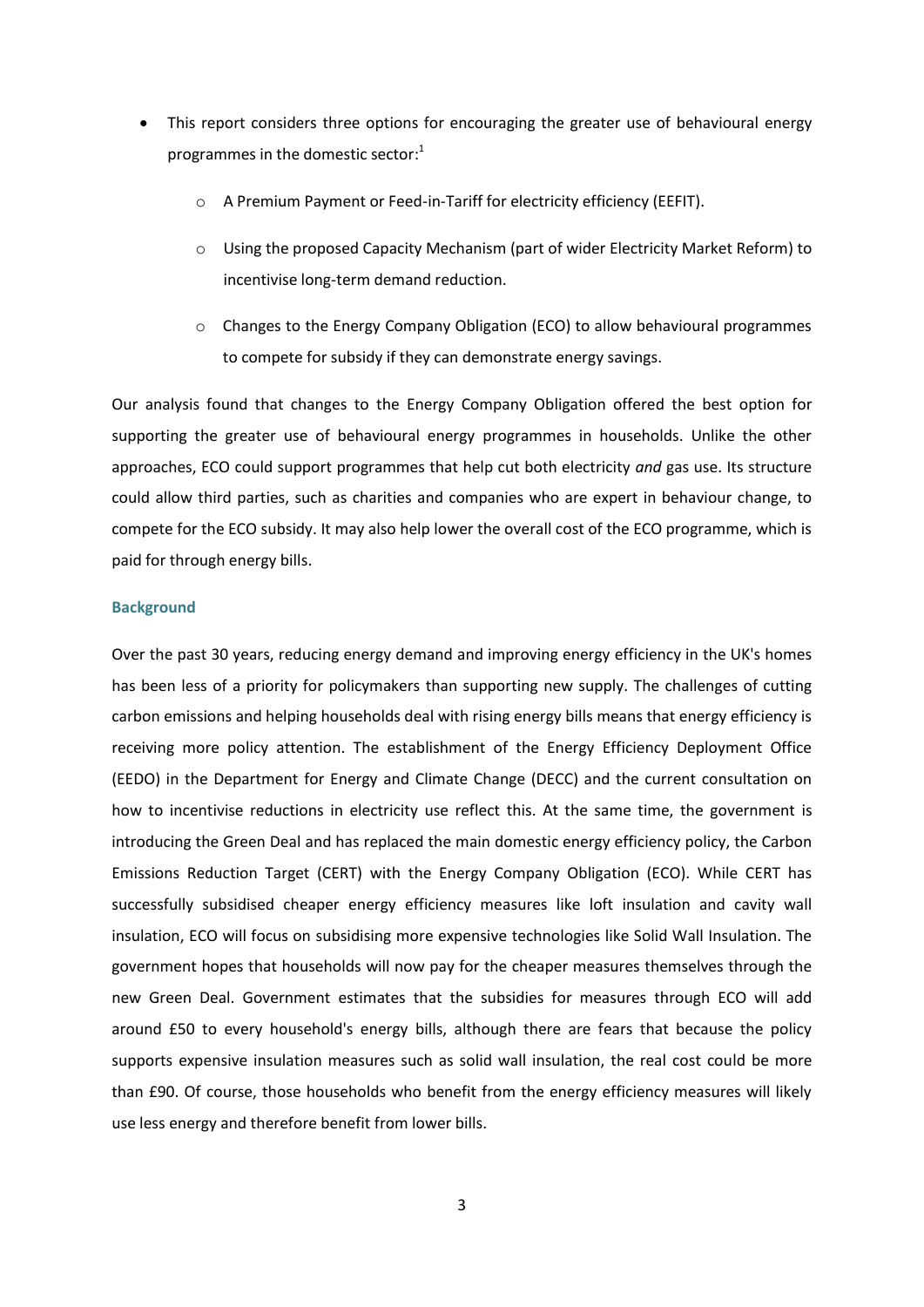Alongside these changes, energy suppliers are starting to install smart meters in homes across the UK. By 2019, every home in the UK should have a smart gas and electricity meter. This technology will be able to send electronic data about households' daily or even half-hourly energy use to suppliers (unless customers opt-out). At the same time, data about energy use will be available immediately to households through in-house displays, allowing immediate feedback on which activities consume the most energy. The hope is that this will help people understand where they could cut down energy use without changing their lifestyle. However, the literature suggests that installing smart meters will not, on its own, lead to significant energy savings. Smart meters are a technology that could *enable* energy savings, by helping householders better understand their energy use and make appropriate savings, but they will need further support to cut energy use.

Currently, it is difficult and potentially expensive to prove that energy efficiency programmes, including programmes that aim to change how households use energy, have led to real savings. Data from existing electricity and gas meters is not frequently collected. Smart meters offer the opportunity to make it easier to prove when customers have made real reductions in energy demand.

The potential rewards to successfully reducing demand are considerable. A 5% annual reduction in energy use would lead to customer savings of £7.8 billion over the next two decades. The mostrigorously tested UK example of comparative billing and energy efficiency advice saw households cut energy demand by 6%. This could lead to a saving of £76 on the average household energy bill<sup>2</sup> (although caution is needed over whether small-scale schemes can be replicated on a large scale). Reducing demand and improving energy efficiency also offer some of the potentially most costeffective ways of meeting the UK's carbon targets. There is significant potential for reducing energy use in the UK's homes. DECC analysis has identified potential for annual savings of around 80TWh, out of annual domestic energy use of 500TWh. While policymakers should be cautious about whether such savings can be realised (and how much it will cost to deliver such dramatic changes in household energy use), further exploration of measures to cut energy waste is imperative.

#### **Public acceptance of smart meters**

Despite the promise, there are major concerns that the smart meter roll-out could face considerable public opposition. There are worries about the overall cost of the programmes (currently estimated at £11 billion), whether the technology is mature enough and, crucially, whether people will want more detailed data on energy use to be available to energy companies. If the planned roll-out of 53 million smart meters over the next seven years is botched or a large number of households decide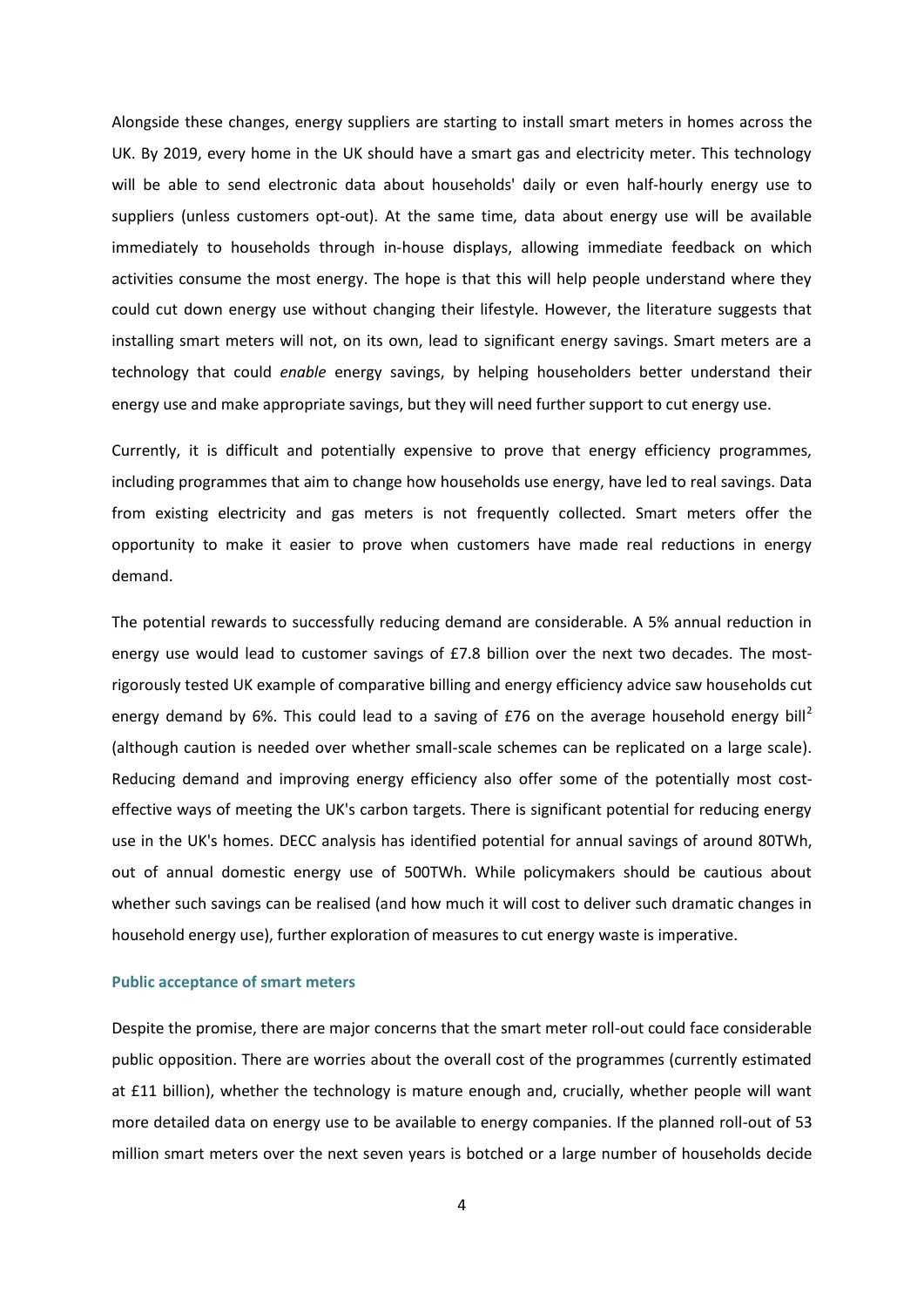not to make their data available, the potential of the technology to help deliver energy and carbon savings will be severely curtailed.

Overcoming opposition and suspicion of what happens to the new data generated by smart meters will require a sophisticated communications approach which emphasises the infrastructure improvements that smart meters represent as well as the potential bill (and carbon) savings. It will require motivating civil society groups, encouraging word-of-mouth success stories and reacting quickly to any problems. This report includes findings from an expert roundtable on how to help ensure public acceptance of smart meters.

#### **Policy recommendations**

It is imperative that different policy instruments – including ECO, Green Deal and smart meters – complement each other to deliver the cheapest possible energy and carbon savings. The following policy recommendations provide steps to ensure domestic energy efficiency policy is joined up:

**1. Allow behavioural energy programmes to compete for ECO subsidy**. Behavioural energy programmes that can demonstrate real savings in electricity and gas demand in homes should be eligible for subsidy under the new Energy Company Obligation. Smart meter trials that use behavioural techniques to change energy behaviour and can demonstrate energy savings should also be included.

Considerable uncertainty about the costs of such programmes remains, so such an approach should only be eligible for a limited proportion of the ECO subsidy at first. However, if the 'pilots' do prove to be cheaper than some of the more expensive 'technical measures' currently subsidised under ECO, such as solid wall insulation, it will bring down the overall cost of the programme to consumers and therefore help keep energy bills lower. Such an approach could also increase awareness of smart meters and encourage households to request installations. To encourage greater innovation, policymakers could allow third parties, such as charities and energy services companies to compete for part of the subsidy (through ECO's proposed brokerage system).<sup>3</sup>

There are genuine concerns about whether behavioural programmes can ever deliver energy savings on a national scale, how energy savings can be proven and whether such savings can be sustained over a long period. The piloting of behavioural schemes through ECO will help develop rigorous methodologies on how energy savings can be verified and if they are additional (i.e. would not have happened anyway). The pilots will also allow policymakers to discover which techniques for changing behaviour work and, importantly, how much they cost. If such schemes prove successful, they

5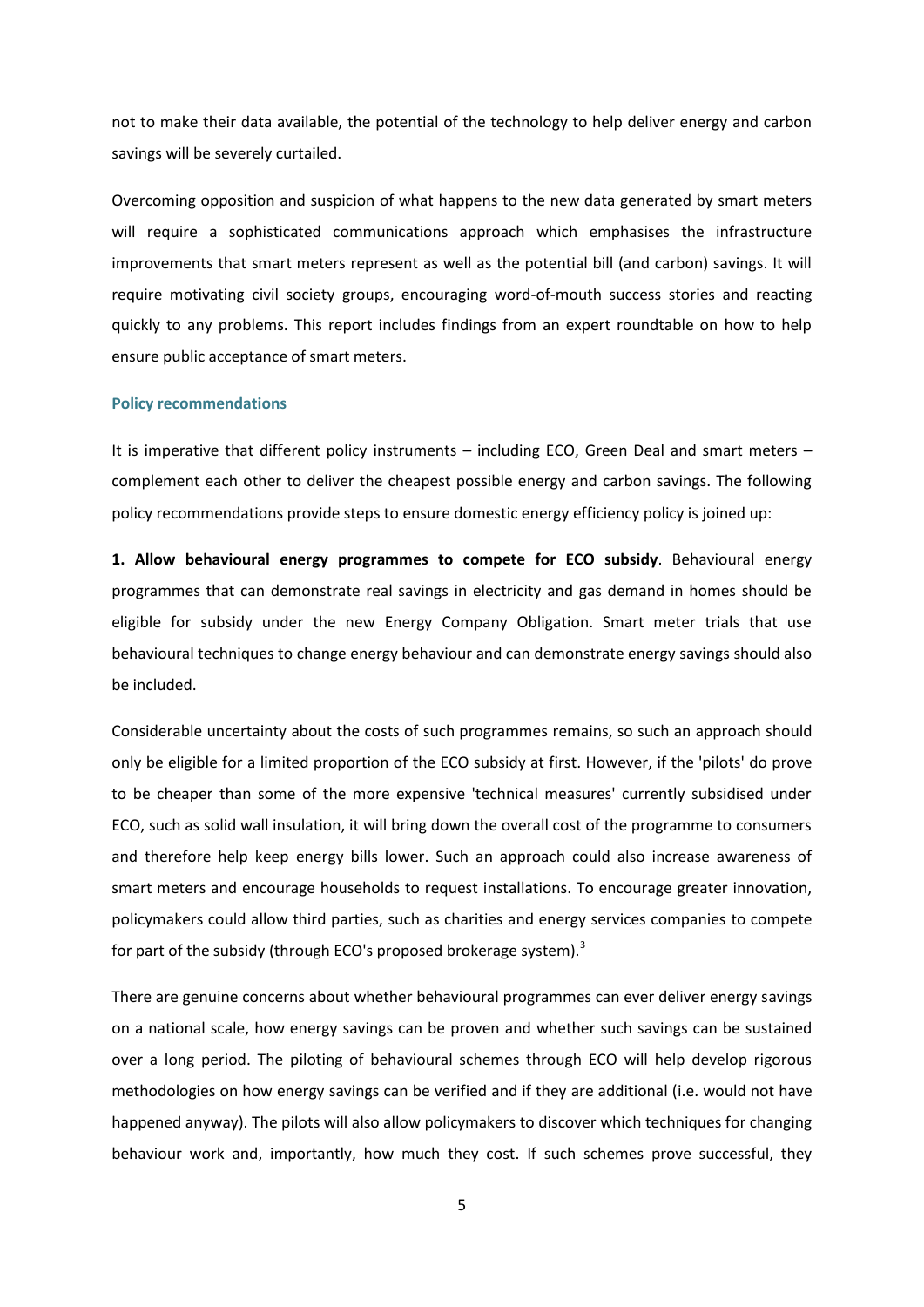should be rolled out more widely and could include programmes that combine behavioural measures with technical improvements, such as improved insulation or replacing light bulbs. A more detailed discussion about how such a scheme would be rolled out is in the final section.

**2. Support for energy efficiency through the Energy Bill**. Measures to subsidise changes in energy behaviour in the domestic sector through ECO should not preclude introducing an energy efficiency feed-in tariff (EEFIT), to offer fixed payments for verifiable reductions in electricity demand (as the government is consulting on). Such an instrument should allow electricity demand reduction programmes to compete with new low carbon generation, potentially bringing down the overall cost of meeting the UK's carbon targets and energy bills. However, it is unlikely such a measure will support behaviour change programmes in homes.

A new Capacity Mechanism for electricity generation is unnecessary and risks further distorting the electricity market. However, if such a mechanism is introduced, it should allow short-term 'demand response', where shortfalls in generation can be met with pre-agreed reductions in demand, to compete against subsidising back-up power stations. However, it would be wrong to use this instrument to support long-term reductions in demand. The EEFIT offers a better alternative.

**3. Communicating the benefits of smart meters**. Government must take a sophisticated communications approach to supporting the roll-out of smart meters. In practice this means:

- Working with community and civil society groups to act as champions for the technology, alongside a national advertising campaign that reassures people about the risks and highlights the potential benefits. This should be seen as a complement to the marketing activities of suppliers and not competition. The Digital Switchover should be seen as an appropriate model.
- Where possible, the communications strategy should be co-ordinated with energy companies so that it reflects where the roll-out is taking place. This means working on a city-by-city and regional basis and encouraging different suppliers to co-ordinate roll-out schedules, where such an approach is possible and does not sacrifice the operational efficiency of the roll-out.
- The success of smart meters depends on government and suppliers providing messaging that shows the smart meter roll-out is both an important infrastructure upgrade *and* an opportunity for people to save money on energy bills. As different messages will work for different people, it also needs to make the environmental case for the new technology. It should also be cautious about over-promising what the technology can achieve.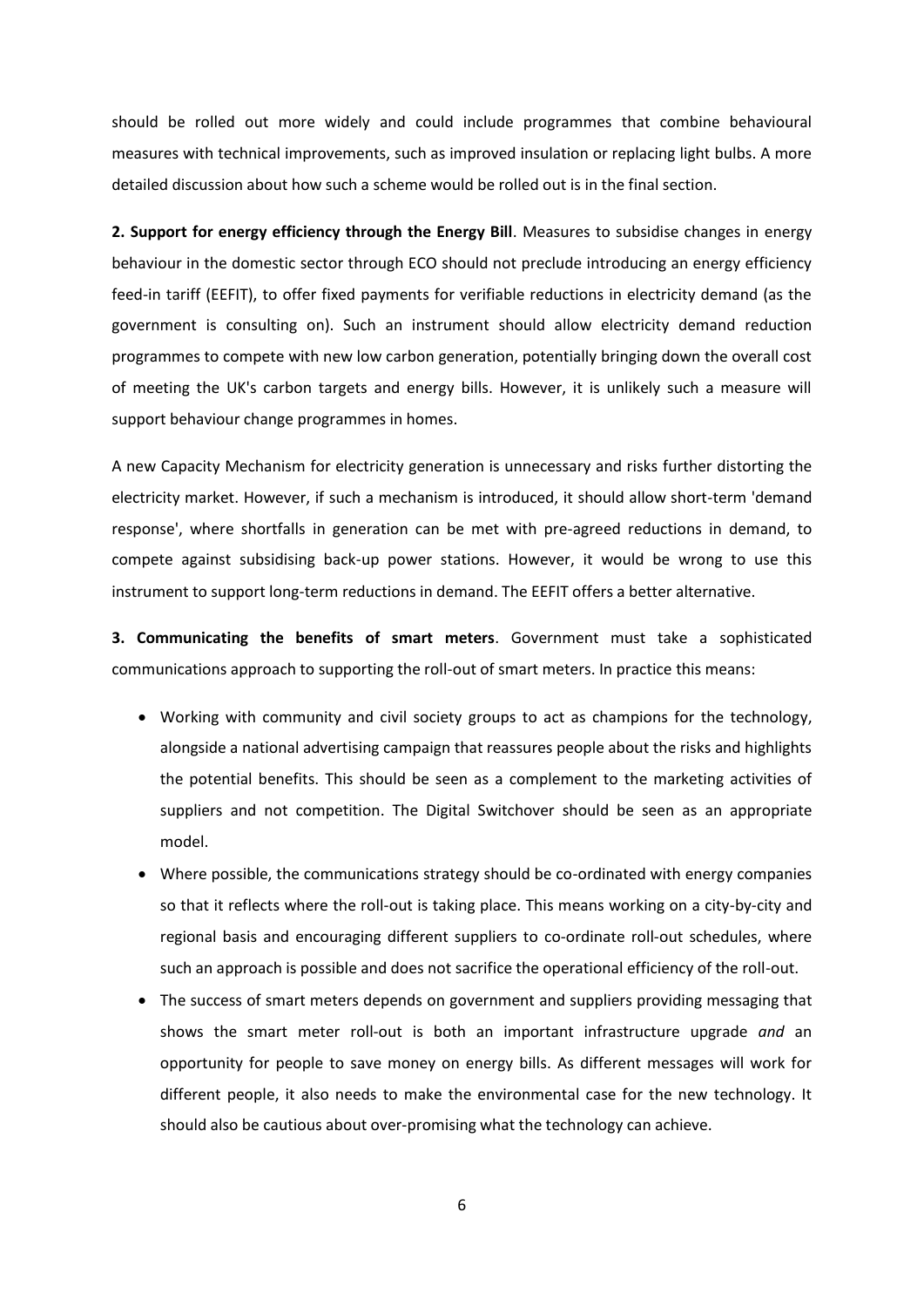• Smart meter communications must be co-ordinated with other government energy efficiency programmes, such as the Green Deal and Energy Company Obligation. This campaign should highlight that these programmes are working together to help people reduce energy bills, upgrade the UK's infrastructure and improve people's homes.

**4. Avoid constraining rules on tariffs.** Ofgem and the government's proposals to 'simplify' the energy retail market risk undermining the potential of smart meters to offer innovative tariffs that reward cuts in energy use or switching energy use to different times of day. Ofgem's proposals should be reviewed in the context of the smart roll-out as a matter of urgency.

### Introduction, Background and Scope

Energy efficiency and energy conservation<sup>4</sup> have often been overshadowed in debates about UK energy policy. Attention has instead focused on increasing (and decarbonising) generation. In particular, policymakers have been reluctant to tackle how people use energy in the home, assuming that rational households will take up 'low or no cost' measures by themselves when looking to save money on their bills.

There is a long-term trend for UK households to become more energy efficient. While service demand from households has increased by 50% since 1990 (service demand is, broadly, the services or benefits we get for a unit of energy), overall energy demand has actually decreased by 5% (see Figure 1).<sup>5</sup> This translates to an average improvement in efficiency of 2% per annum.

Alongside this long-term improvement in the energy efficiency of the domestic sector, since 2004 there has also been a sharp reduction in overall demand, as Figure 1 shows. There are two most likely drivers of this reduction. Firstly, energy prices have risen significantly since 2004 (see Figure 1), mainly caused by the traded price of gas, but also increasing costs of environmental and social policies and infrastructure improvements. Secondly, UK governments have increased efforts on energy efficiency through obligations on energy suppliers to support a major programme of insulation and other technical efficiency measures.

Despite these improvements, considerable potential remains to improve the energy efficiency of UK households. The Energy Efficiency Strategy identified 56TWh of cost-effective savings by 2020 in the sector (current domestic annual demand is around 500TWh), mainly through technical measures. It added that there was further potential for savings through changing how people used energy in the home.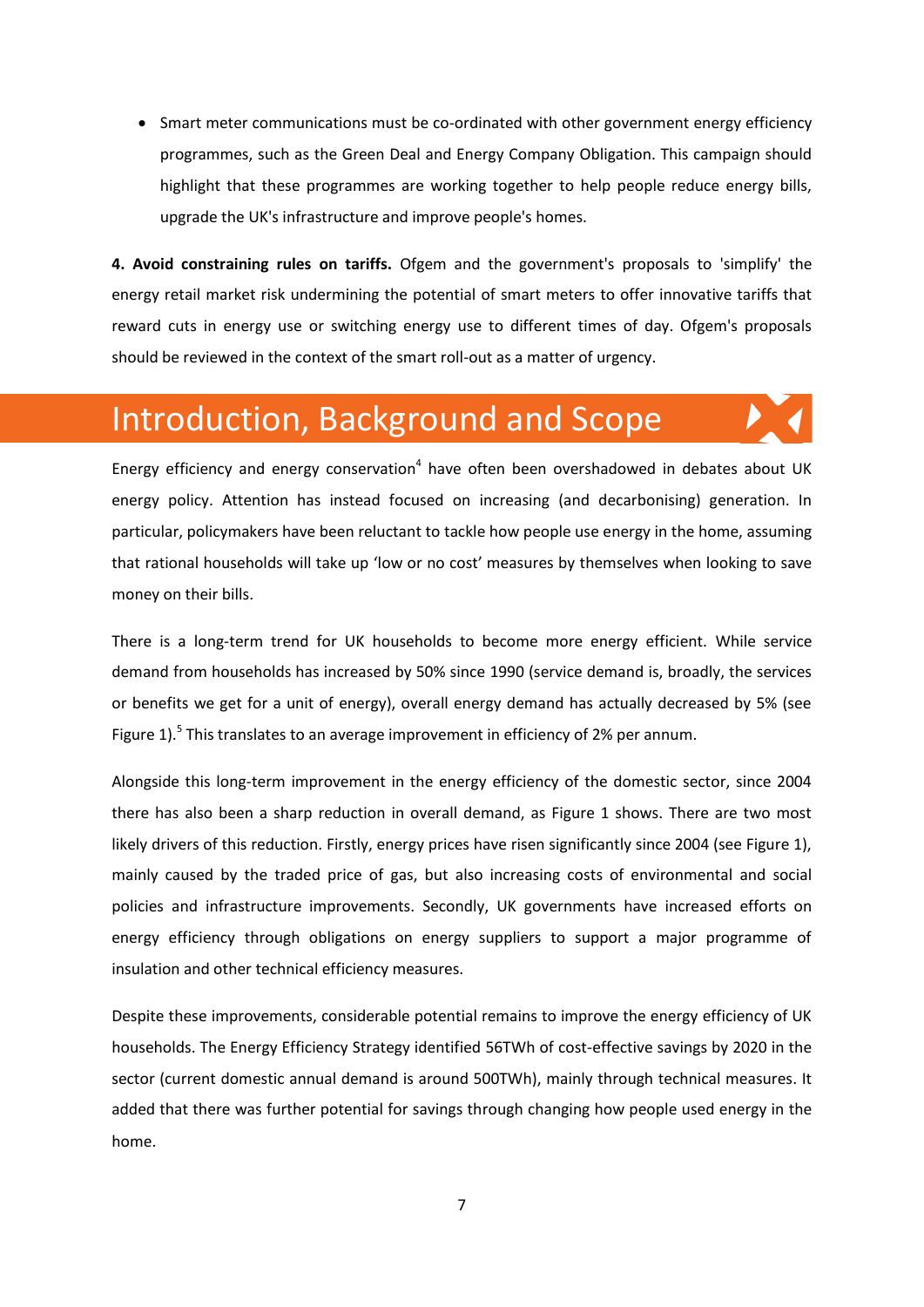The Coalition is taking significant policy steps to try to improve the energy efficiency of the wider UK economy, and in particular to improve the UK's energy inefficient houses. The government is introducing the Green Deal to provide loans for energy efficiency improvements, and replacing the Carbon Emissions Reductions Target (CERT), a subsidy scheme for home insulation and other measures. At the same time, the government has also mandated that every home in the country should have smart gas and electricity meters by 2019 (see Box 1).



The roll out of smart meters is a major infrastructure project, which is expected to cost around £11 billion. It will see around 53 million gas and electricity meters in the UK replaced over the next seven years. The full roll-out will begin in 2014, but there is a substantial foundation programme in the next two years. At its peak, hundreds of thousands of new meters will be being installed every week.

#### **Box 1. What is a smart meter?**

'Smart meters' are electricity and gas meters that are able to transmit data about energy use to suppliers electronically, without the need for manual readings, as is the case with existing 'dumb meters'. This should lead to an end to estimated billing and the opportunity for new tariffs that reward people for shifting their energy use to different times of day. Smart meters can also transmit real-time energy use data to householders via an in-house display (IHD), which will also be offered to households as part of the roll-out. Existing in-house displays, which simply clip-on to existing meters, are not technically 'smart', as they are not able to transmit data electronically to suppliers.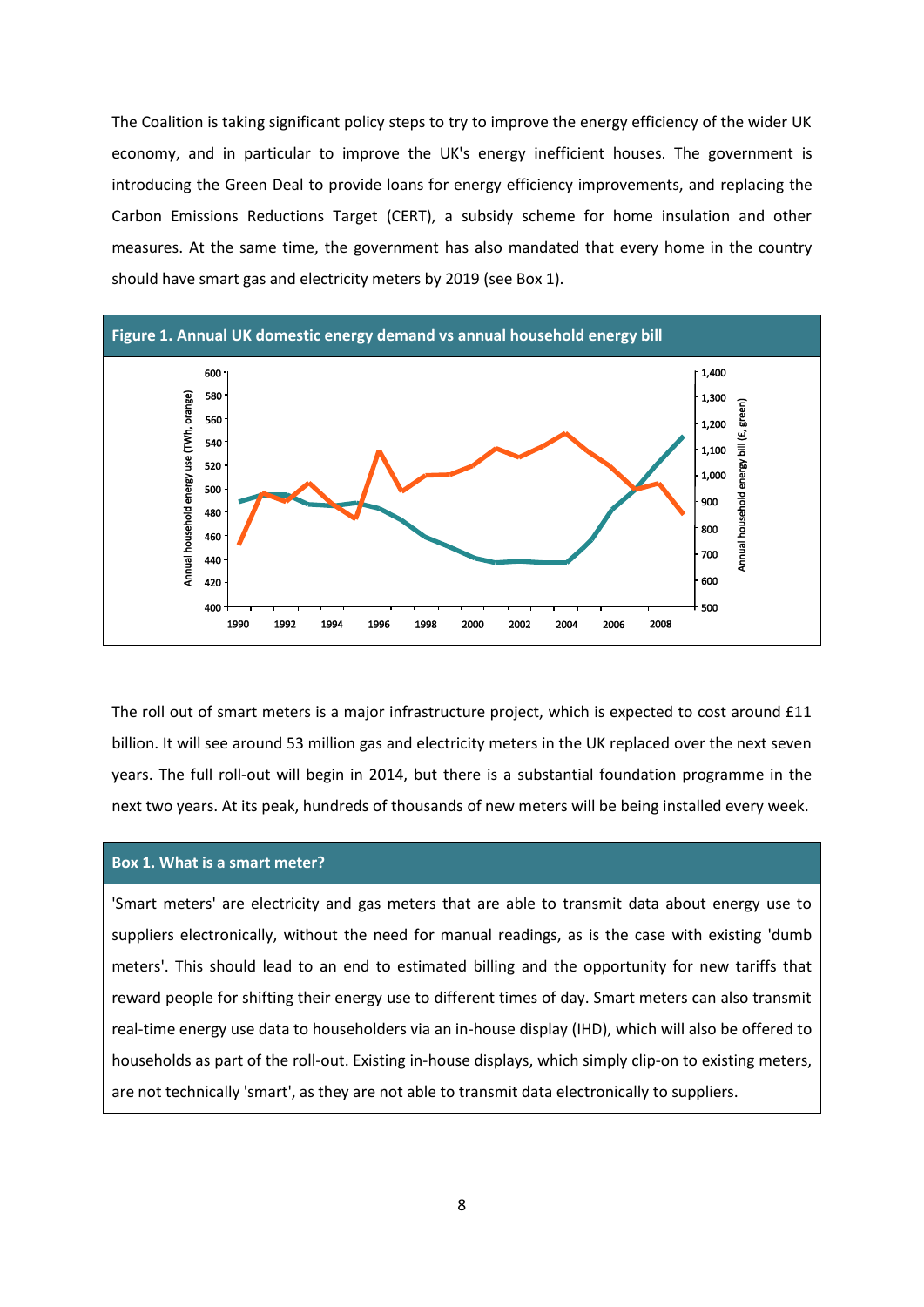Smart meters offer significant opportunities to change how households and businesses use energy. This report will consider how the roll-out of smart meters, and the improved data they will provide, could allow innovation in energy efficiency policy, potentially leading to both lower bills and costeffective decarbonisation. It will consider how to learn as much as possible about the technology during the foundation phase and how policy should develop to take advantage of the roll-out.

Alongside efforts on energy efficiency, the Coalition has also sought a richer understanding of how to change people's behaviour beyond using financial incentives and regulation, using understandings from behavioural economics. The establishment of the Behavioural Insights Team (BIT) in the Cabinet Office is a welcome development. The BIT has already looked at ideas to 'nudge' and encourage people to use less energy,<sup>6</sup> and is continuing a series of controlled policy experiments to test what interventions might lead to low-cost energy (and carbon) savings.

#### Scope

As well as opportunities, there are considerable risks with the roll-out of the smart meter programme, many of which were identified in a report by the National Audit Office.<sup>7</sup> Many of the aspects of Department of Energy and Climate Change's (DECC) chosen design have been controversial. These include:

- Whether 2019 is too soon to roll-out a relatively immature technology across the country, and whether this deadline risks increasing costs for energy consumers unnecessarily.
- Whether the roll-out should have been delivered by suppliers or Distribution Network Operators.
- Whether it is cost-effective or necessary to have mandated gas meters *and* In-House displays in the roll-out, or whether such measures add unnecessary costs.
- Whether the centralised Data and Communication Company (DCC) is the correct institution to manage the flow of data from smart meters, or indeed if such a body is at all necessary.
- The complexity of the computing architecture. Making sure meters are secure and deliver information effectively from the millions of meters to centralised systems is a huge challenge for government and suppliers.

While there are important doubts about whether these policy choices represent the most costeffective approach, they are beyond the scope of this report. This report will consider the opportunities created by the roll-out of smart meters for policy innovation in the UK. While it will discuss opportunities in the non-domestic sector, its main focus is on household energy use.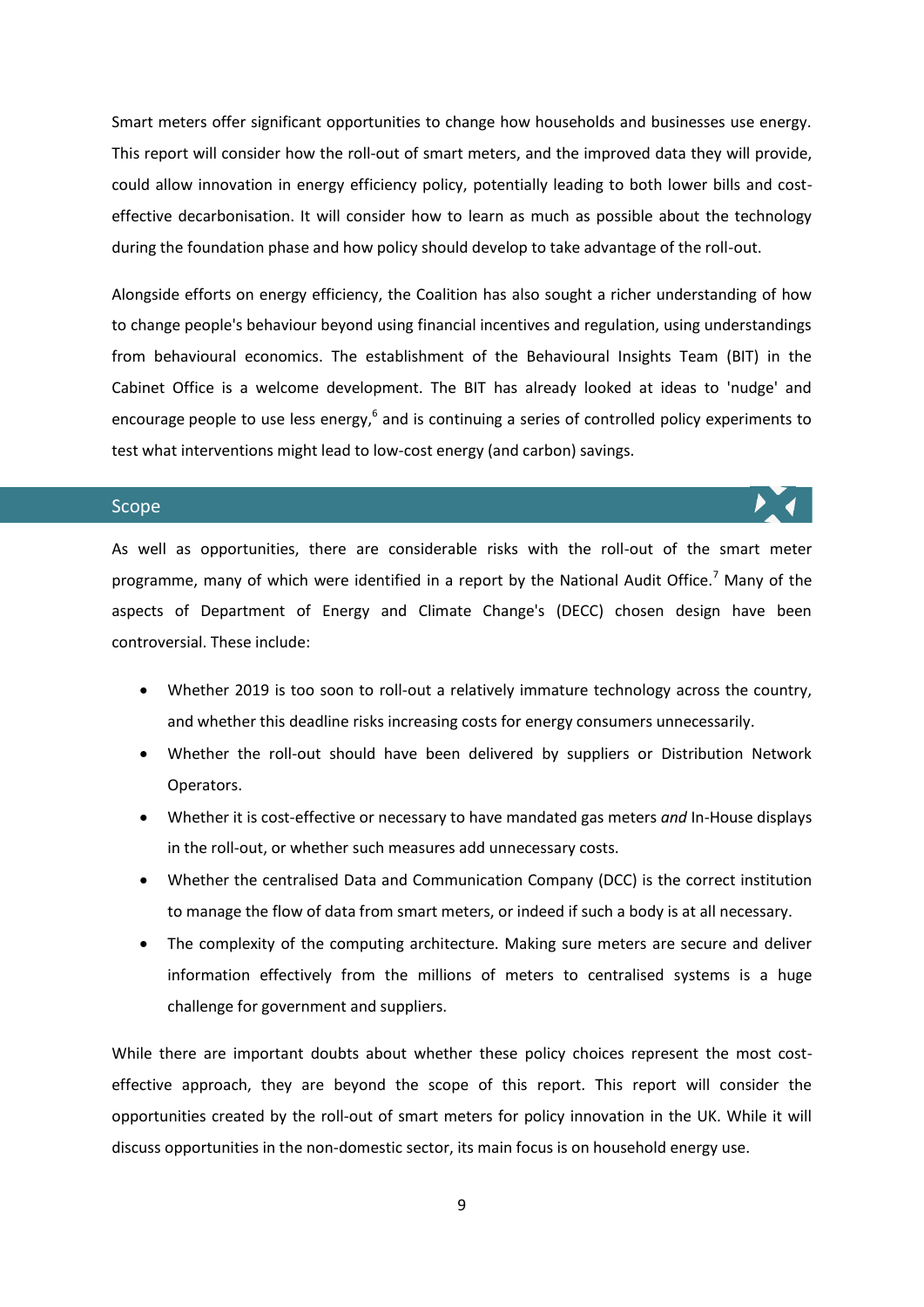The report will also consider the risks of a backlash against the roll-out and how government and suppliers can ensure that the public accepts the introduction of smart meters. This will be crucial if policymakers want to capture the full energy and carbon saving benefits of the new technology. If smart meters are seen as inconvenient, expensive, cumbersome and invasive – and households choose not to have them installed – they risk becoming an expensive failure.

### Current Policy Approach

Energy efficiency policy for the domestic sector in the UK has two key characteristics. Firstly, particular energy efficiency policies have tended to be isolated from each other in both design and delivery (and further separated from policy on generation). Secondly, there has been a focus on supporting *technical* improvements to energy efficiency (installation of new technologies in homes and businesses, such as insulation) and less attention on how people make decisions about how they use energy, or 'energy behaviours'.

Energy efficiency policies have not always provided a cohesive direction to participants in the energy market, either suppliers or consumers. Partly, this is a result of overlapping and competing aims associated with energy efficiency policy. Do policymakers encourage energy efficiency to try and deliver the cheapest possible carbon reductions or because of concerns about fuel poverty? Often policy measures have been designed to try and achieve both tasks. Despite its name, the Carbon Emissions Reductions Target (CERT) also aimed to improve the quality of homes for the poorest households. While an understandable objective, the effect of this is to make the carbon savings more expensive than they might have been. At the same time, different policy measures have developed separately. It is not yet clear how the development of the Green Deal and Energy Company Obligation has fully considered how the roll-out of smart meters could change how people use energy. Equally, taxation policy provides unclear signals to households. While a carbon price is applied to domestic electricity through the EU Emissions Trading Scheme (ETS) and other policies, there is no such signal on gas used for domestic heat.<sup>8</sup> There is a low rate of VAT on energy efficiency materials, such as insulation, $9$  but the full rate of VAT is charged on household improvements. The Energy Efficiency Deployment Office was set up in 2012 within DECC, partly in an attempt to overcome these problems of overlapping and sometimes conflicting policy instruments. The launch of the Energy Efficiency Strategy and the consultation on demand-side measures as part of Electricity Market Reform highlight the increasing policy efforts in this area.<sup>10</sup>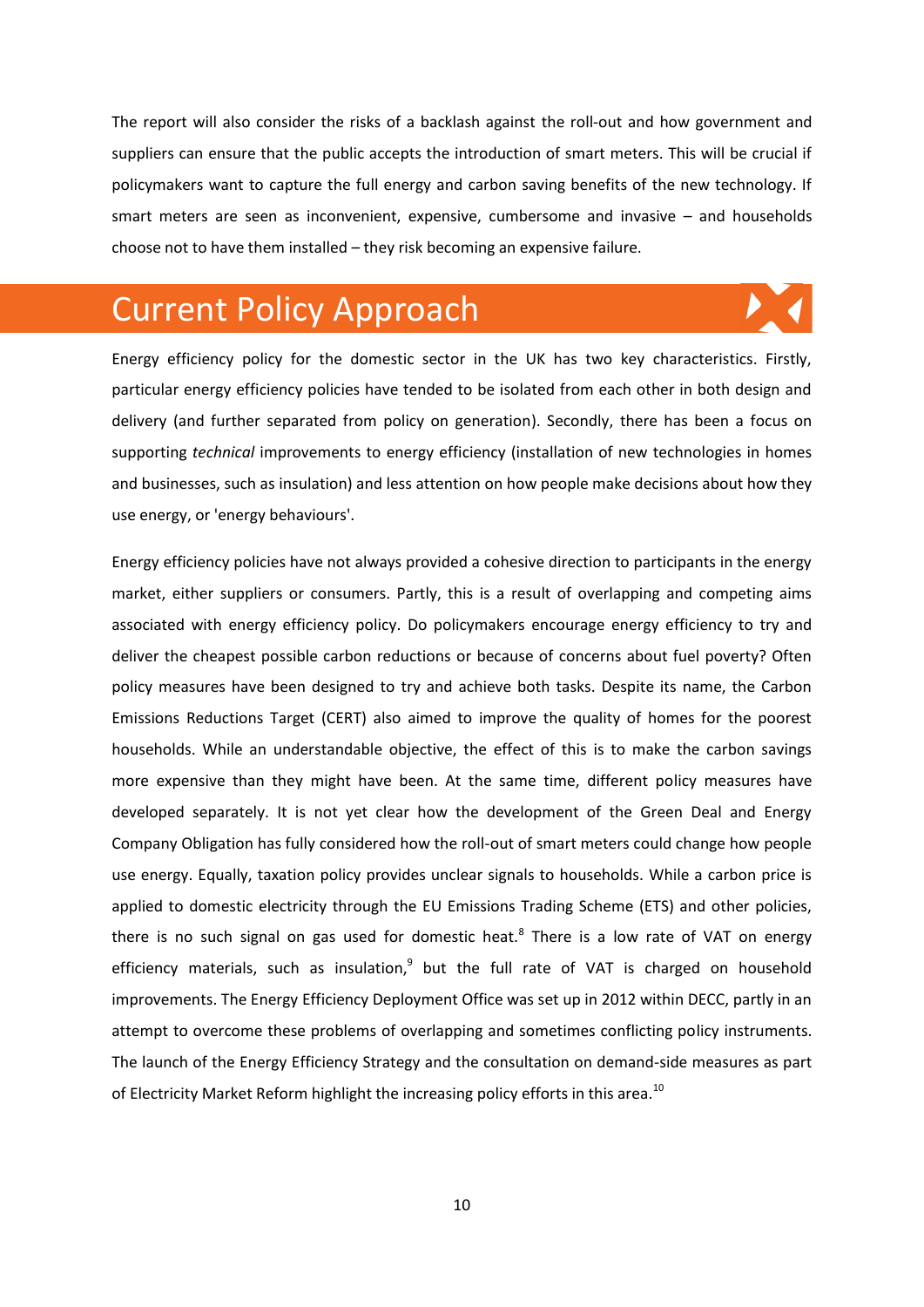Secondly, energy efficiency policy has tended to focus on supporting and subsidising the installation of particular technologies and less on how those technologies interact with how people use energy in the home. If your policy aim is to reduce energy use, it is no use supporting the installation of a new boiler or double glazing, if the householder simply maintains the same level of energy use, but lives in a warmer home ('comfort-taking'). This weakness is not unique to energy efficiency policy, and is based on a presumption that individual actors will respond rationally to particular incentives that is the prevailing economic approach of UK central government.<sup>11</sup> Behavioural economics has challenged such an approach and its understandings are particularly relevant to energy policy. Policies such as CERT have focused on encouraging and subsidising technical measures. Where they have tried to encourage changes in behaviour, it has sometimes been clumsily introduced. It is no use supporting the distribution of in-house energy displays which give real-time feedback to households on which activities are the most energy-consuming, if they are never connected and people are not shown how to use them or what the displays are showing them.

The risk of a focus on technical measures is that the theoretical savings delivered by a particular technology may not be delivered in reality. One example was the mass mail-out of energy efficient light bulbs by energy suppliers to customers as part of the CERT obligations. Many languished in drawers or were thrown away, forcing a change in the rule<sup>12</sup>. While the installation of cavity wall insulation may be less vulnerable to such an approach, the technology's ability to deliver savings will only be possible in combination with how the household reacts to the improved efficiency of their home. Rebound effects, such as comfort-taking, where households take advantage of lower energy bills by increasing overall energy use (therefore undermining energy and carbon savings), are real and difficult to overcome.<sup>13</sup>

This focus on technical measures is understandable. Data on how people actually react to new measures is difficult to collect, particularly with the current system of 'dumb' energy meters. This leads to a reliance on nominal savings, demonstrated on a small number of properties, which can be easily plugged into a model and scaled up to a national level.<sup>14</sup> But these savings could be reinforced in combination with giving people better information about where they waste energy and/or showing them how to stop doing so.

'Energy behaviour' programmes take understandings from behavioural economics and focus on how people use energy are and how their energy using habits might be changed. In many ways, they are the equivalent of an emerging technology and more research is needed to assess their full potential. Behavioural programmes can work in different ways (See Box). They can be as simple as providing

11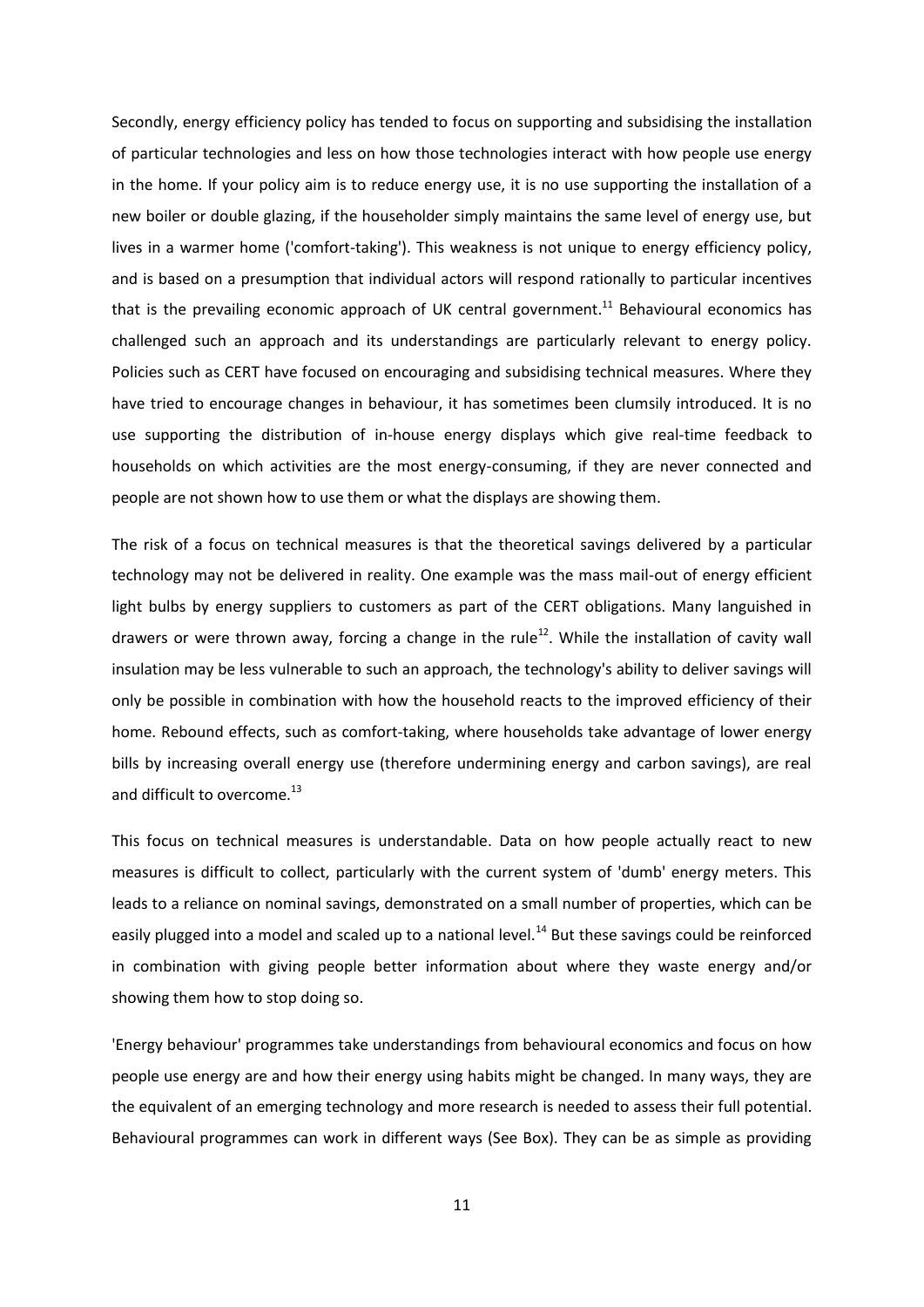clear advice on a leaflet on how to cut energy use or as complex as creating peer pressure among a community where the frugal use of energy becomes the 'social norm'. Examples of different behavioural measures are included in Box 2.

#### **Box 2. Behavioural Energy Programmes**

Techniques to reduce energy demand without installing new equipment include:

*Information*: Energy efficiency advice; historical energy consumption comparisons (comparing energy use with earlier periods); benchmarking of energy use with an efficient household. This could also include better billing and new ways of transmitting information, for example through Internetbased devices. It could also include real-time feedback through in-house displays linked to dumb or smart meters. Such displays typically provide real-time data on energy consumption, both in energy used and the cost of that energy (they may also include carbon used).

*Commitments*. Customers making a public commitment or pledge to reduce energy consumption.

*Additional financial incentives* (beyond the savings from using less energy). These could include community-based competitions where a group is rewarded if they are able to reduce the amount of energy used across the group. This tries to harness the potential of 'social norms' to change behaviour.

A full discussion of the different understandings from behavioural economics is beyond the scope of this paper. The MINDSPACE approach provides a useful framework to consider these issues<sup>15</sup>.

One of the reasons that energy behaviour programmes have not been more widely used is that it is currently hard to prove that energy savings have taken place. The improved granularity and reliability of data that it is hoped will be provided by smart meters should allow much more sophisticated scrutiny of how people use energy.<sup>16</sup> They should allow rigorous testing of whether particular measures, either technical or behavioural (see Table 1) or both in combination, have actually led to energy savings.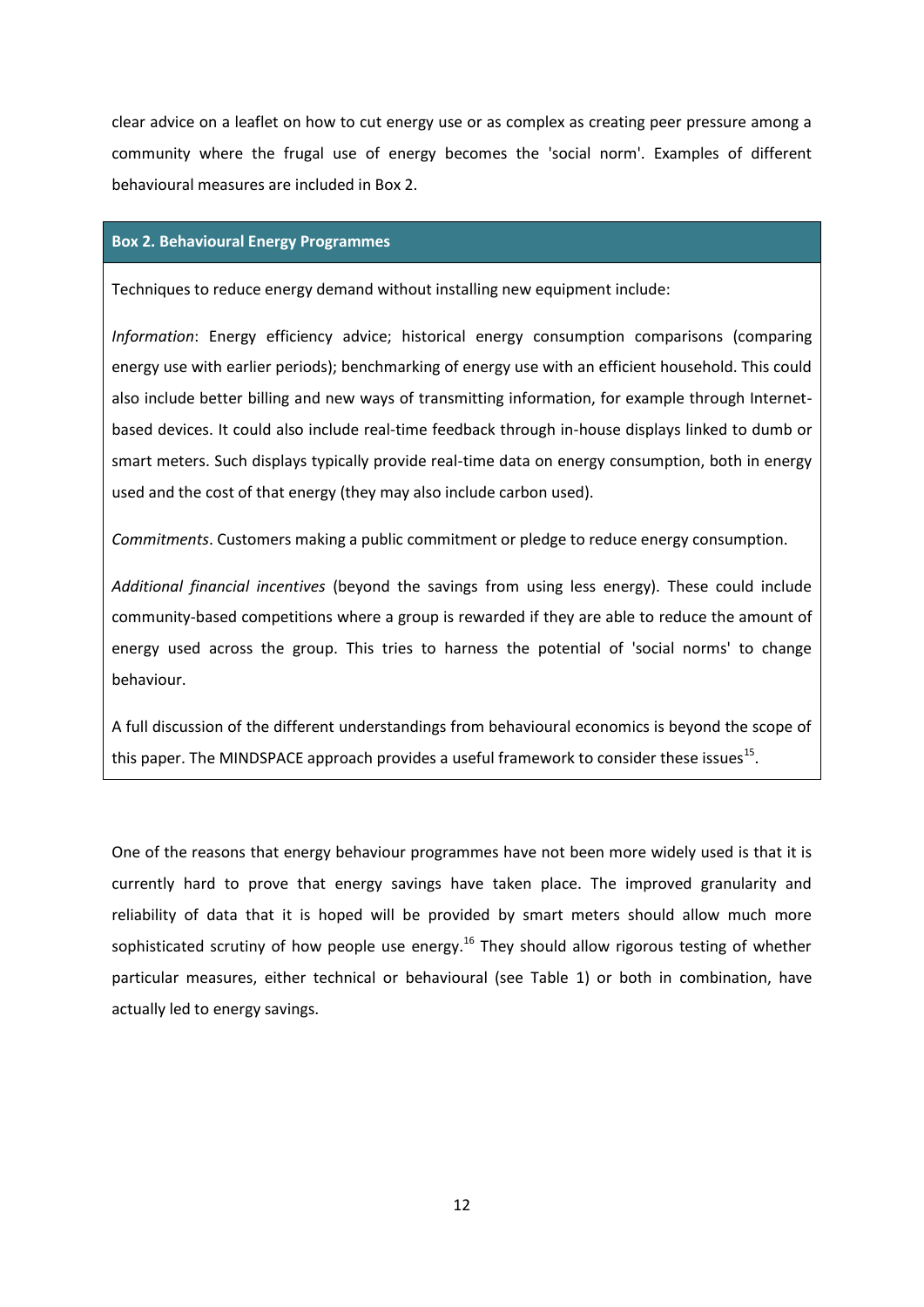#### **Table 1. Examples of technical energy efficiency measures and energy behaviours<sup>17</sup>**

| <b>Examples of 'technical' energy efficiency</b><br>measures | <b>Examples of 'energy behaviours'</b>          |
|--------------------------------------------------------------|-------------------------------------------------|
| Cavity wall insulation, solid wall insulation, loft          | Turning down a thermostat on heating controls,  |
| insulation, energy efficient lighting, more                  | washing clothes at a lower temperature, turning |
| efficient boilers, more efficient appliances such            | off your heating when you leave the house,      |
| as fridges and dishwashers.                                  | turning televisions off standby.                |

#### Potential of smart meters to change how households use energy

Smart meters offer significant potential for improving how households use energy. Experience in the UK and internationally has demonstrated that smart meters combined with other interventions can deliver significant reductions in energy use.

However, the installation of smart meter technology by itself does not necessarily lead to energy savings. Equally, some interventions that provide improved information to consumers without smart meters can struggle to deliver energy savings. This is not surprising. Households need information about what they can do to reduce energy use, while the real-time feedback of a smart meter demonstrates that the changes they have made actually make a difference. At the same time, smart meters can show which activities lead to higher energy use, but it may require additional information for households to be able to do anything about it. Smart meters are an 'enabling' technology that needs to work in combination with other steps.

The government estimates that the smart meter roll-out will see consumers cutting electricity use by 2.8% and gas use by 2% (this is in addition to savings delivered by other energy efficiency programmes, such as the Energy Company Obligation). This is expected to provide an overall saving to consumers of £4.4 billion over the course of the programme (on top of the other benefits from smart meters, such as meters not needing to be read and easier switching (see Table 2)).<sup>18</sup> The Impact Assessment does not provide a breakdown for what total energy savings in TWh will likely be achieved by the smart meter programme, however supporting documents for the Energy Efficiency Strategy suggest savings, compared to business as usual, of 8TWh in 2020 (UK household energy use was around 500TWh in 2009). It is worth pointing out that other DECC analysis has identified potential for annual savings of around 80TWh from changes in behaviour such as turning down thermostats and using appliances more efficiently.<sup>19</sup> Such figures based on bottom-up analysis of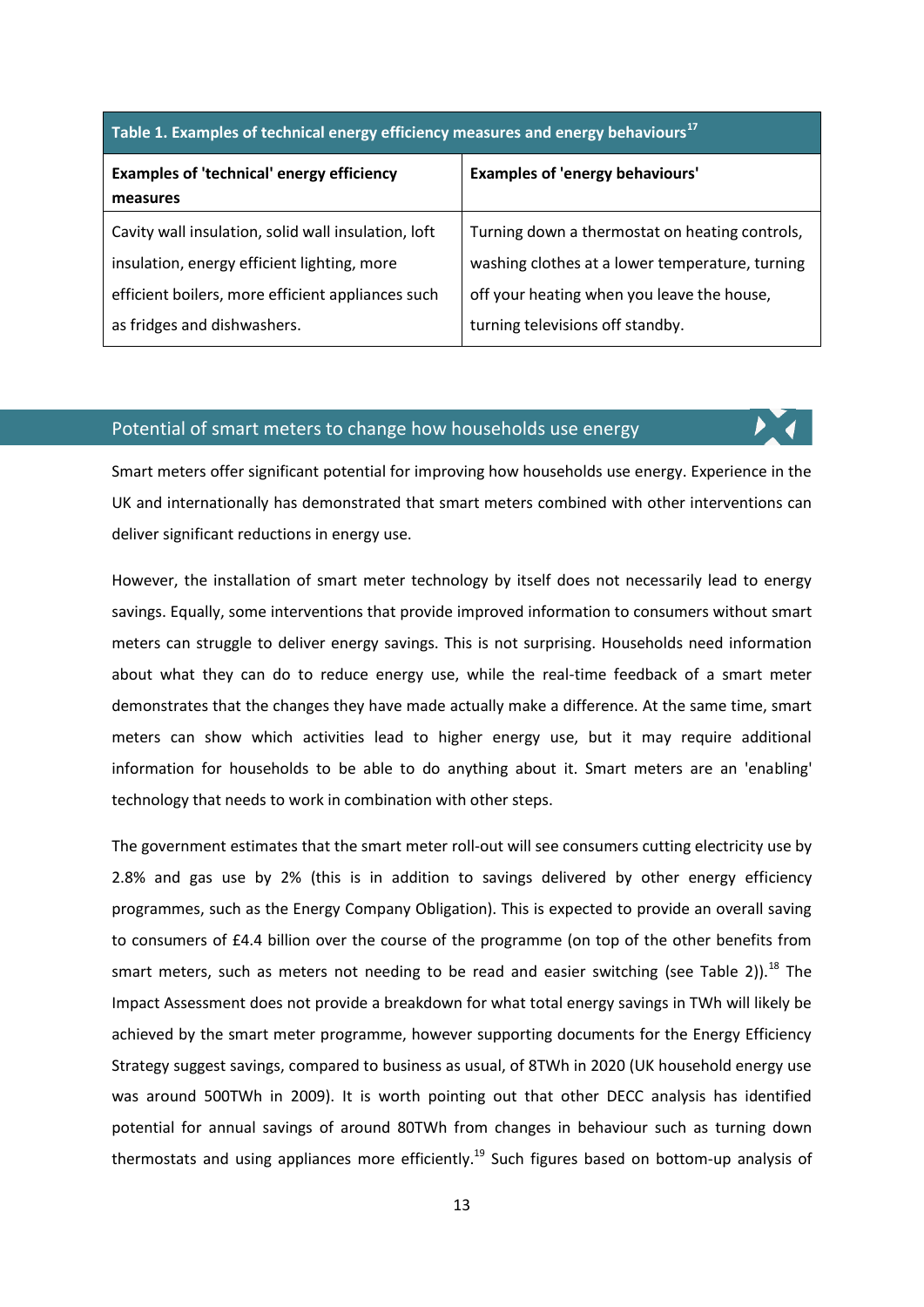potential savings should be treated with caution as it is not clear whether savings in some households can be replicated on a national scale or whether such behaviours can be changed and sustained. However, they do indicate considerable potential for demand reduction without adversely affecting lifestyles.

| Table 2: High level costs and benefits of smart meter programme |   |           |                         |   |           |
|-----------------------------------------------------------------|---|-----------|-------------------------|---|-----------|
| Costs                                                           |   | £ million | <b>Benefits</b>         |   | £ million |
| Smart meter costs                                               | £ | 4,521     | <b>Energy savings</b>   | £ | 4,427     |
| Communications costs                                            | £ | 2,833     | Supplier cost savings   | £ | 8,471     |
| Installation                                                    | £ | 1,577     | Carbon savings          | £ | 1,129     |
| System costs                                                    | £ | 688       | <b>Network Benefits</b> | £ | 884       |
| Other                                                           | £ | 1,233     | Peak load benefits      | £ | 778       |
| Total                                                           | £ | 10,852    | <b>Total</b>            |   | £ 15,689  |

If the expected reductions in energy use from smart meters do not materialise and costs are slightly higher than expected, the policy will likely have a negative net present value (NPV) (i.e. it will have cost more than its benefits). However, if the energy savings are as high as the most successful international and UK smart meter and smart meter-like programmes or if they help achieve the potential energy savings from changes in household behaviour identified by DECC, it could deliver huge cost savings for consumers and offer a very cheap way of decarbonising (see Table 3). It is worth stressing that smart meters will only likely deliver savings if they are combined with suitable interventions, as discussed in Box 1. There remains a great deal of uncertainty about what level of savings smart meters can deliver alongside other interventions and the studies listed in Table 3 may not be directly comparable to UK example and may suffer from selection bias (i.e. those who volunteered to take part in the project or have a smart meter installed may be more likely to take energy saving action). However, they provide a useful description of the scale of potential savings from smart meters and behavioural programmes.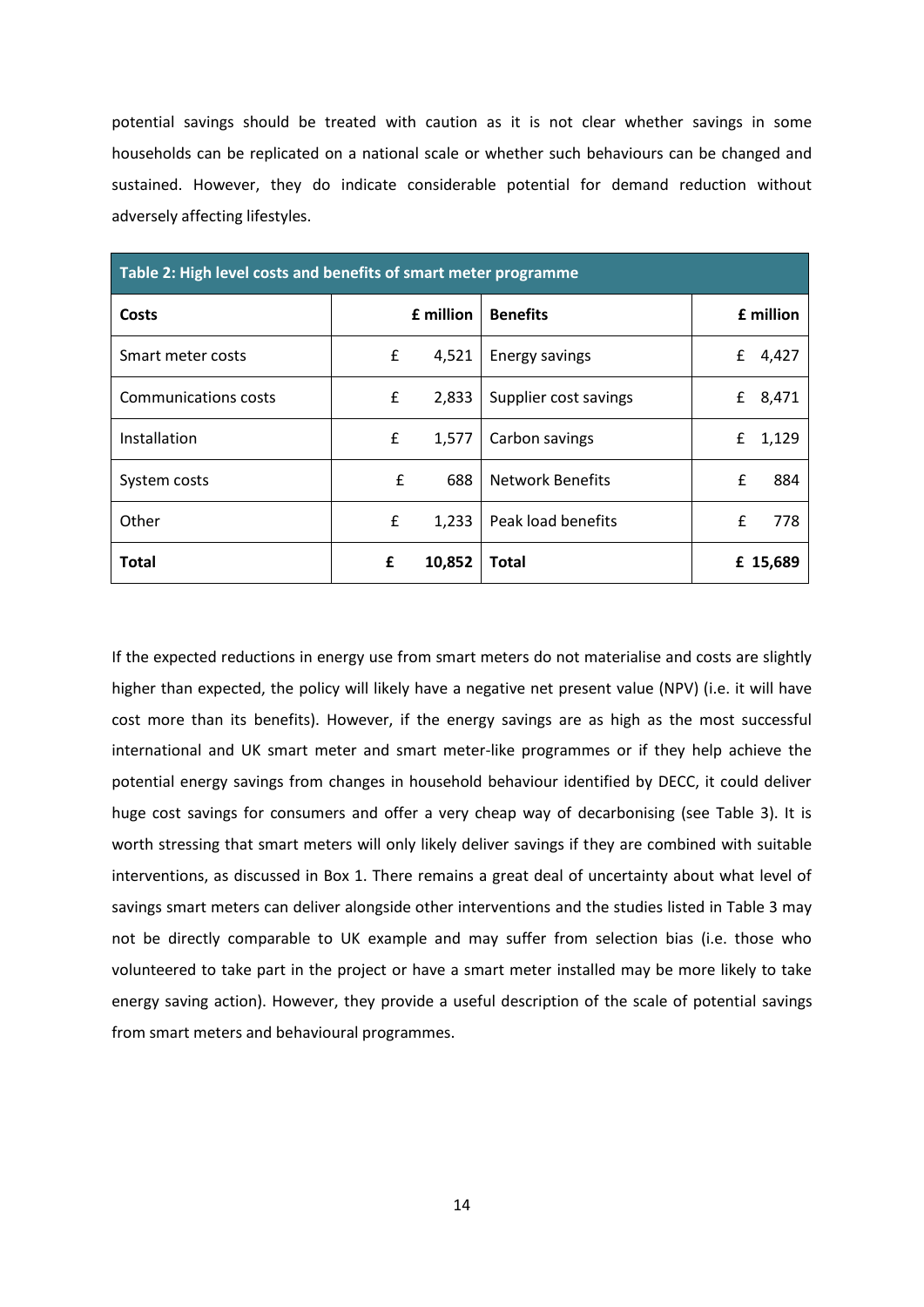**Table 3. Savings from different smart meter programmes and potential savings in the UK if same level of energy savings was achieved**

| <b>Study (region where</b><br>programmes took place) | Range of annual savings                                    | Potential energy saving if applied to<br>all of UK (over 19 year period) <sup>20</sup> |
|------------------------------------------------------|------------------------------------------------------------|----------------------------------------------------------------------------------------|
| UK Smart Meter Impact<br>Assessment                  | Electricity 1.5-4% (central 2.8%)<br>Gas 1-3% (central 2%) | £2.0-£6.7bn (£4.4bn central)                                                           |
| $ACEEE^{21}$ (US)                                    | $4 - 12%$                                                  | £6.3-£18.8bn                                                                           |
| ACEEE <sup>22</sup> (US)                             | $0-19.5%$                                                  | $£0-E30.6$ bn                                                                          |
| Darby <sup>23</sup> (international)                  | $0-15%$                                                    | $£0-E23.5bn$                                                                           |
| Fischer <sup>24</sup> (international)                | $5 - 12%$                                                  | £7.8-£18.8bn                                                                           |
| ESMIG <sup>25</sup> (Europe)                         | $5 - 8.7%$                                                 | £7.8-13.6bn                                                                            |
| ESMCBT <sup>26</sup> (Europe)                        | 5%                                                         | £7.8bn                                                                                 |

#### **Energy Demand Research Project**

In the UK, the Energy Demand Research Project (EDRP) was a joint scheme between five energy suppliers and the government to test various interventions. The trial applied a range of measures aimed at reducing energy demand to more than 60,000 homes in the UK, including 18,370 homes which were fitted with smart meters. These include clearer bills, community payments for demand reduction, comparative billing and households making commitments to reduce energy use. The trial was not designed specifically to test the smart meter roll-out, although it has been used to inform it. While the research has provided some very useful insights, it had major shortcomings.

Firstly, there was not a central design; energy companies were generally left alone to test their own measures. This meant that it was more difficult to establish which measures had delivered which savings. Secondly, it failed to publicly report the costs of each measure. This makes it impossible to assess the measures' cost-effectiveness.

The EDRP trial showed that only two interventions significantly reduced demand in energy use without a smart meter. That was using clip-on IHDs (where the devices are just clipped on to existing 'dumb' meters) and comparative billing, where energy consumption is compared against a similar household.<sup>27</sup> The EDRP found that electricity savings were 2-4% higher with a smart meter *and* an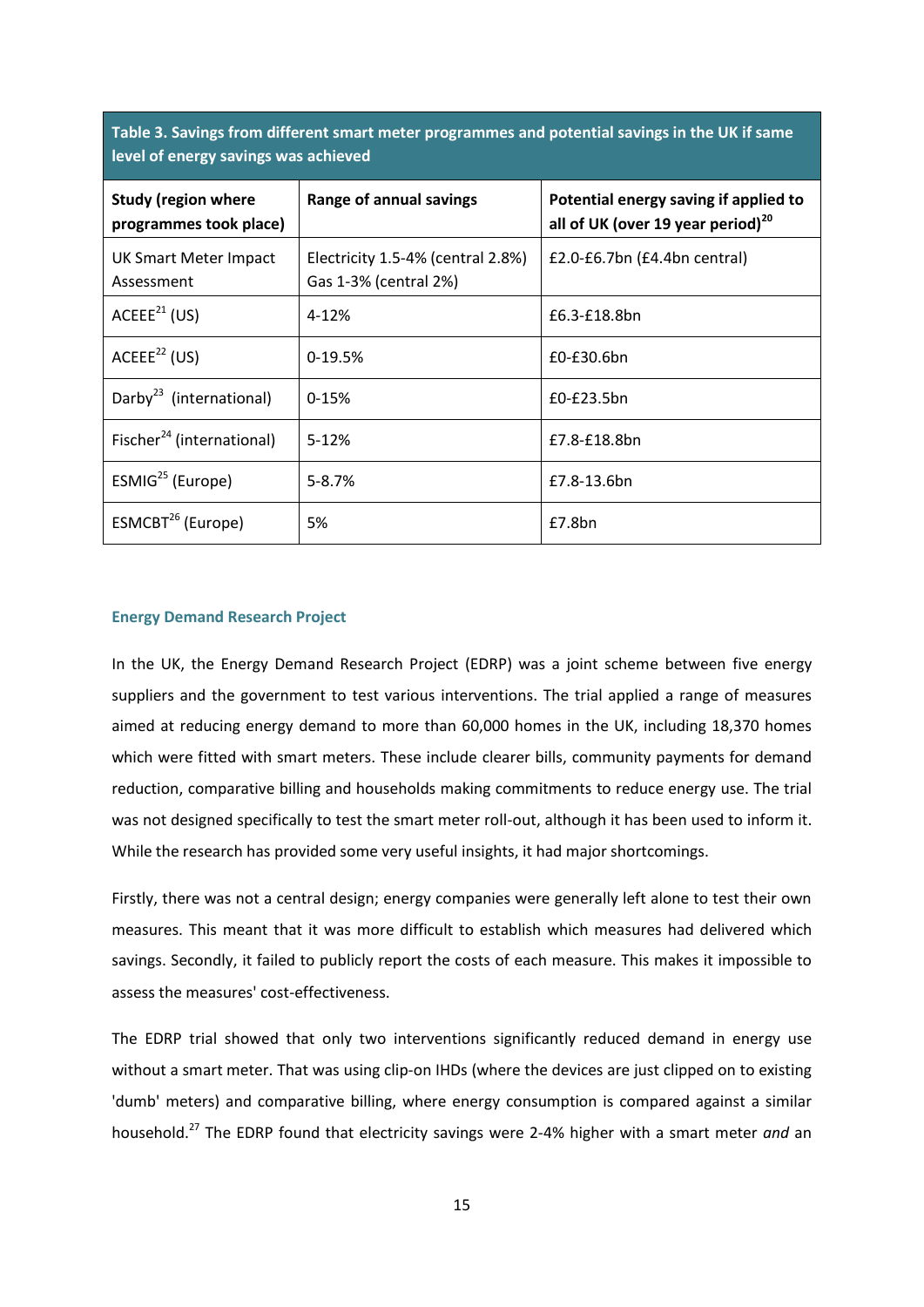IHD than with a smart meter alone. Other interventions, such as those listed in Box 1, were only successful in combination with a smart meter.

The trial found that customers "need to know what to do", i.e. they need information about how to cut energy use. What was interesting is that quality and the quantity of the advice mattered. Some of the most successful energy-saving tips were delivered in regular, simple chunks rather than a large booklet. Other less successful advice booklets were too long or comprehensive and required more effort from households. The trial did not show that information delivered online could lead to significant savings, although this area requires further assessment.

The EDRP trial found that financial incentives to cut energy use, such as prizes, were rarely successful and any energy savings disappeared once the incentive had been paid. This supports findings in some of the literature, which show that a focus on financial savings reduces the potential for longterms savings as other motives, such as environmental, are overshadowed. However, some welldesigned trails based on financial incentives have led to considerable success in changing behaviour.<sup>28</sup> This underlines the need for better quality evidence.

Another key, but unsurprising, conclusion is that different people and households react to different methods. The more tailored the information, the more likely it is to be successful. The Smart Meter Impact Assessment recognises this and calls for multiple interventions: "the greater the variety and layering of engagement activities, the greater the impacts of the roll-out". This raises a difficult challenge for policymakers.

The EDRP trials and the literature show there remains considerable uncertainty about what behavioural energy programmes reduce energy demand. This indicates the need for further, betterdesigned trials to test the success of particular interventions and encourage further innovation in changing energy-using behaviour.

#### **Time of use**

In addition to the potential cuts in overall energy demand, it is also hoped that smart meters can encourage people to change *when* they use energy. If successful, such 'load shifting' would smooth out the peaks of demand during the day, i.e. people would shift activities such as putting on the dishwasher or washing machine until during the night. Smart meters would allow energy companies to charge different price at different times of the day to encourage this shift ('time of use' tariffs). Potentially, households could also agree to an interruptible contract, where a sudden shortfall in overall demand would be met with fridges and other appliances with the capability being turned off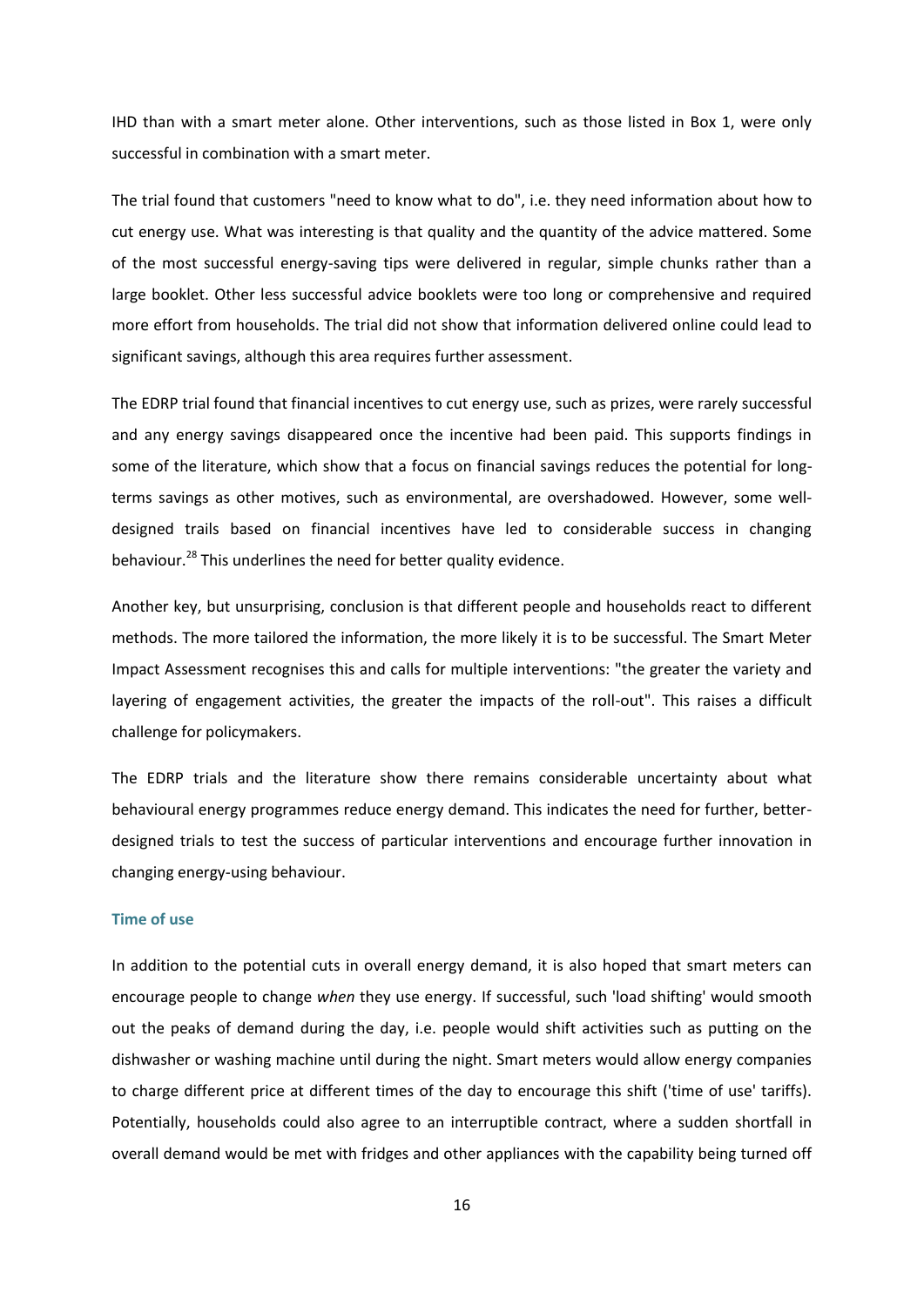automatically (rather than firing up power plants). The EDRP found that shifting of up to 10% of peak demand away from peak times was possible using time of use tariffs.

This has important implications for the current proposals for reform of the retail market currently being considered by Ofgem and by the government through the Energy Bill. Ofgem is currently consulting on proposals to limit energy suppliers to only offering four tariffs, in an effort to simplify the energy market for consumers and encourage greater rates of switching.<sup>29</sup> The government has gone further and said that suppliers will have to put customers on the cheapest tariff for their choice of plan.

A full discussion of the Retail Market Review and the government proposals is beyond the scope of this report.<sup>30</sup> However, such a move to limit the number of tariffs has important implications for smart meters. Firstly, smart meters are likely to make it much easier for households to switch suppliers, as the data on energy consumption will be more easily available and more detailed. Secondly, it will allow much greater innovation in the types of tariffs that suppliers can offer. People could be rewarded for limiting their overall energy use, shifting when they use energy to off peak times (at night or at weekends) or reducing their energy use at short notice.

However, it is not clear that Ofgem's proposals will allow such innovation to take place, once again undermining the potential benefits of smart meters. Ofgem should review its proposals in the light of smart meters as a matter of urgency.

### The Cost of Energy Efficiency

Energy efficiency and reducing energy demand are not free. While many energy efficiency technologies are often portrayed as a low, zero or even negative cost options (i.e. it delivers cost savings to consumers), this often does not reflect the costs involved in giving people the means and motive to make behaviour changes or install equipment. While the marginal carbon abatement  $curve<sup>31</sup>$  shows that many energy efficiency measures offer potentially negative cost carbon reductions (they are negative because they also avoid the cost generating electricity or supplying heating fuels), such an approach does not necessarily include the cost of convincing a large number of households to take up these measures. Such persuasion is not easy. Households are suspicious of energy companies, they are stuck in habits of how they use energy and they can be unsure whether efficiency measures will be worth the hassle. Overcoming these barriers takes resources.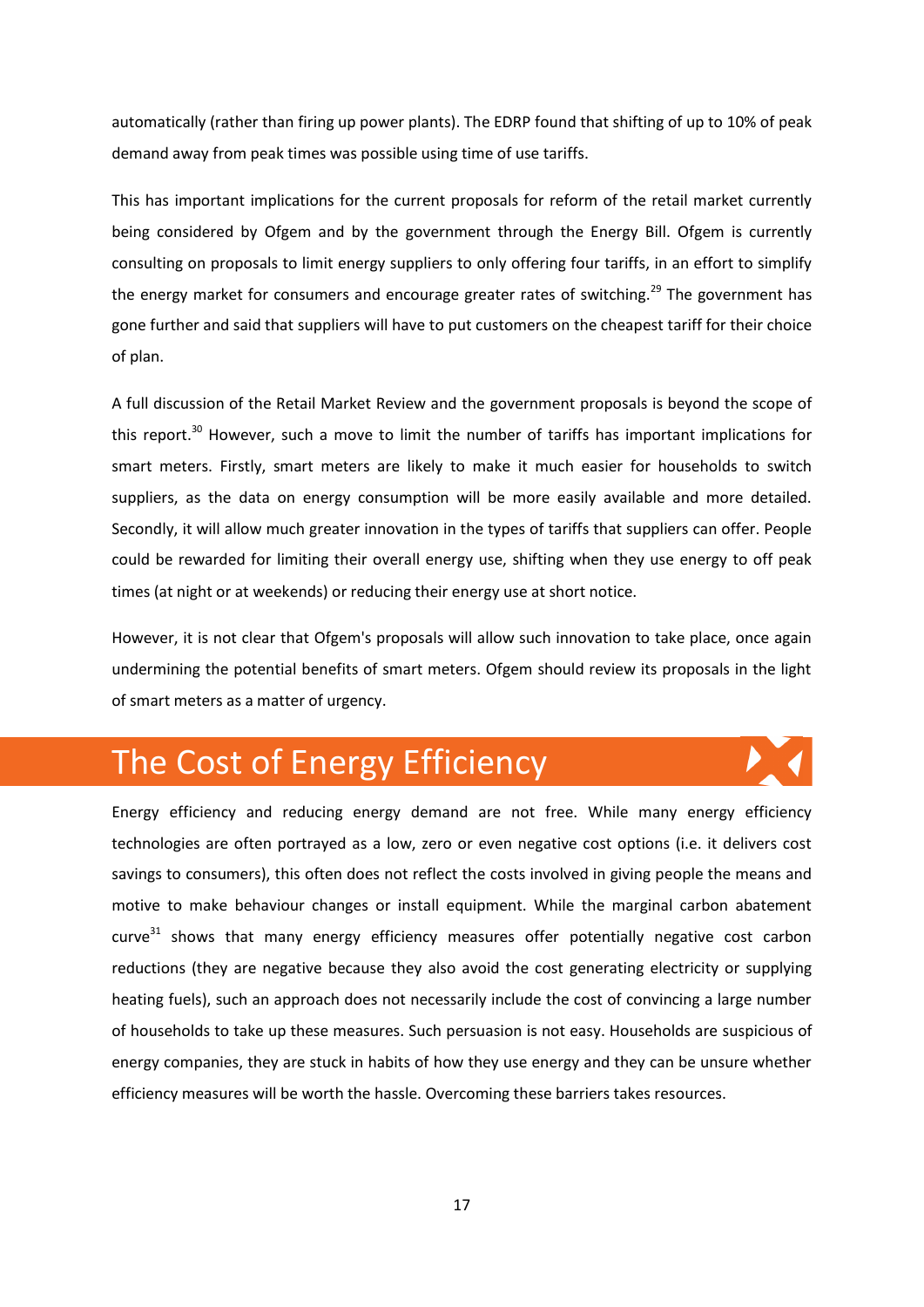#### **Lessons from current UK energy efficiency policy**

The main policy measure to improve the energy efficiency stock of UK households is the Carbon Emissions Reduction Target (previously known as the Energy Efficiency Commitment), which was replaced by the Green Deal and Energy Company Obligation (ECO) at the end of 2012. CERT was a compulsory obligation on the largest energy suppliers to install a certain number of energy efficiency technologies that began in 2008. As the scheme was refined, a certain percentage of improvements had to be targeted as the poorest households (the so-called Super Priority Group). Alongside it was the Community Energy Saving Programme (CESP), which obliged both generators and suppliers to reduce the bills of some of the poorest households in the UK, in particular using more expensive methods, such as solid wall insulation. These programmes ended in December 2012. The major lessons include: 32

1. CERT led to a major increase in the number of annual installations of cavity wall insulation and loft insulation. DECC's assessment found that it increased the supply chain capability for energy efficiency measures and the level of energy efficiency measures would not have been achieved without CERT. Householders would not have driven the market by themselves.

2. CERT was less successful at targeting more expensive energy efficiency measures such as solid wall insulation. This is unsurprising. By setting a specific carbon target and allowing suppliers to choose from a list of eligible measures, they inevitably chose measures that would deliver the cheapest carbon reductions.

3. However, this focus on cost-effectiveness did create problems. The mass mail-out of light bulbs was a rational response to the original rules, but it did not appear an effective way of cutting carbon. This highlights the risk of not thinking about behaviour and technical measures together when tackling energy efficiency.

4. Lack of transparency. Energy suppliers were not compelled to reveal the cost of energy efficiency measures installed under CERT or CESP. This was decided for commercial confidentiality reasons and the expectation that a competitive market would lead to cost-effectiveness, but has made it difficult to verify the overall cost to consumers. Proposals for the ECO have learned from this mistake and suppliers will be obliged to provide information about the costs of meeting the obligations. Several energy suppliers have argued that it has become increasingly difficult and costly to find enough people to take up the measures.<sup>33</sup> Initially, the suppliers convinced people to insulate their homes with a discount on the product and installation. Towards the end of the obligation, the firms had to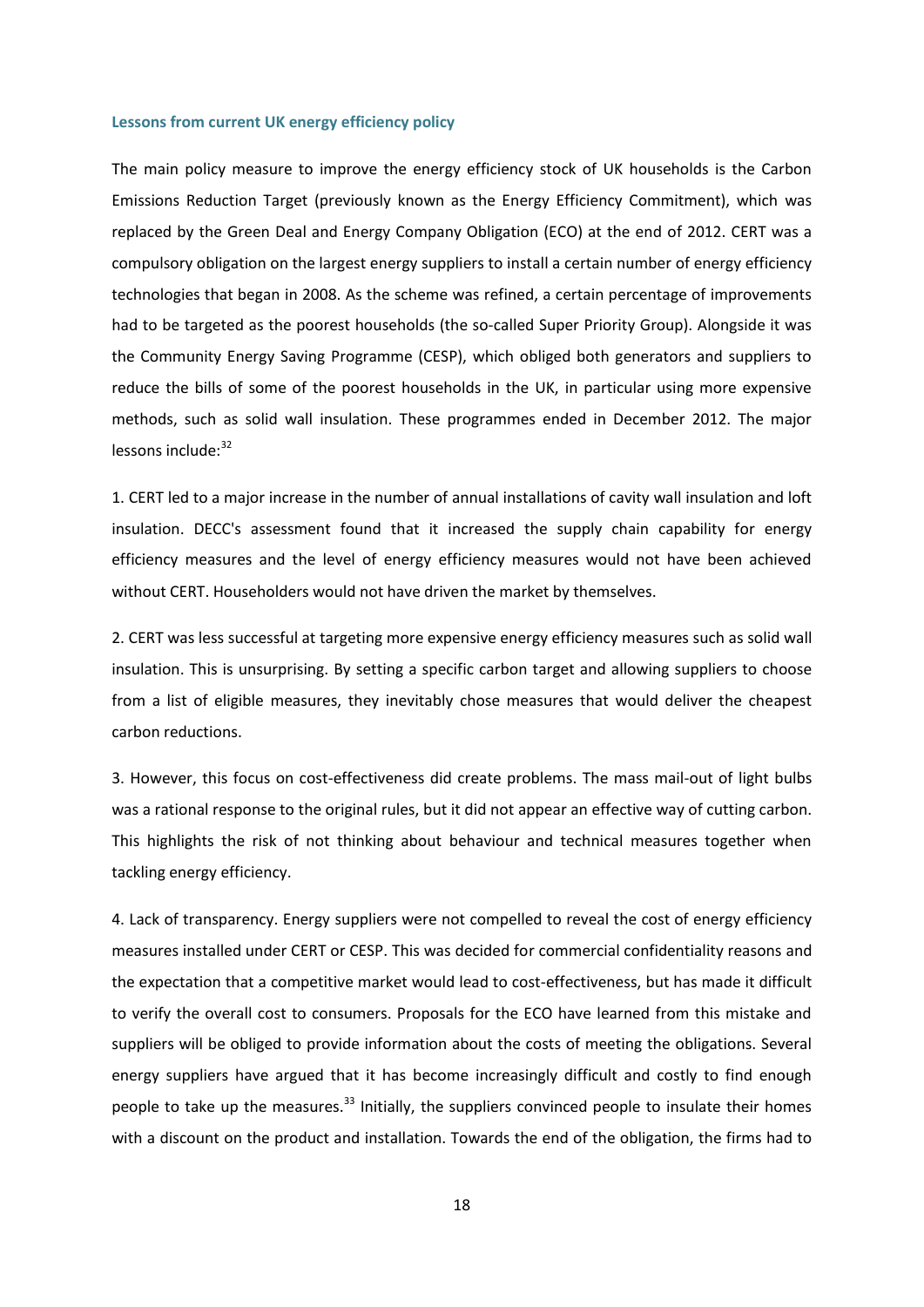give them away for free or even pay people to have measures installed as the supply of willing households dried up (particularly the poorest households).

#### **Green Deal and Energy Company Obligation**

The Green Deal is the Coalition's flagship energy efficiency policy.<sup>34</sup> It allows householders to install energy efficiency measures at no upfront cost and pay for the measures through their electricity bill. Crucially, it allows the debt to remain on the property even if the property is sold. It has a list of around 40 approved measures that are eligible, each of which is expected to meet the 'golden rule' where the expected benefits of energy savings will outweigh the costs of installing the measure over the period of the loan.

Alongside the Green Deal, the government has updated CERT and renamed it the Energy Company Obligation (ECO). Again, large energy suppliers will be required to deliver a certain amount of carbon savings through approved measures. ECO is divided into three sections:

1. Carbon Savings Obligation. Where suppliers will have to deliver a specific amount of carbon reductions. All households are eligible.

2. Within the Obligation, 15% of the overall measures have to go to households in the poorest areas under the Carbon Community Savings Obligation. Of this, 15% will have to go to poor households in rural communities.

3. Affordable Warmth. This will oblige companies to provide insulation and heating measures to poor and vulnerable households in private tenure.

Effectively, ECO creates four different obligations (CSO, CSCO, rural CSCO and Affordable Warmth) and therefore four different markets in energy efficiency. Within these, the government has chosen which technologies will be eligible to meet the obligation. This is complex, but in broad terms, solid wall insulation (which is expensive) is permitted under the CSO, but not easy-to-install cavity wall insulation or loft insulation.

#### **Cost-effectiveness of ECO and CERT**

The ECO/Green Deal Impact Assessment attempts to estimate how much it will cost to reach the proposed carbon reduction target of 27.8MtCO2e of savings between January 2013 and March 2015, when the first phase of ECO is finished. It estimates that the marginal cost (i.e. the final, most expensive measure to satisfy the overall target) of meeting the Carbon Saving Obligation target (20.9MtCO2e) will be just under £80 per ECO 'point' (roughly a tonne of CO2 reduced).<sup>35</sup> The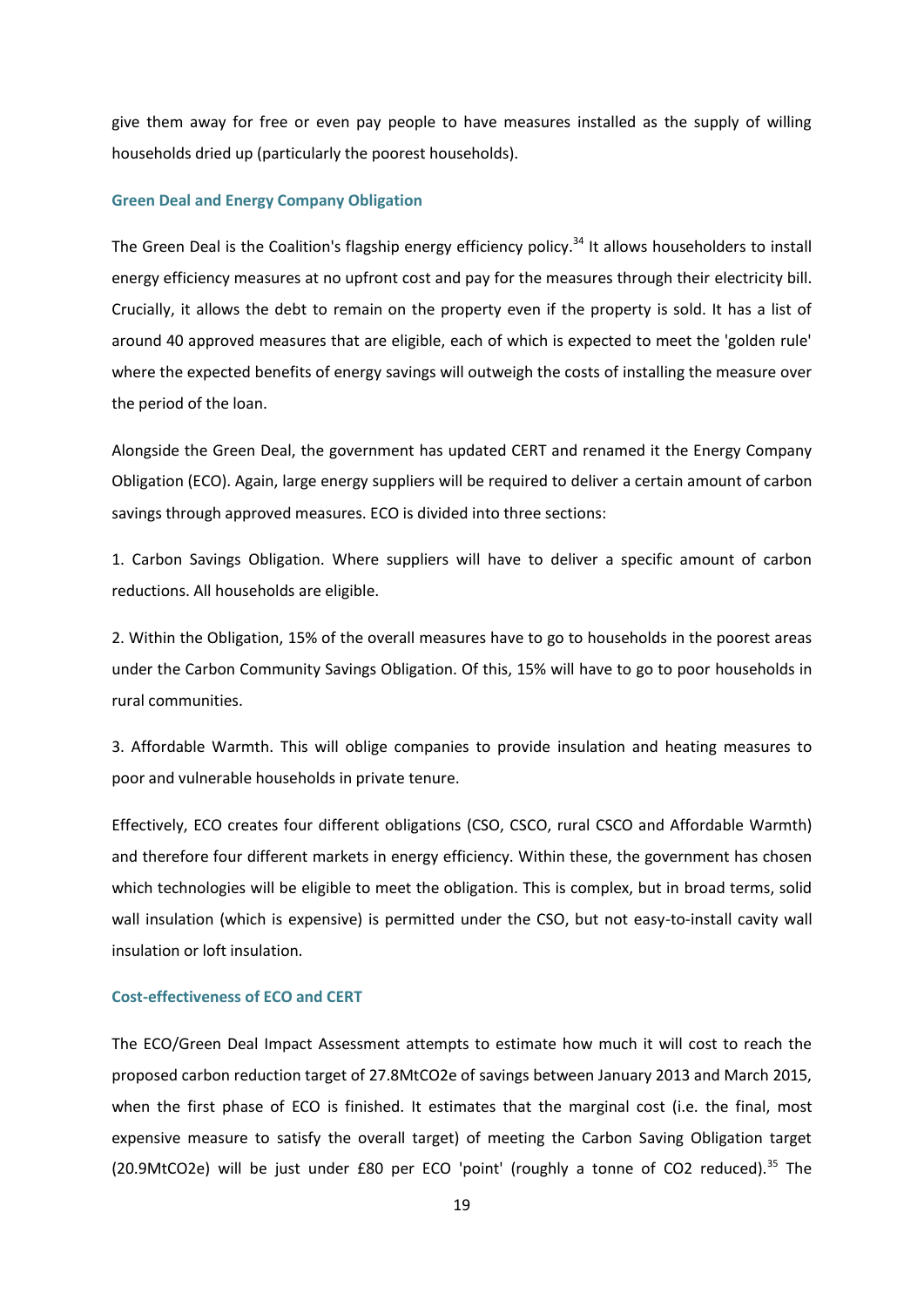marginal cost of meeting the Carbon Saving Communities part of the overall target (6.9MtCo2e) is around £55/tCO2. This difference comes because the CSC has a lower target, but it is worth noting that the cost curve for the CSC is much steeper than that for the CSO, reflecting the difficulty (and therefore extra cost) of identifying low income households who are willing to have insulation fitted. This is despite the fact that cheaper measures, such as cavity wall insulation, are eligible for CSC.

There are two key points to take from the Impact Assessment. Firstly, there remains considerable uncertainty about how much the measures will actually cost. The range of marginal costs for the CSO element goes from £70/tCO2 to £120/tCO2. Suppliers' ability to keep the overall cost of meeting the obligation as low as possible will have considerable impact on household bills (it is estimated ECO will cost the average household an extra £53 on bills by 2020, although those who have measures installed will see greater reductions in energy demands, bringing down bills). As CERT and CESP have demonstrated, identifying low income households and convincing them to install measures is not easy. Reasons for this vary between households, but it is often because households are renting, want to avoid the hassle of work being done, complexity of knowing and proving if the household is eligible or are simply unaware of the potential cost savings. Work by the consultancy NERA, commissioned by trade group Energy UK, argued that DECC's assumptions for ECO were too generous and said the actual cost to consumers would, on average, add between £69 and £94 per year<sup>36</sup> to energy bills. Of course, until the programme has finished, it is impossible to know for sure what the costs will be.

ECO's further specification that some of the measures must be targeted at suitable poor rural households is likely to make these costs even greater. While these measures have been installed for perfectly legitimate reasons of making sure the poorest households benefit from better-insulated houses, they do mean that the overall cost of meeting the carbon targets will be higher (and therefore add additional cost to all billpayers). This is perhaps an inevitable trade off of combining carbon cutting and fuel poverty objectives in a single policy.

The second key point is that the choice of which technologies are eligible for ECO points has also increased costs. By focusing on expensive measures like Solid Wall Insulation, rather than cheaper methods such as Cavity Wall or Loft Insulations, it will likely increase the overall cost to billpayers. This decision has been made to ensure that the subsidy system of ECO does not crowd out the Green Deal market. However, there is a risk that the Green Deal will not provide enough of an incentive on its own to motivate households to take action on energy efficiency.<sup>37</sup> If this happens, the overall cost of energy demand reductions, and therefore carbon savings will cost more than necessary (as fewer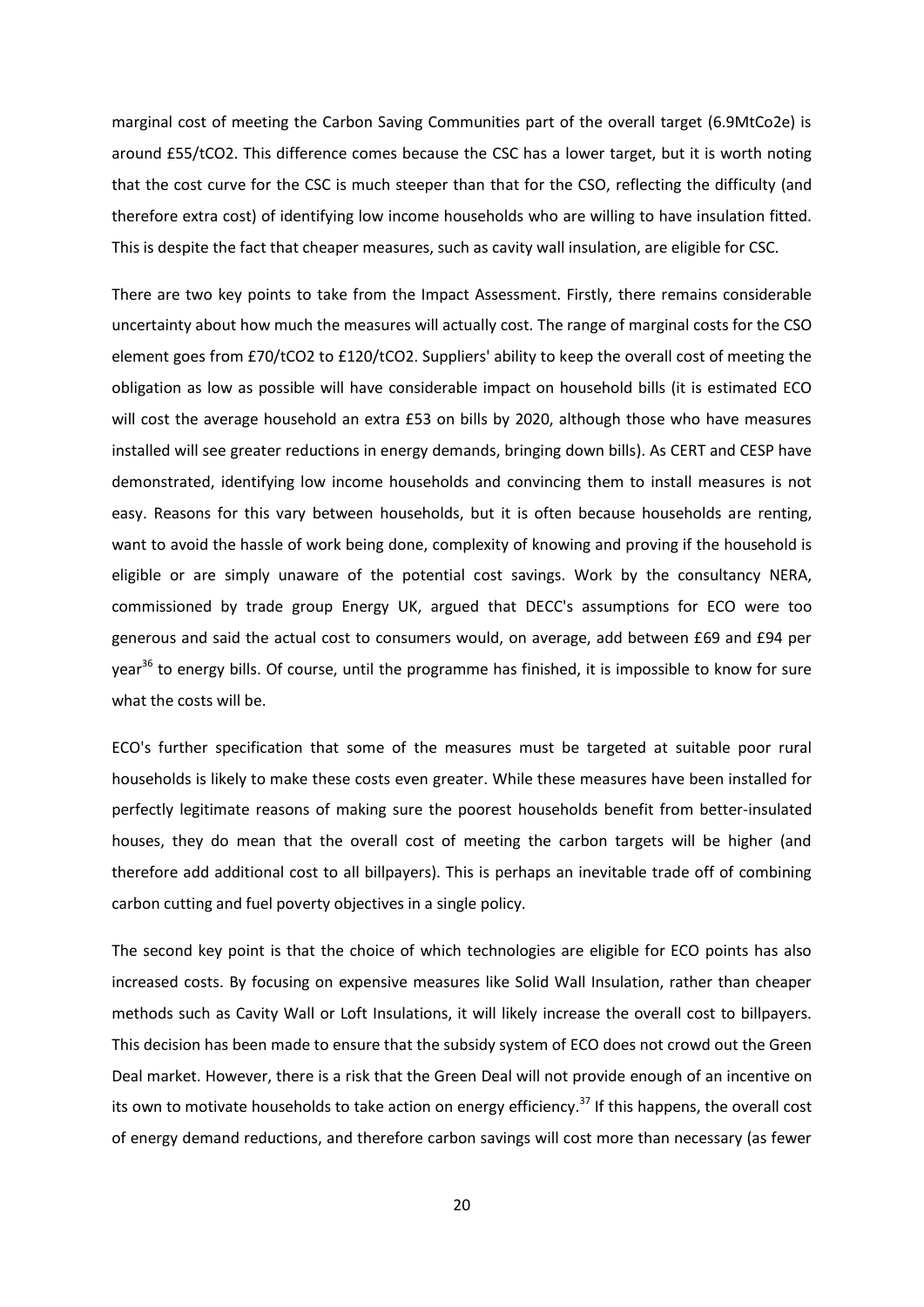cheap measures such as loft insulation and cavity wall insulation will take place). Many insulation firms have voiced concerns about this, warning that the shift from CERT to ECO could devastate the insulation industry. While outcomes for consumers, not producers, should be the government's concern, the uptake of measures under the Green Deal must be monitored carefully.

The Impact Assessment modelled eight different options for ECO, depending on which technology was allowed to be subsidised under the obligation.<sup>38</sup> The marginal cost to meet the target ranged from £157/tCO2 for the strictest option (broadly only allowing Solid Wall Insulation (SWI) to count) to £57/tCO2e for cheapest (including cavity wall and loft insulation (CWI, LI), see Figure 2). Therefore the decisions on which technologies are eligible have considerable impact on the overall cost of the scheme for billpayers. As can be seen, the most 'open' option with the largest number of technologies available (Option 3) delivered the greatest net present value (i.e. was the lowest overall cost to consumers). However, DECC's preferred option (Option 8, as described above with the four different obligations) was chosen because of fears that a too 'open' approach would mean the policy would be subsidising technologies that would be built anyway.



There remains considerable uncertainty about whether the market for the Green Deal will be able to deliver the anticipated level of savings. CERT and CESP had considerable success in driving the market for loft and cavity wall insulation and the findings from a review of the policies found that it was unlikely that this would have happened without the obligation. Will a household that has been reluctant to take up energy efficiency measures under CERT (where they are free or even being paid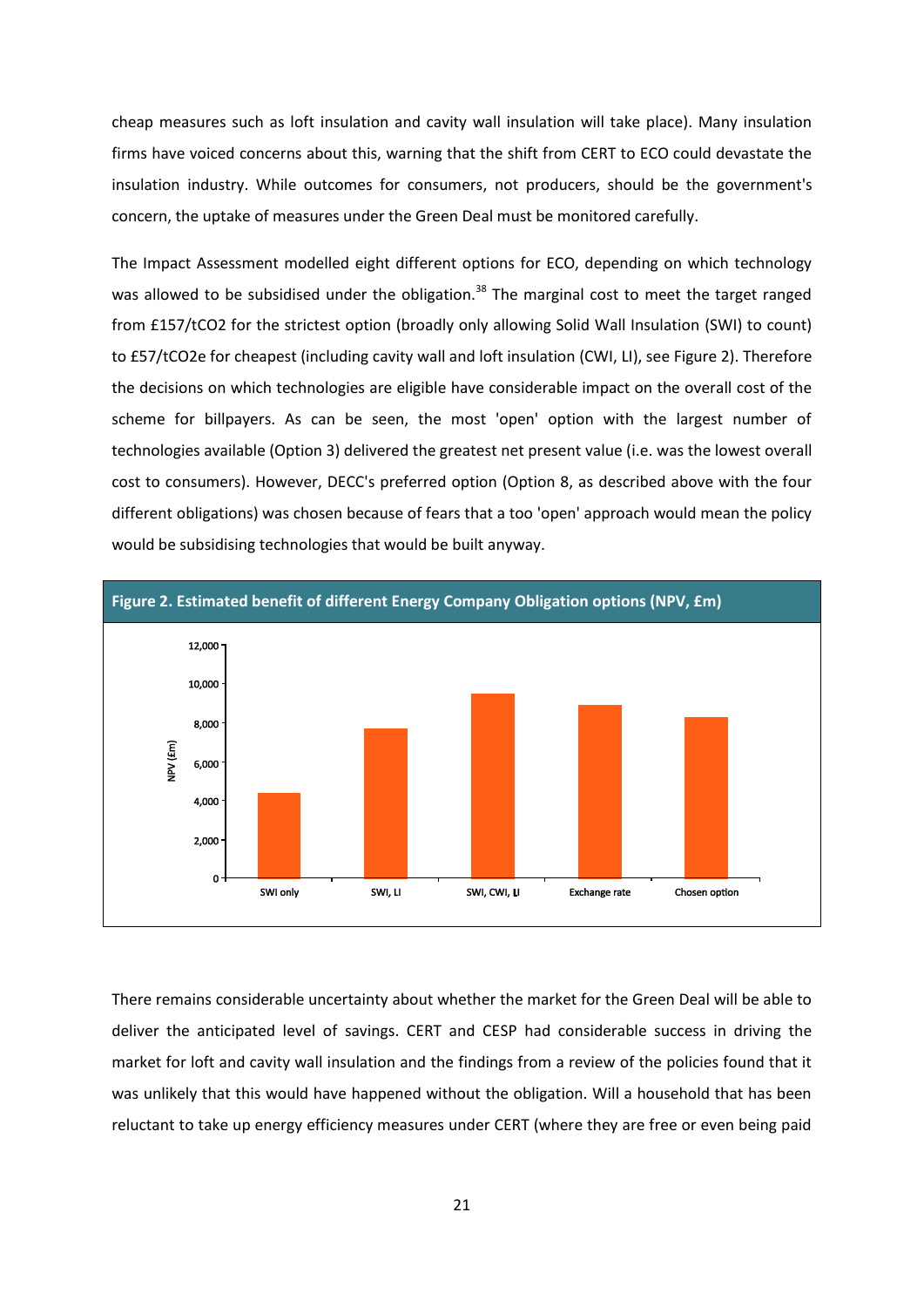for) now decide that it wants to take out a loan to pay for the measures (including a likely 7% interest rate) through the Green Deal?

#### **Reducing energy demand by changing energy behaviour**

While the Green Deal, ECO and CERT support the installation of technical measures to improve the energy efficiency of homes, there has been less attention on changing how households use energy. Evidence suggests that there could be significant potential in behavioural energy programmes to reduce energy use.<sup>39</sup> Research as part of DECC's Energy Efficiency Strategy looked at 44 different 'energy behaviours' and their potential for reducing demand in households. $40$  The most important were measures such as turning down the thermostat from 20 °C to 18 °C. It is estimated this could save 33TWh a year from total energy use in UK homes (out of an annual total of around 500TWh), with little effect on people's quality of life. Other measures such as delaying the start of turning on the heating until November and installing water efficient showerheads also delivered considerable savings.<sup>41</sup> However, there is a lack of evidence on how much it would cost to get people to take up these measures and whether they are the kind of measures people would choose to take up.

The reluctance to incentivise or subsidise behavioural energy programmes exists for several reasons. Partly, it reflects an assumption that a competitive market will reward suppliers who help their customers cut energy use. While suppliers have increased their energy efficiency offer in recent years, such pressures will only go so far. Secondly, policymakers often assume consumers should act 'rationally' to reduce unnecessary energy use. Behavioural economics, including studies of how people use energy, has challenged this premise. Habits, social norms and knowledge about how to save energy all play a part. Thirdly, it is difficult to assess whether savings would have happened anyway (additionality). Demand reduction programmes that have not established a clear baseline, rely on people gathering the meter-readings themselves, or nominal estimates based on *ex-post* surveys. These are potentially unreliable. Fourthly, verification that the savings have happened is not easy in a system that relies on dumb meters that are not frequently read (and there is no financial incentive for the companies to do so). Fifthly, there is a question of how sustained the energy saving has to be before it can be counted. If a home in a demand-reduction programme displays an immediate reduction of 5% in electricity use compared to business as normal, is that a real reduction in demand or just temporary? Should it only be counted if it is maintained for three years, for 10 years? It is hoped that smart meters can overcome at least the last three of these factors by providing the technology and data that can verify whether real savings have been made. It is worth pointing out that verifying that energy savings have actually taken place is also problematic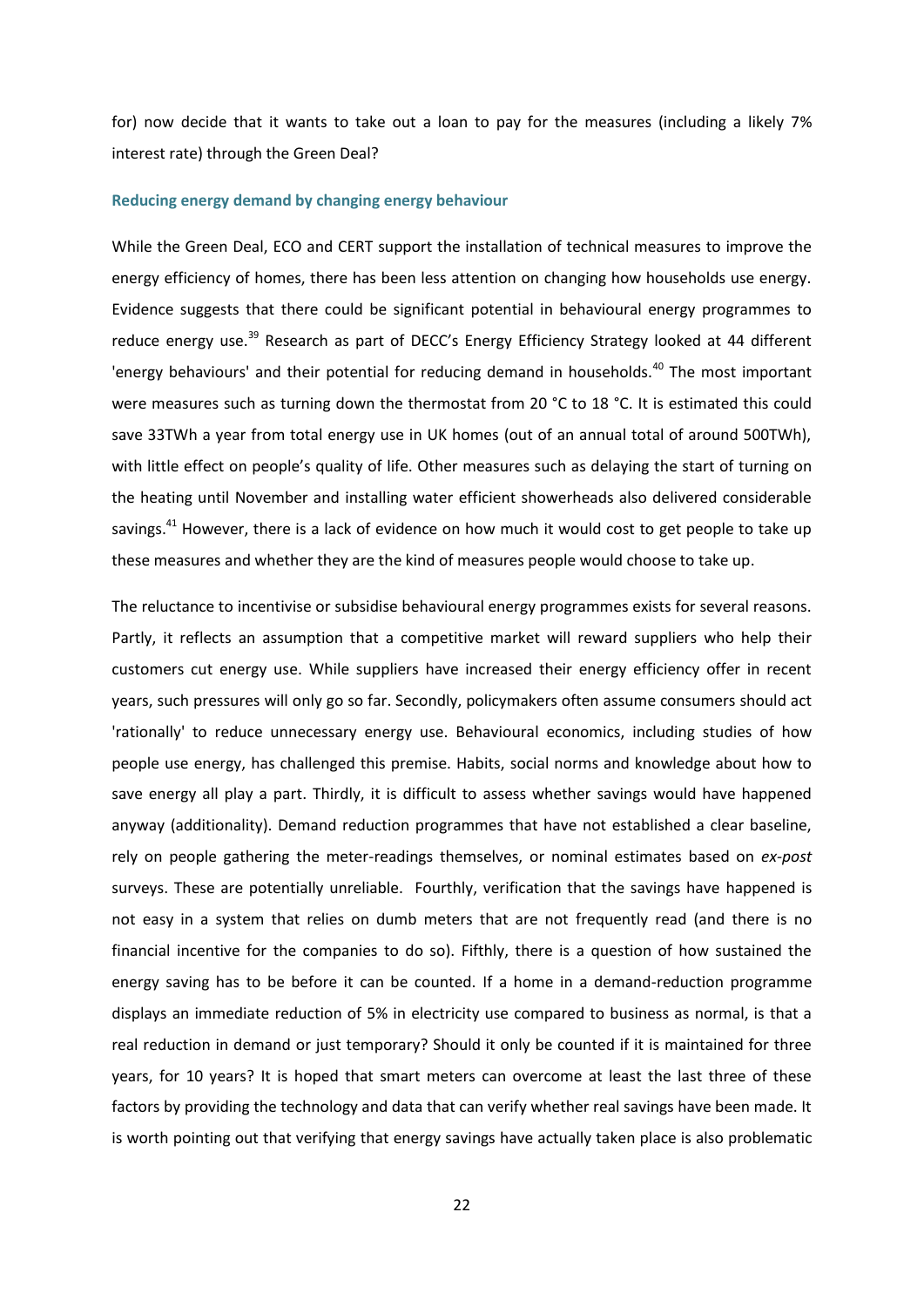when you are considering technical measures like insulation, but the government still subsidises such measures. Overcoming problems of additionality and sustaining energy savings will be discussed in the final section.

#### **Cost-effectiveness of different energy efficiency and behavioural measures**

Unfortunately, while there is considerable evidence on the potential energy savings from various efficiency and behavioural programmes in the UK and internationally, there is scant evidence about how much these measures cost to introduce. Therefore it is difficult to ascertain whether they offer cheap ways of lowering bills and decarbonising or expensive ones. Initiatives that report considerable energy savings include measures such as spending two hours in homes or knocking on doors across an estate to provide energy efficiency advice. Often these are programmes run by charities. These are intensive activities and are potentially expensive at scale. There is certainly potential for behavioural programmes, even if they are time intensive, to deliver cost-effective energy and carbon savings. However, such projects still need rigorous, longitudinal or controlled data to demonstrate the actual energy savings they have delivered. The challenge for policymakers is to encourage such endeavours, test them properly and reward them when they can demonstrate energy savings.

This research has identified examples of behavioural programmes that have useful information about energy savings and, crucially, the costs of achieving those savings. It then compares them to the best evidence about the cost of energy efficiency programmes. A summary of these programmes is included in Table 4. The first four are behavioural programmes and the last two, the best international examples of *ex-post* assessment of large-scale energy efficiency programmes, which may include both behavioural and technical measures.

| Table 4. Comparison of cost-effectiveness of behavioural and energy efficiency programmes |                            |                                                                                                                                                                                                                                                                                                                                                                |  |
|-------------------------------------------------------------------------------------------|----------------------------|----------------------------------------------------------------------------------------------------------------------------------------------------------------------------------------------------------------------------------------------------------------------------------------------------------------------------------------------------------------|--|
| Programme<br>(jurisdiction)                                                               | <b>Electricity or gas?</b> | <b>Summary of programme</b>                                                                                                                                                                                                                                                                                                                                    |  |
| Opower (US)                                                                               | Electricity                | The most rigorously tested example of a large-scale effort<br>to reduce energy demand through a non-financial, 'nudge'<br>approach. Opower run a comparative billing programme<br>that sends modified bills to households comparing their<br>energy use with those of an energy efficient neighbour.<br>This 'social norms' approach has now been delivered in |  |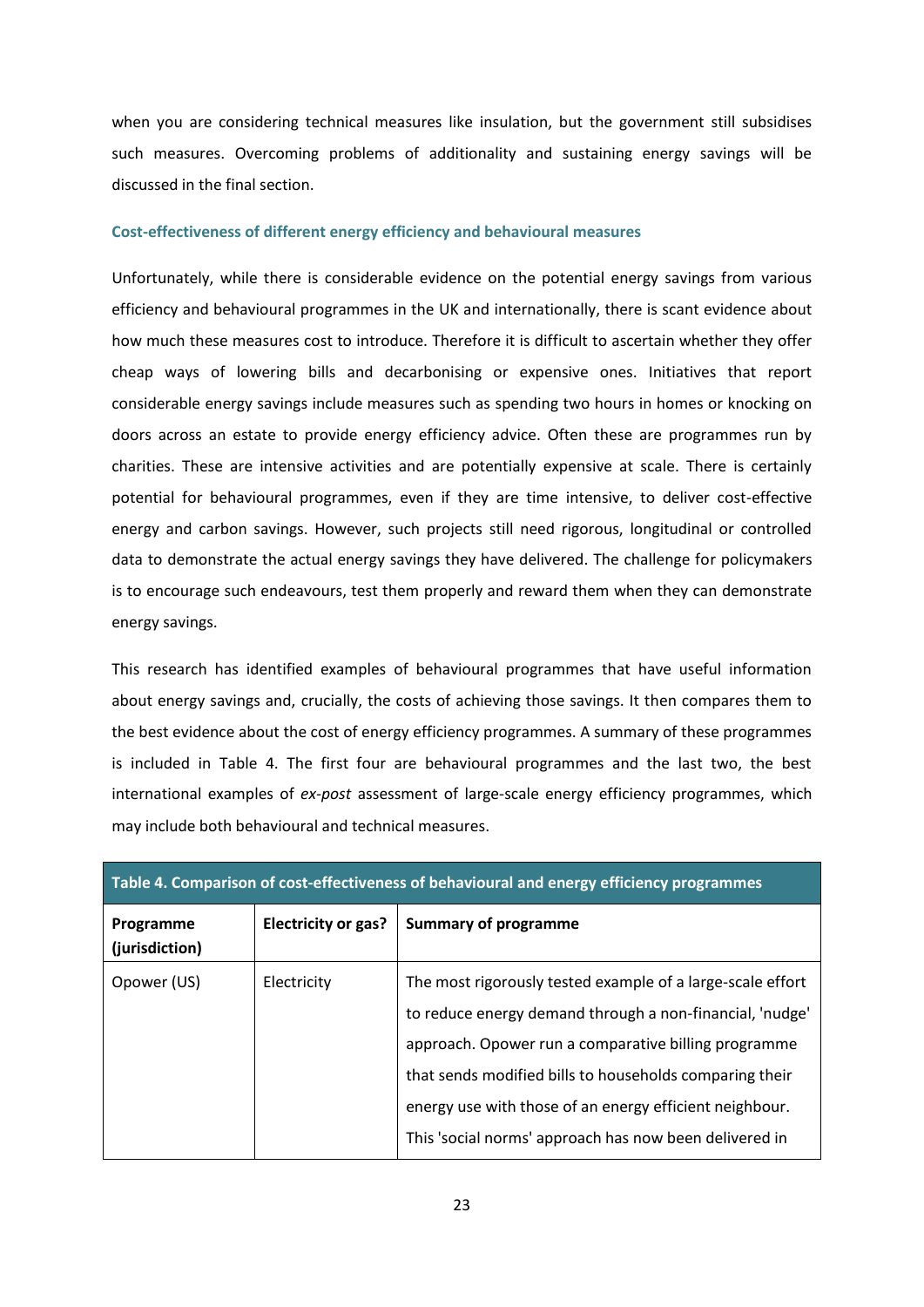|                                  |                 | hundreds of thousands of homes across the US, and has             |
|----------------------------------|-----------------|-------------------------------------------------------------------|
|                                  |                 | been shown to reduce electricity consumption by, on               |
|                                  |                 | average, more than 2%. <sup>42</sup> The intervention cost 3.3 US |
|                                  |                 | cent per kWh saved.                                               |
| Camden Council,                  | Gas             | One of the most promising UK examples of a natural                |
| London                           |                 | controlled experiment in changing energy behaviour. The           |
|                                  |                 | Local Authority was able to reduce demand for gas                 |
|                                  |                 | delivered through its district heating system by 6% over a        |
|                                  |                 |                                                                   |
|                                  |                 | 15 month period. <sup>43</sup> This was achieved by sending       |
|                                  |                 | households bills that compared their energy use to those          |
|                                  |                 | in similar properties and by giving them simple tips on           |
|                                  |                 | how they could save energy. Unlike other efforts, this was        |
|                                  |                 | a well-designed, controlled study which removed                   |
|                                  |                 | selection bias by the use of anonymous and randomised             |
|                                  |                 | meter reads. This activity remains at a small scale (the          |
|                                  |                 | first study looked at fewer than 600 homes) and has the           |
|                                  |                 | advantage of a single energy provider (the Local                  |
|                                  |                 | Authority), but it offers robust evidence that such               |
|                                  |                 | behavioural energy programmes can deliver real, cost-             |
|                                  |                 | effective savings. The intervention cost less than £3 per         |
|                                  |                 | household. This translates to 1.13p per kWh saved.                |
|                                  |                 | Interestingly, it found that social norm information              |
|                                  |                 | delivered by email was not as effective as that in a hard         |
|                                  |                 | copy. Moreover, social norms do not appear to work in             |
|                                  |                 | conjunction with financial incentives.                            |
|                                  |                 |                                                                   |
| Off. Really Off?                 | Electricity     | This was an advertising campaign in Germany that aimed            |
|                                  |                 | to get people to turn electrical equipment off standby in         |
|                                  |                 | homes and offices when it was not in use. Outcomes were           |
|                                  |                 | self-reported. The programme was estimated to save                |
|                                  |                 | 26 million kWh at a cost of 890,000 EUR. This gives a cost        |
|                                  |                 | of 3.4 EUR cents for each kWh saved.                              |
| Transition Streets <sup>44</sup> | Electricity/gas | In this programme in Totnes, Devon, neighbours joined             |
|                                  |                 | teams that worked to reduce energy use. If they made              |
|                                  |                 |                                                                   |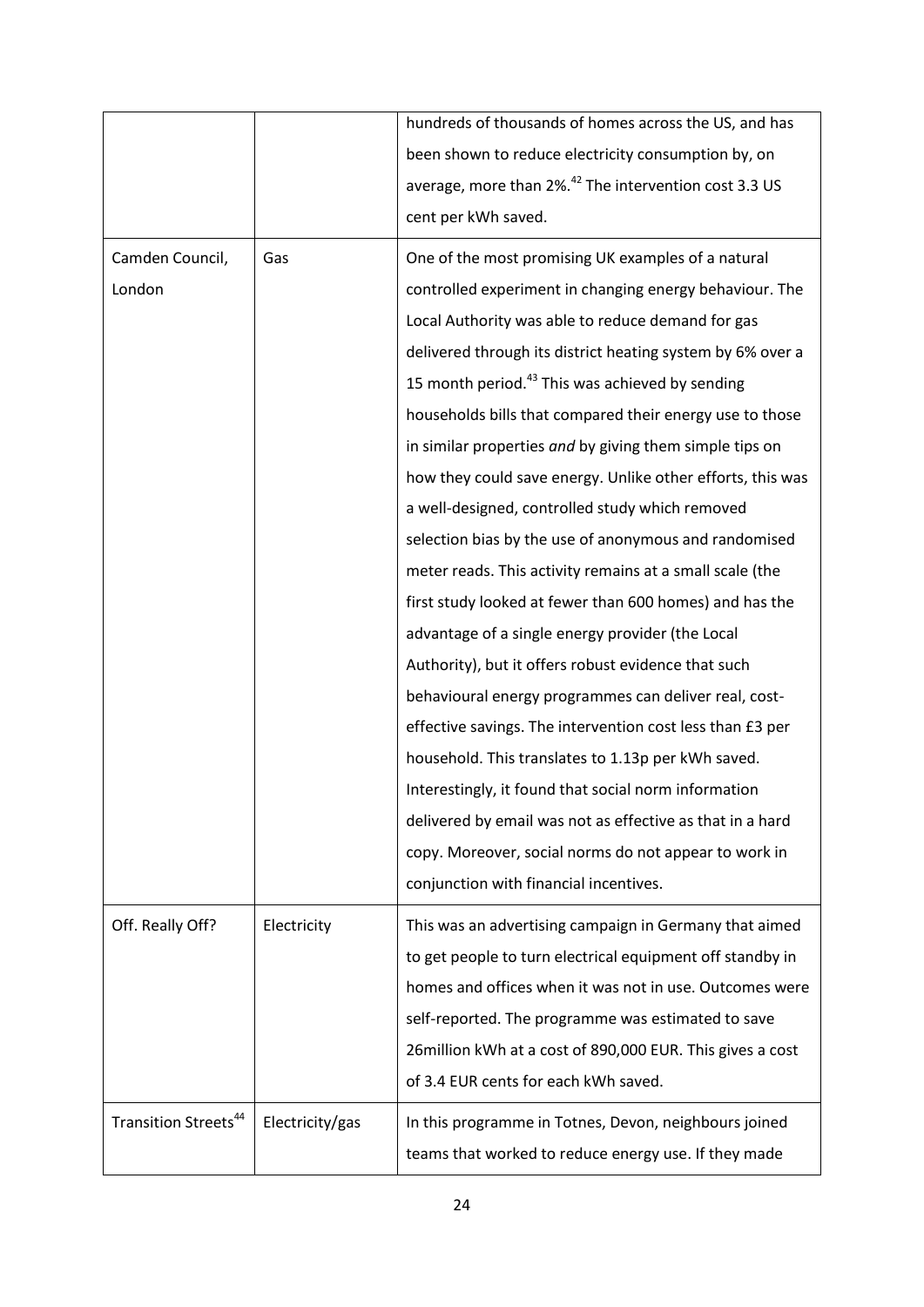|                               |                 | some energy efficiency improvements, they were eligible<br>to apply for a grant towards solar PV installations. Close to<br>500 households participated. Each household visit cost<br>£75 and saved around 1.3tonnes of CO2 per household.<br>This is estimated to cost around 2.3p per kWh saved.                              |
|-------------------------------|-----------------|---------------------------------------------------------------------------------------------------------------------------------------------------------------------------------------------------------------------------------------------------------------------------------------------------------------------------------|
| Friedrich et al <sup>45</sup> | Electricity/gas | This is a review of the cost effectiveness of energy<br>efficiency programmes across the US. It looks at 14 state<br>programmes for electricity and six for gas. This includes<br>both domestic and non-domestic programmes. This is<br>estimated to cost 2.5US cents per kWh of electricity saved<br>and 1.3/kWh of gas saved. |
| Arimura et al <sup>46</sup>   | Electricity     | This looked at US utility electricity efficiency and demand<br>side management programmes over an 18-year period. It<br>found the cost of the programmes was around 6.4 cents<br>per kWh saved.                                                                                                                                 |

It is worth stressing that the different studies listed above are not directly comparable. Some of the meta-studies include programmes that also reduce energy use in the non-domestic sector. Some of the programmes look only at electricity and others only at gas use. Some are based on measured savings, while some are based on estimated savings. As a result, policymakers should be cautious about basing too many policy decisions based only on a few data points. However, they provide the best available guide to the potential magnitude of costs of energy efficiency.

With these caveats, Figure 3 (see overleaf) compares the cost of the programmes listed above.<sup>47</sup>

The figure shows that there is considerable range in what different programmes cost to reduce energy output by a MWh. It also suggests that reducing gas use may be more cost-effective than cutting electricity use. This supports findings in work for the Energy Efficiency Strategy that found most of the energy-saving potential from changes in behaviour was in reducing gas used in heating space and hot water in homes.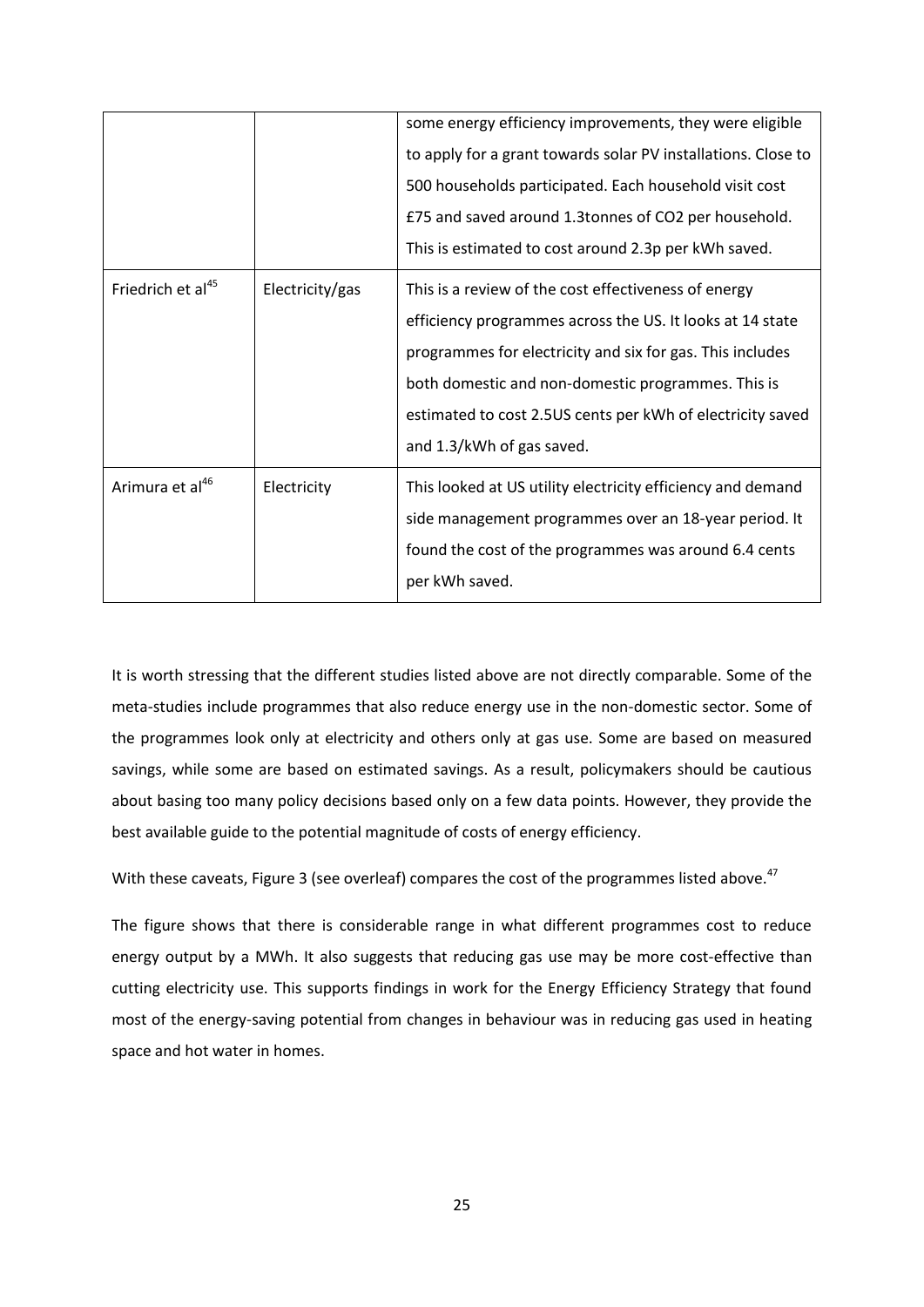

What is important in terms of wider energy policy is how the costs compare to a. the wider costs of energy generation, and b. the wider costs of decarbonisation. In terms of generation, a new CCGT plant would cost around £80/MWh while new offshore wind generation costs around £150/MWh,<sup>48</sup> indicating that energy efficiency offers a potentially cost-effective alternative (even if subsidised).

In terms of saving carbon, a comparison of different technologies is shown in Figure 4, including the estimated overall cost per tonne of carbon saved of the Green Deal/ECO programme.<sup>49</sup>

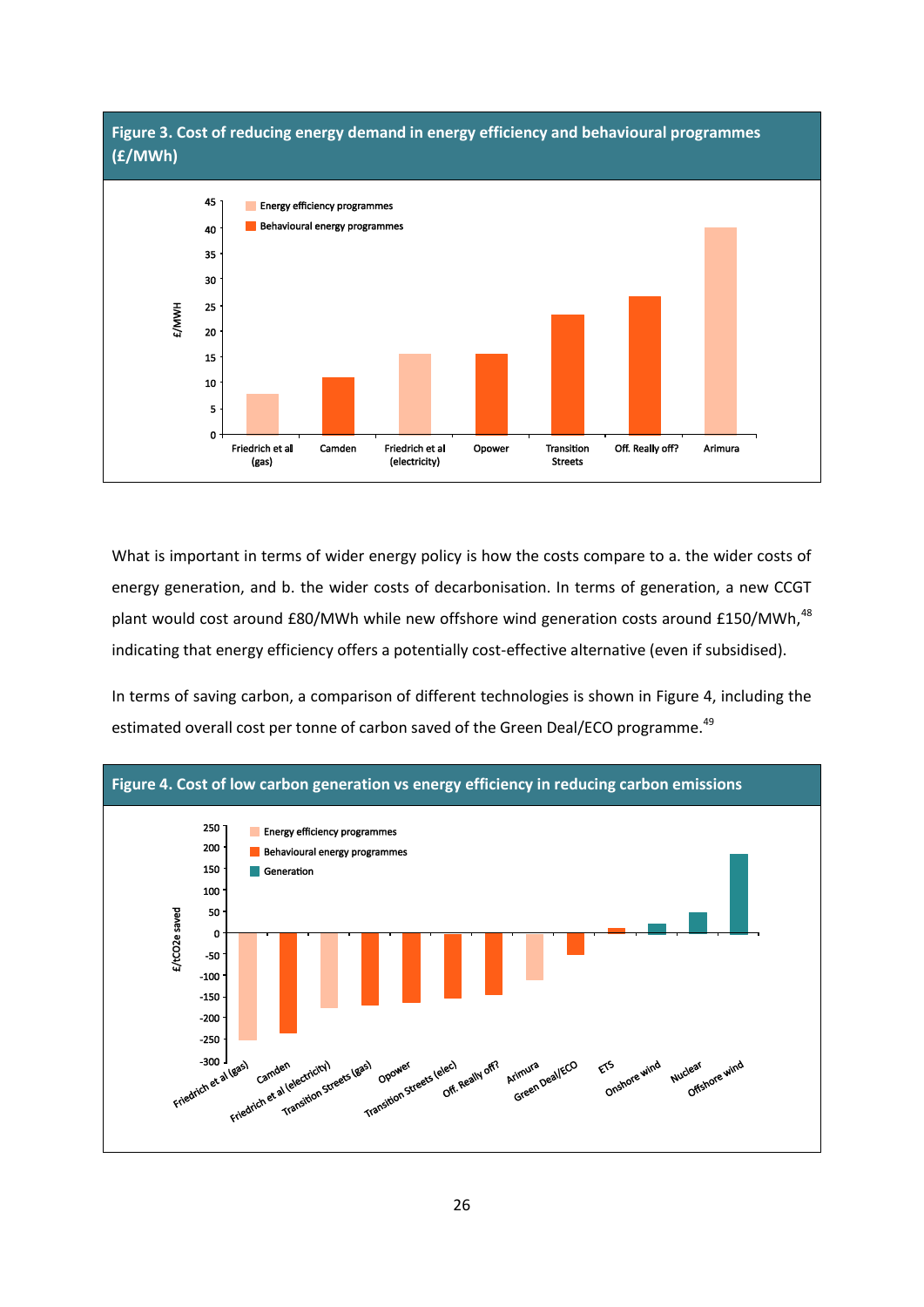Figure 4 shows several things. Firstly energy efficiency programmes actually offer negative cost carbon savings. This is because they save the cost of building and running the marginal electricity plant, which in this exercise is considered efficient CCGT (or in the case of gas for domestic heat, the long run cost of fuel). Therefore in terms of cheap decarbonisation, they should be a priority. Even if efficiency programmes were incentivised to the cost of £40/tCO2 saved they would still be cheaper, in terms of carbon reductions, than building new nuclear, often seen as the lowest cost low carbon technology.<sup>50</sup>

The second point about Figure 4 is that it suggests – and it is worth stressing that evidence is still very tentative at this stage – that behavioural energy programmes offer some of the cheapest decarbonisation options, potentially cheaper than some of the technical energy efficiency measures. However, they currently are not currently eligible for subsidy under the Energy Company Obligation. Policymakers must be cautious about allowing their immediate introduction to avoid some of the pitfalls demonstrated by the clumsier aspects of CERT, such as the mass mail out of light bulbs. However, if they can be demonstrated to deliver real savings – and smart meters may allow that to happen more easily – then they could offer a cheaper alternative, or even complement, to some of the expensive technical measures. How this might be incentivised is discussed in the final section.

#### **Box 3. Energy efficiency as a way to meet the 2020 Renewable Energy Target**

Avoiding building new plant could also avoid the cost of building expensive new renewable generation to meet the EU's Renewable Energy Target (where by 15% of UK's energy demand must come from renewable sources in 2020).<sup>51</sup> Reducing electricity demand by 6.66MWh in one year, would mean that 1MWh of renewable energy (and 5.66MWh of additional, most likely fossil fuelfired energy) would not be required. This means less of the most expensive marginal renewable plant, most likely offshore wind would need to be built. If marginal offshore wind will cost £169/MWh, you could spend up to £25.35/MWh delivering the 6.66MWh of reduced demand and *it would still be a more cost-effective way to meet just the renewable energy target*. In addition, you would deliver seven times the carbon savings against the offshore wind approach, as well as avoiding the cost of generation of the other 85%. At £25.35/MWh, this would likely allow subsidy of solid wall insulation, as well as many of the cheaper technologies as a cheap way of meeting the RE Target. It would also be likely to incentivise some of the most resource-intensive demand-reduction programmes, where experts go into people's homes to advise on how to save energy.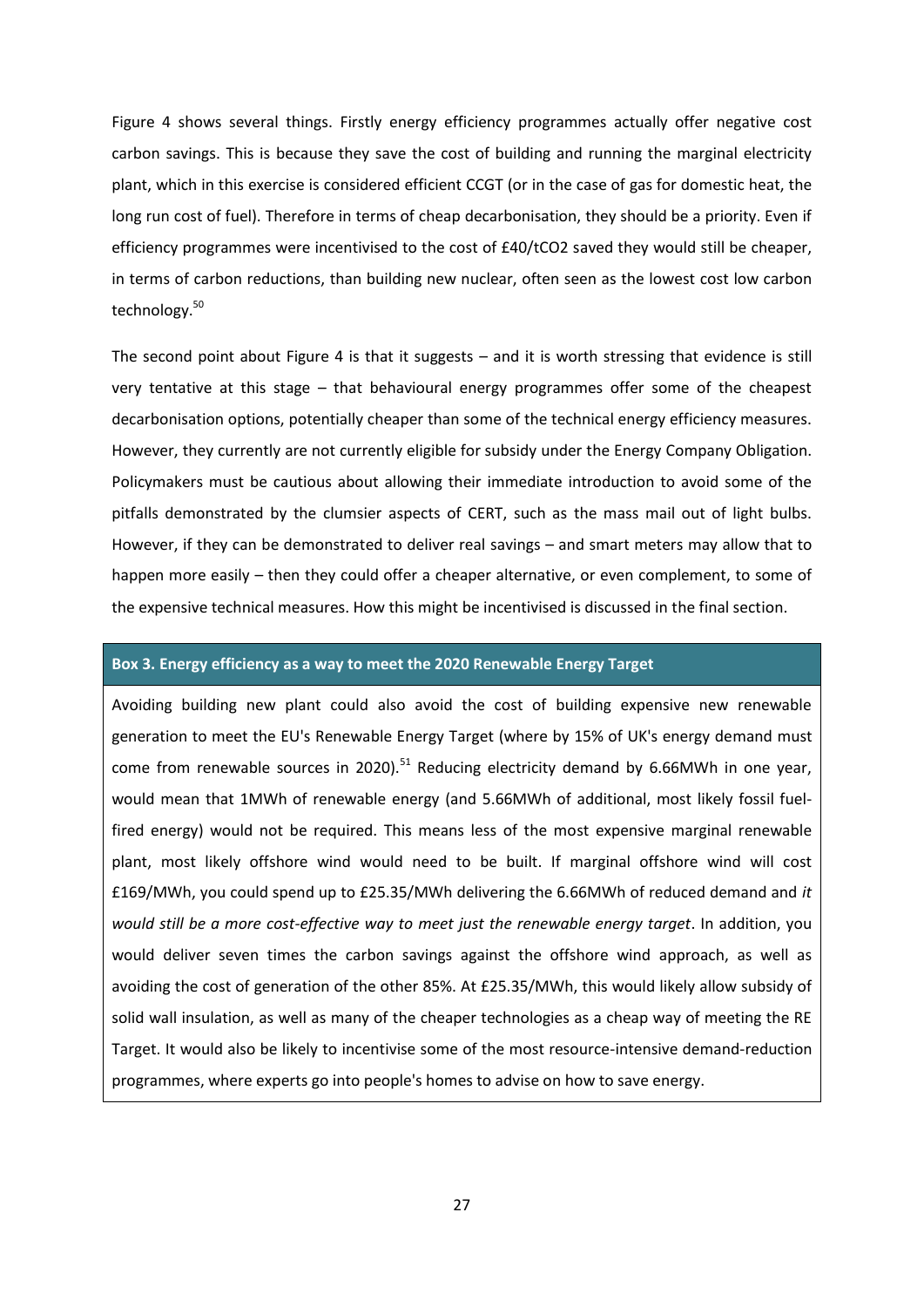### Will the Public Accept Smart Meters?

The smart meter roll-out is a huge infrastructure programme. Its success in enabling cost-effective energy and carbon reductions depends on its ability to change consumer behaviour; the way people use energy. This success rests on the extent to which homeowners accept smart meters, making public acceptance crucial for policymakers. The government consulted on consumer engagement with smart meters earlier this year and proposed a Central Delivery Body, funded by suppliers, to educate people about smart meters and encourage them not to opt-out of having them installed.

Currently, just under half of the population say they know what smart meters are. 32% say they support the introduction of the technology, while 20% are opposed (often due to concerns about cost and privacy). 48% are therefore undecided, underlining the importance of the communications strategy and foundation stage for building confidence in smart technology.<sup>52</sup> International examples highlight the risks of a backlash if smart meter roll outs are not done well.<sup>53</sup>

Policy Exchange hosted a round table discussion in September 2012 with 20 stakeholders to consider these issues in greater detail. It looked at the risks that the roll-out presented, as well as some of the potential benefits. It considered good examples of where consumers were engaged in energy efficiency and demand reduction activity and what lessons can be learned from this. This discussion has been used as a basis for identifying potential roles for the government, suppliers and the CDB in smoothing the acceptance of the technology. The participants took part on the basis of anonymity (a list of participating organisations is provided at the end of this document).

#### *Difficulties of getting people to accept smart meters*

Many participants stressed that getting people to accept new smart meters, or even in-house displays was likely to be difficult. In one example when free energy display monitors had been installed in homes by a charity, many households had disconnected them when they were checked a few months later (even though they did not include the 'smart' function of being able to transmit information about energy use). Other trials by suppliers had also been difficult. In one example, even when households were contacted first by phone, a representative had explained what was going to happen and the potential benefits, and *the customer had agreed to the installation*, still 6% of households refused to have the meter installed when the engineer turned up. Less sophisticated approaches were even less successful: "You can't just knock on the door and say 'trust me'. They won't."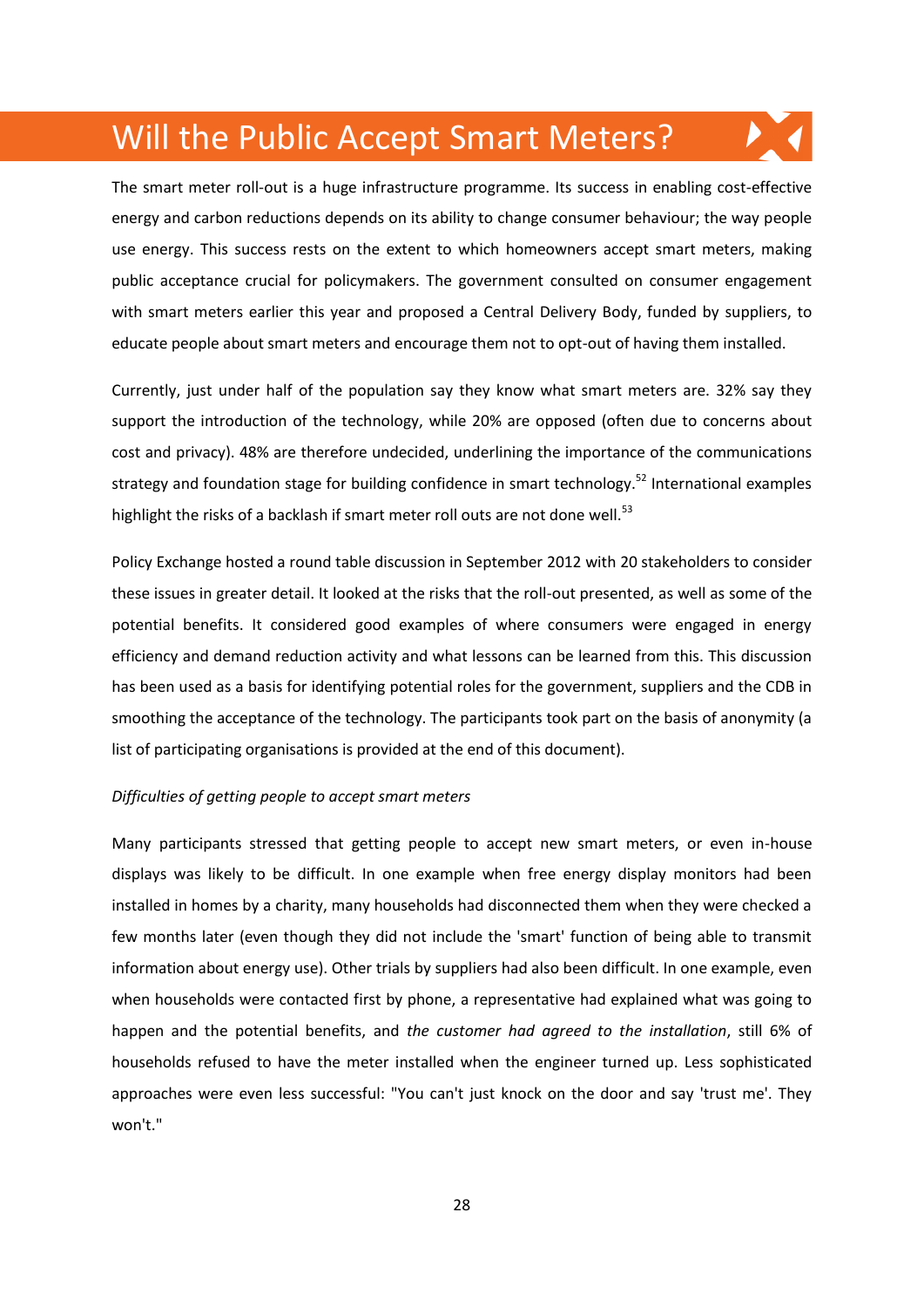#### **Box 4. Previous major UK energy infrastructure changes**

#### *Switch from coal gas to natural gas*

The discovery of natural gas in the North Sea led to the end of the use of gas created from coal (coal gas or 'Town Gas') in UK homes. In order for this switch to take place a new national distribution grid was required, as well as the transformation of gas-using equipment in UK homes. The project took 10 years and cost £100 million during the 1960s. During the process, many dangerous appliances were discovered and replaced. The huge programme had the advantage over the proposed smart meter roll-out of being directed by a single, government-controlled body, the British Gas Corporation. It was also successful because it was moving to a superior technology for customers; natural gas was much cleaner than coal gas and potentially cheaper. Smart meters must be able to show that they are a better technology for consumers if they are to be accepted.

#### *Economy 7*

In the later 1970s, in an effort to encourage greater use of electricity at night to balance the baseload provided by nuclear-generated electricity, the government established the Economy 7 tariff, which offered cheaper energy if it was used during the night. This encouraged the take-up of storage heaters, which stored cheaper electricity during the night, and then emitted the heat during the day, when it was needed. It also required new electricity meters to be fitted. Several million storage units were sold and millions of customers are still on the Economy 7 tariff. This shift suggests that major changes in infrastructure and how people use energy are possible. However, the take-up of Economy 7 was driven by a clear economic incentive and was also left to householders' discretion, rather than a mandated roll-out. Economy 7 has lessons for the potential time-of-use tariffs and potential acceptance and take-up of new technology, if the incentives are clear.

The main reason for this reluctance was trust about what would happen to information that smart meters generated: "Trust about what is happening to the data is huge," said one charity representative. Other participants agreed, with major worries that the data was going to the energy companies. Several participants stressed it particularly difficult with vulnerable groups, such as the elderly and those living in social housing: "The paradox is that the better the technology, the greater that fear will become," said one participant.

Overcoming this initial suspicion was not easy. It often required long engagement. One charity, which had experience installing both energy meters and running demand reduction programmes,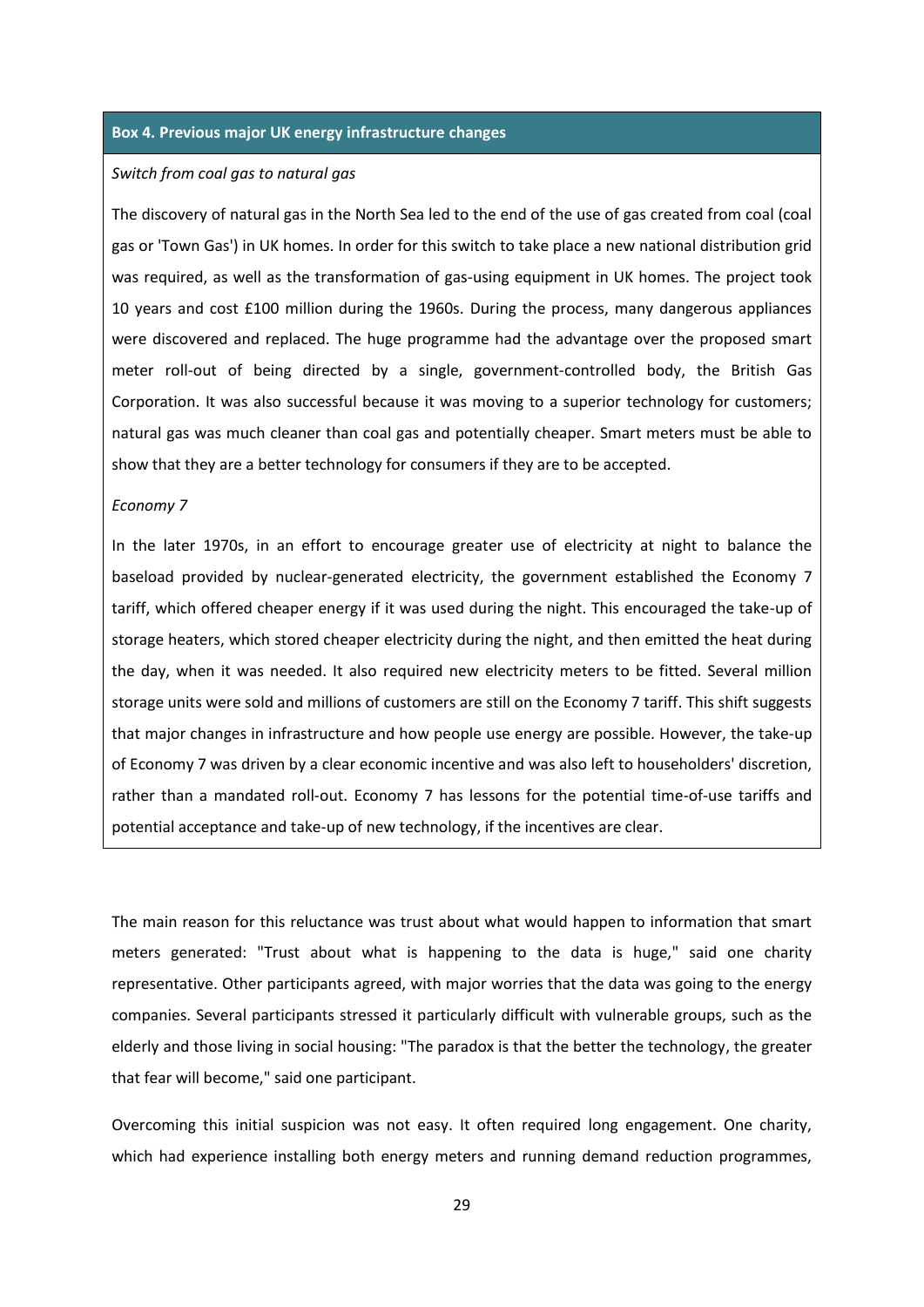often spent up to two hours with households (it was only at the end of this process that they would talk about behaviour change). But such an approach can be successful. The charity had expected an in-house display uptake of 50% from 8,600 homes visited. In fact, partly as a result of its sophisticated approach, 8,000 households requested the device. Of course, the cost of such an intensive approach across the whole country could be very high.

Establishing programmes within existing social networks was also effective. One charity saw high levels of participation and significant reductions in energy use through running a programme through a major company and its employees. It was not able to repeat this success in a social housing project, underlining the difficulty of a one-size-fits-all approach. This underlines the complexity of behavioural change programmes (and how sophisticated the communications campaign for the smart meter roll-out must be). Other participants stressed that the poorest communities were the most difficult to identify and convince, suggesting that "it will require high quality local community engagement [to convince them of the benefits]."

While many participants agreed that trust, both about what was happening to the data and who was installing the meters, was the major barrier to acceptance of smart meters, there were other important factors:

- **Disruption.** The installation of smart meters will likely reveal particular problems with people's energy and gas infrastructure. This may require new pipes or additional work. While this is obviously a good thing for safety, there is a risk that the disruption will be linked to the smart meter installation. Of course, such disruptions happen as part of the normal process of replacing meters. However, because of the speed of the roll-out (at its peak several hundred thousand new meters will be being installed every week) there is a risk that the scale of disruption will undermine acceptance of the technology.
- **Cost.**<sup>54</sup> Some participants in the discussion raised the issue of the cost of the overall programme, and people's suspicions that they may be paying money for a technology they do not need. While the Impact Assessment shows a clear overall net benefit from the programme, its success depends on a major IT system and the proposed energy savings being delivered. If these do not materialise, it is likely to face considerable criticism. Other participants said worries about the cost of the meters were less of a factor, as people would not be paying for them upfront. One who had experience of installing energy efficiency measures, including energy displays, said: "The barrier is not about cost, it's about imposition and spying in the home."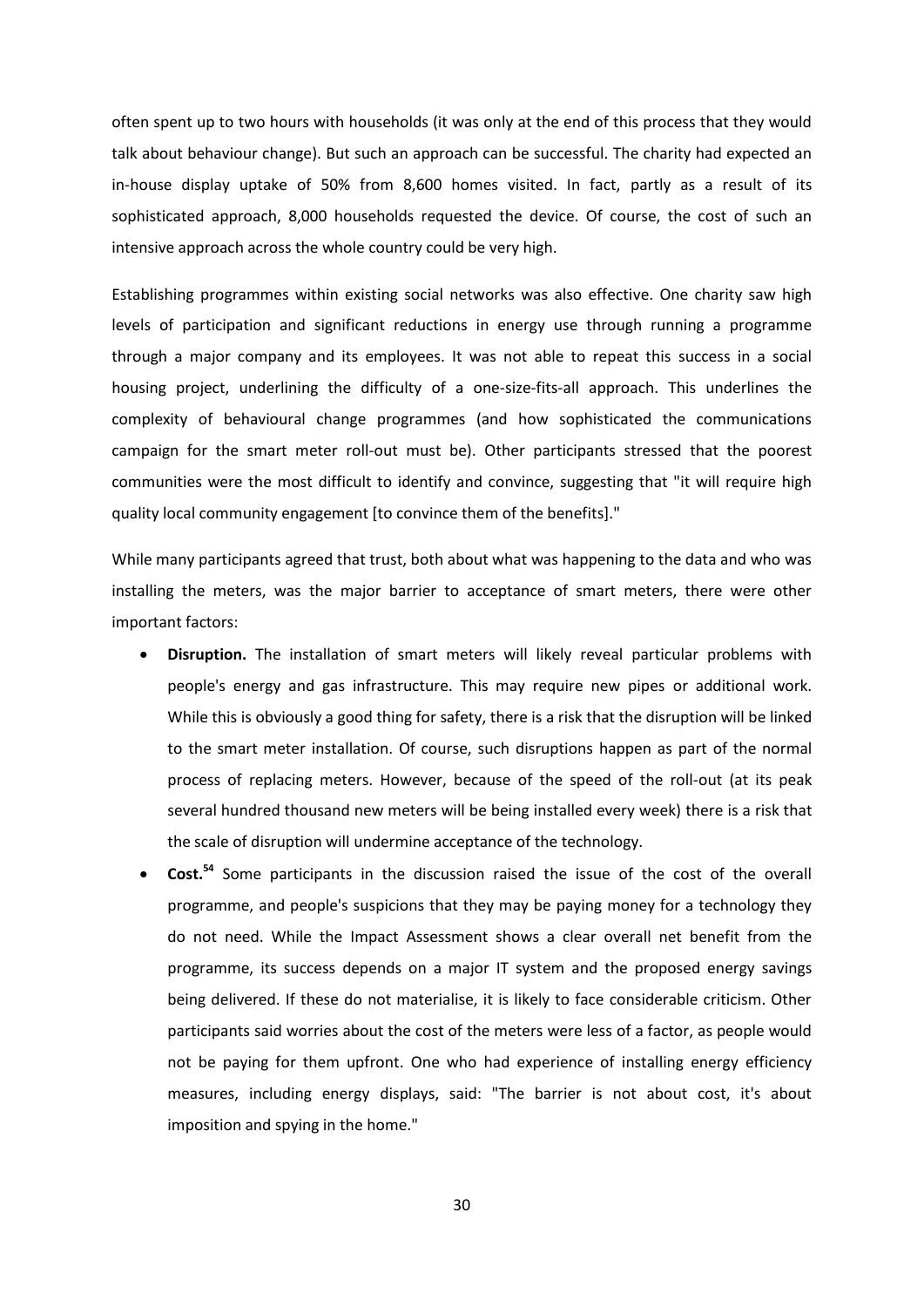- **Technology risk.** Several participants raised the issue that the technology that was currently being installed was simply not delivering some of the expected benefits. Some consumers have found that the in-house display was unable to provide accurate price information. Others had found that sometimes the meters had not delivered accurate bills. "This causes high levels of frustration". Other concerns are that the technology will not make switching between suppliers any easier. These concerns were reinforced, and perhaps caused by worries about the current lack of clear technical standards. This underlines how the technology must be successfully shown to work during the Foundation Phase.
- **Confusing overlap with other policy areas**. Several participants said there was a lack of general awareness about other energy efficiency programmes (such as CERT, ECO and Green Deal) and there was a risk that the public would be bamboozled by how the different programmes interacted with smart.

#### **Communication challenges**

One of the key messages from participants is that there was a great deal of uncertainty about which methods will allow people to welcome smart meters (even before they consider changing how they consume energy). In short, it is not clear what works. This is, of course, inevitable. Human behaviour is complicated and different approaches will work for different households with different levels of energy literacy and trust of energy suppliers. Participants said there were several key communication challenges that needed to be considered:

*1. Should the government messaging concentrate on a simple message that the roll-out is an infrastructure upgrade? Or should it include more complex messages about the opportunities for consumers, through new tariffs, demand reduction and environmental benefit?*

There was no clear consensus on which approach was best. Some participants argued that successful international examples, such as Spain, have described the roll-out as an infrastructure project. Later messages can then focus on demand reduction. Several participants said that if the claimed benefits from smart meters (accurate bills, easier switching, clear pricing on the IHD) failed to deliver, this would cause even greater resentment about the roll-out and the associated costs: "The reality is over-promising, overly-high expectations. " One participant argued that government and suppliers needed to give the impression of a centrally-driven roll-out to get the platform established "to make it feel like a structured and central programme". Beyond that, he said it was important to allow markets for innovation in demand reduction to flourish.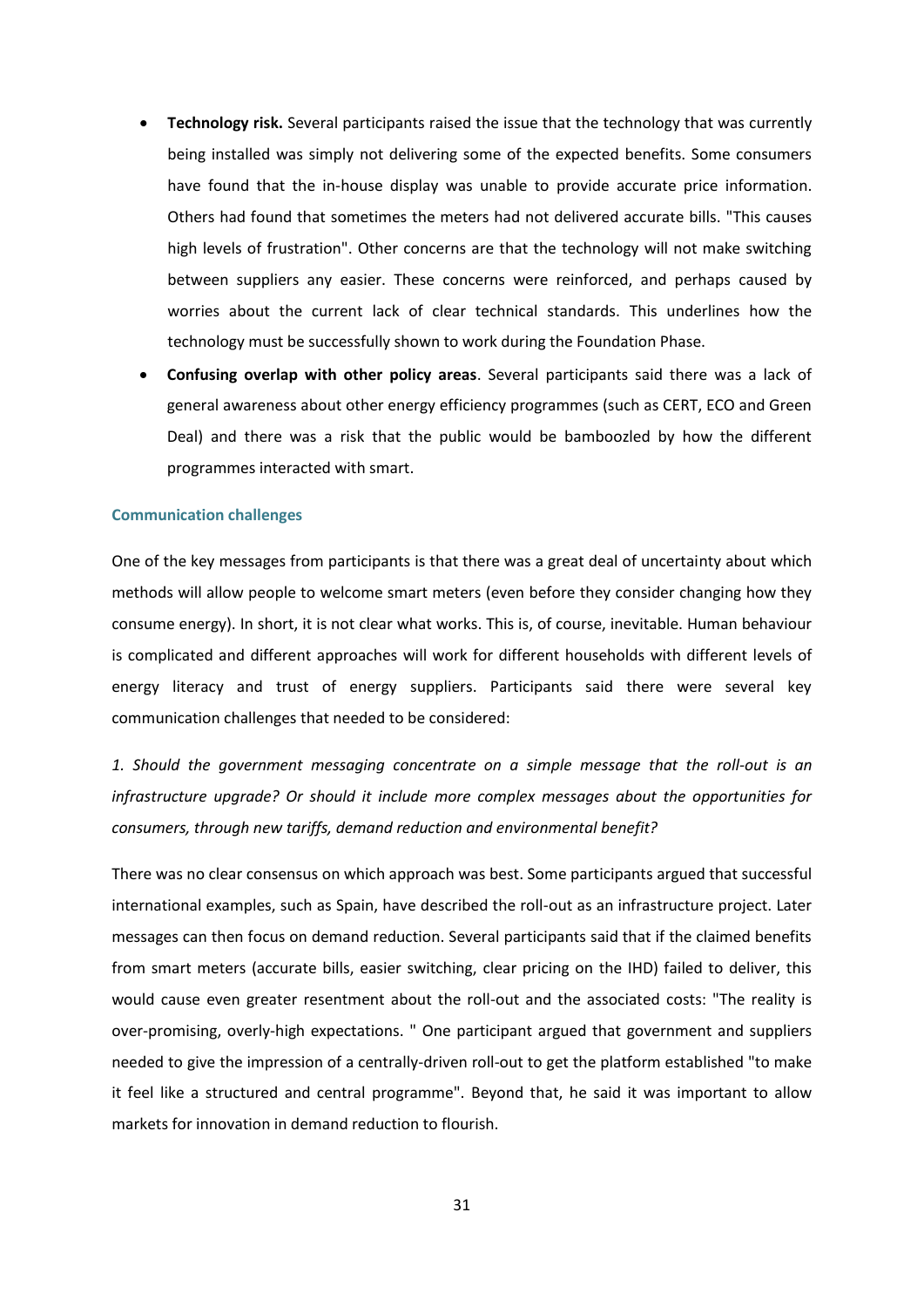Others argued that if the approach was limited to describing it as an infrastructure upgrade it was a wasted opportunity. They argued the smart meter roll-out offered a once-in-a-generation chance to talk to householders about how they use energy and help them save money where they can.

#### *2. Can the communications approach take advantage of the potential of regional roll-outs?*

Some participants argued that it was a mistake to choose a supplier-led roll-out rather than by the regional distribution network. While there is some merit in this argument, this decision has already been taken by government and reversing it would be expensive and time-consuming.

However, some participants recommended that some element of local roll-outs should be retained where possible (see Box 5 for research on how this might work). Such an approach would allow the message to be targeted, for local civil society groups and charities to be mobilised, and response and advice teams to be in place. Some participants argued that the best chance of public acceptance of smart meters was if their potential was spread by word of mouth. Many felt that smart meters were unlikely to be popular if households felt they were being foisted on them. One participant pointed out that 15 years ago suppliers would have been well-placed to lead a geographical roll-out as their customer base was still closely linked to historical areas. However, post-privatisation switching has reduced this geographical reliance. The roll-out therefore needs to try and find some way of taking advantage of the potential of a geographical approach where it can (within the agreed roll-out plan). Such an approach was successful as part of the Digital Switchover (see Box 5).

#### **Box 5. Digital Switchover**

The change from an analogue to digital television signal was carried out from 2008 until 2012. Households were required to upgrade their TV equipment or buy a set-top box to receive digital signals. While the smart meters roll-out is a much more complicated and larger project, there are potential lessons from what is generally seen as a successful, smooth programme. Key lessons from the switchover include:<sup>55</sup>

- A centralised, impartial delivery model. For the switchover this was Digital UK, which was set up solely to deliver the programme. This is an equivalent to the CDB proposed for smart meters. Digital UK was given a clear, single purpose.
- Making sure roll-out of infrastructure and communications were matched. The switchover was done on a regional basis and communications matched that approach. Later switchovers learned from previous experience. This led to a potential underspend of 30% compared to the budget of £201million.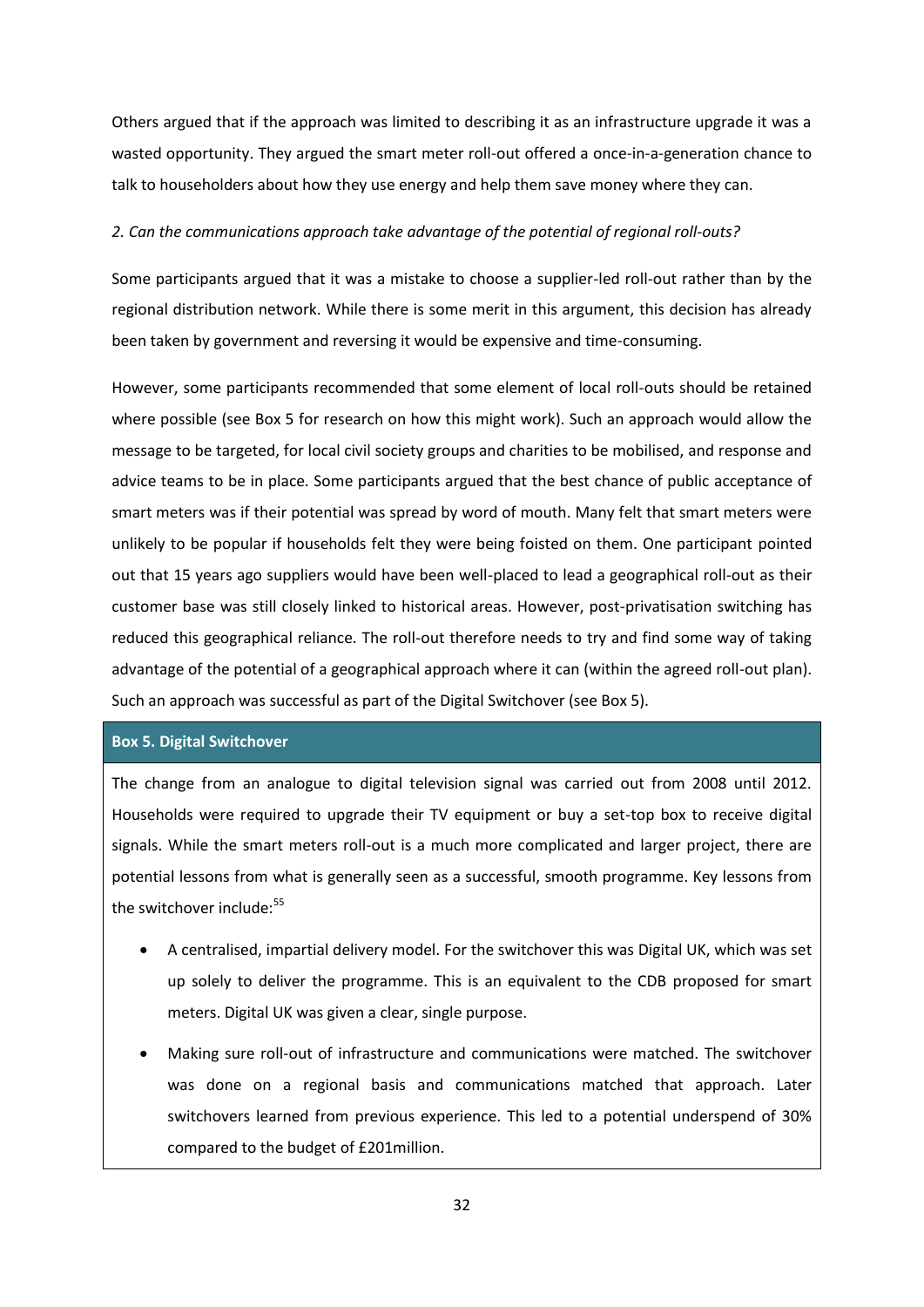- Important that the programme worked with the market. The programme rode the wave of natural rates of switchover to digital, which were already happening reflecting the clear benefits of the new technology in terms of more channels and clearer signals.
- A clear, attainable and secure timetable.
- Layered communications approach. Digital UK worked with community groups and grassroots organisations to explain what was happening, particularly to vulnerable groups. Retailers were also trained, as well as housing providers. On top of this, there was a national support service via phone and Internet.

There are important lessons for the roll-out of smart meters. The foundation stage will be crucial to show that the roll-out can 'work with the market' and demonstrate clear benefits. It is not yet clear that there is the same existing appetite for smart meters that there was for new digital televisions. The success of the switchover will also depend on working with local groups to act as champions and informal advisors. It will also require intensive, practical support for vulnerable customers.

#### *3. Should messages focus on financial benefits or environmental benefits of smart meter roll-out?*

Some participants argued that public communications that focused exclusively on the financial benefits of smart meters were risky. Firstly, if promises of lower bills were not realised (perhaps because wholesale price of energy had gone up, even though use had gone down), it was likely to lead to disillusionment. Secondly, if in-house displays showed that a particular action only saved a small amount of money, such an action may be seen as not worth the effort. There were also doubts about whether changes based on financial incentives would be sustained, while communications that included an environmental message would lead to attitude or value changes that could lead to more sustained environmental behaviour (and spillover from energy into other areas). Such environmental spillovers are well established in the literature on behavioural economics.<sup>56</sup>

Others said that motivations can change. One group who delivered demand reduction programmes said that money was often an initial motivator, but then environmental concerns took over later. The important thing was clear messaging that their actions were having an effect, be it on environmental impact, energy use or cost: "People like looking at graphs. If it is going the right way, they get excited about it."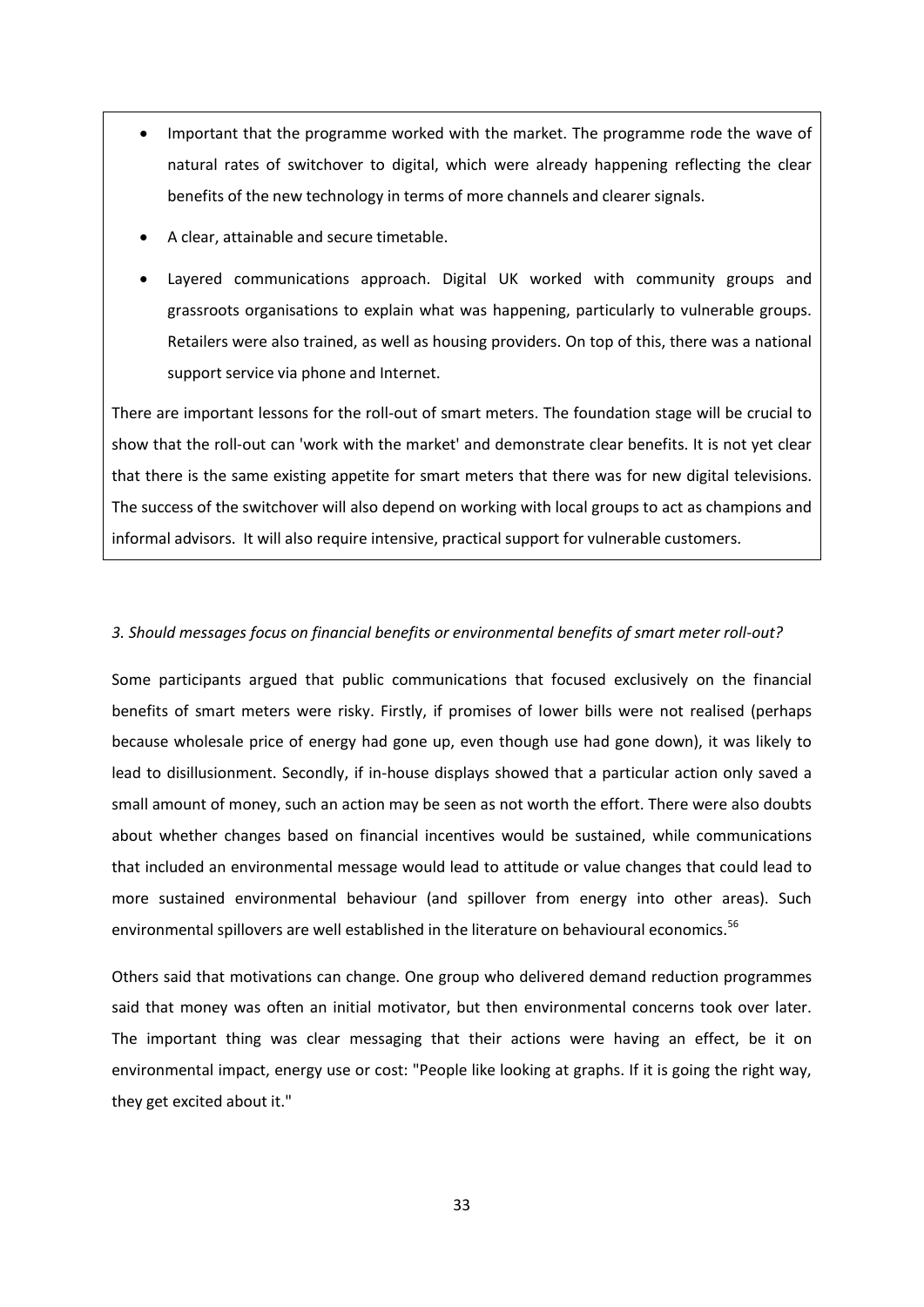Other participants argued that it was a false choice between environment and energy. Charities that went into people's homes to talk about energy use used both messages, depending on individuals they were talking to. This underlines the need for a flexible, layered approach to communications. Other stakeholders said they were sceptical the environment was a widely-held motivator: "Feedback from customers is we don't care about carbon, we care about costs. Environment is just a nice spin off," said one.

One sub-issue was whether demand-reduction programmes could work best by promoting competition or co-operation. Some were suspicious that a competitive approach, whereby neighbours' energy consumption was compared, would work. However, several examples were produced showing how competition did deliver significant savings. Moreover, competition could often lead to greater co-operation between neighbours as they shared tips about how to best save energy. If such a wider culture in the efficient use of energy is created (a social norm, in the behavioural jargon) there is a much higher chance that high potential savings can be delivered by the smart meter roll-out.

#### *4. How to make people feel they are in control of the data.*

Successful examples of people welcoming energy displays in their home, and acting on the information they provide, often depended on people feeling they were in control of the data, some participants argued. Where it was established, significant reductions could be delivered. Where it was not, people ignored or disconnected the devices. Again, this underlines the need for sophisticated communications showing people what will happen to the data and giving them clear instructions about how they can opt out of having a smart meter and choose the level of availability of data.

Currently, the government has proposed allowing suppliers to access monthly and daily consumption data for consumers (unless the household wants to opt out). However, for more granular, half-hourly data consumers will have to explicitly opt-in to allow suppliers to access it. More information is needed about how consumers react to these decisions during the foundation phase, in particular how the opt-in of half-hourly data could limit suppliers' ability to offer time of use tariffs.

34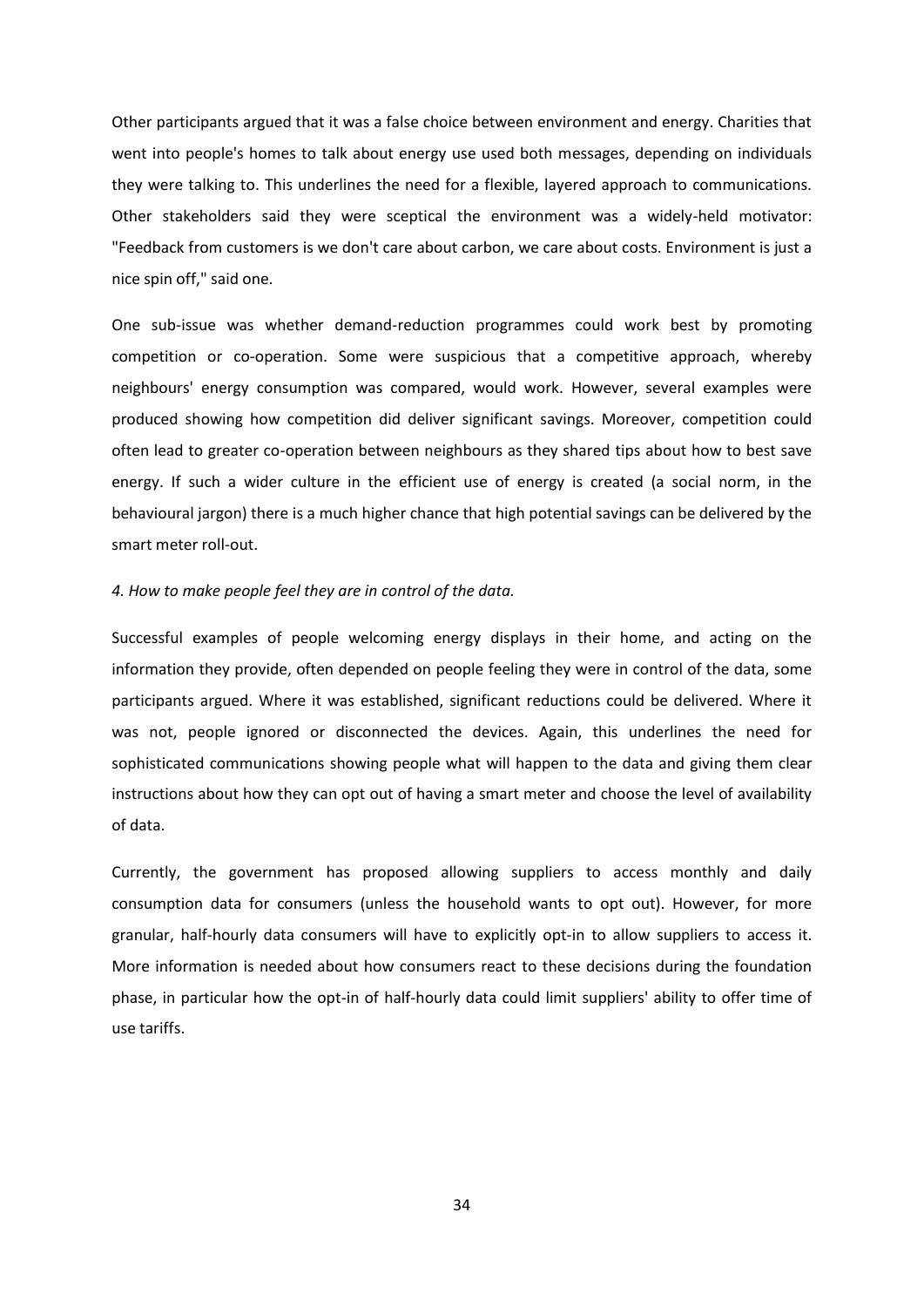#### **Box 6. Incorporating a regional approach**

Green Alliance, a think tank, has argued for a 'post-plan' approach where suppliers would provide the CDB with details of where they plan to do their roll-out a year in advance, and then the communications work would focus on areas where there is overlap of roll-outs at the same time (such an approach was successful with the digital switchover).<sup>57</sup> Green Alliance has also called for a proper 'smart town' pilot, where one town goes through the whole process at the same time and the impact of the roll-out is properly assessed. This would include general level of acceptance of smart meters, as well as the success of energy efficiency measures. As there remains great uncertainty about which messages work, such a pilot-led approach is crucial as long as it is properly assessed. One participant argued that the messages around the smart roll-out need to be grounded in real-life experiences and successes, not optimistic projections of what could happen, if they were to convince people of the benefits. A local approach would make such an aim more likely.

#### *5. Presentation of data will be important in success of smart meters*

Some participants stressed that the way data is presented, both on the smart meter display and in billing, was crucial to the success of the technology. Unsurprisingly, there remained great uncertainty about what 'worked', with different approaches likely to work for different households. Money saved or energy use or carbon would work for different people. The EDRP study found that cost information was seen as more useful than details about kW of consumptions, while CO2 options on in-house displays were not perceived as useful or, indeed, widely noticed.

Others said this problem of people responding to different information in different ways was possible to overcome. The important thing was making the data clear: "People will respond to graphs, they don't care if its money, or energy or whatever, smiles are smiles, frowns are frowns." If the graph is going down and that is presented as a good thing, that will likely lead to continuation of that behaviour, one participant said.

This clear presentation of data will be helpful in shifting when people are using energy and moving it away from times of peak demand. The example of community-based meters in one part of Denmark was given, where streets are given traffic light signals depending on whether local wind turbines were providing energy to the grid or not. When they are giving energy to the green (and so energy was cheaper), the signal was green. When they were taking energy from the grid it was red. Therefore people were encouraged to reduce energy use. The behaviour was reinforced because it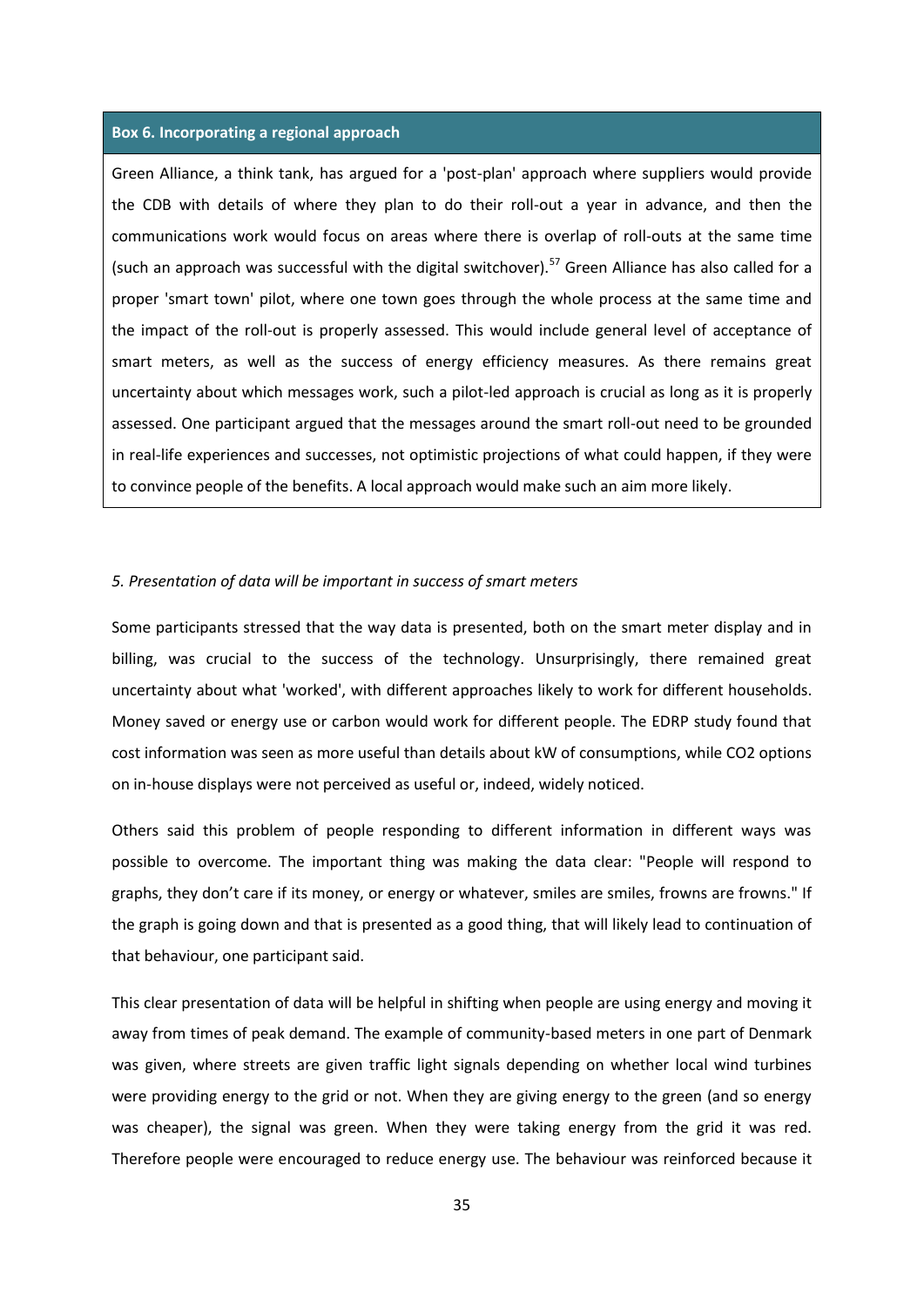worked at a community level: "People like to see that they are doing well as a community, they are a 'good' neighbourhood."

#### **Conclusions**



1. The most clear conclusion from the round table is that it is not yet clearly established 'what works'. This applies equally to how you encourage acceptance of smart meters in people's homes and how you deliver demand reduction programmes. As one participant said: "There is still no trigger for acceptance of smart meters". On one level this is not surprising: this is a new technology; there is confusion about what is actually a smart meter is; there are few examples of successful programmes; there remain doubts about the technology; and there are major concerns about privacy. Moreover, what works in one household will not necessarily work in another. One charity ran a very successful project through members of staff at a company, but was unable to replicate the model at a social housing group. Other successful efforts at getting energy efficiency technology installed and trying to change behaviour required visits of more than two hours to build the necessary trust.

#### 2. You need a system that rigorously tests different approaches

Some criticised the EDRP trials for failing to co-ordinate efforts, although they provided some useful and new information. It was seen by some as a missed opportunity. Greater co-ordination of trials was one possibility: "What's needed is a coordinated push, aligning the incentives of the key players, to run some field trials. The early smart meter rollout is a good opportunity to do this – the meters are being installed anyway, we could test out the key questions and get some answers to inform the later stages," said one participant. Options on how better piloting could be encouraged are discussed in the next section.

#### 3. The communications strategy must incorporate different messages

Recognising the concerns of the public and the uncertainty about what messages will influence different households underlines the difficulty of how government communicates the roll-out. There was support for presenting the roll-out as an infrastructure upgrade, while others felt the need to highlight the energy-saving potential. Others stressed the danger of over-promising.

The government's communications approach must take a 'layered' approach to reflect this uncertainty. That means its messaging must be about an infrastructure upgrade (including being honest about potential disruption, while stressing why this is overall a good thing for customers). But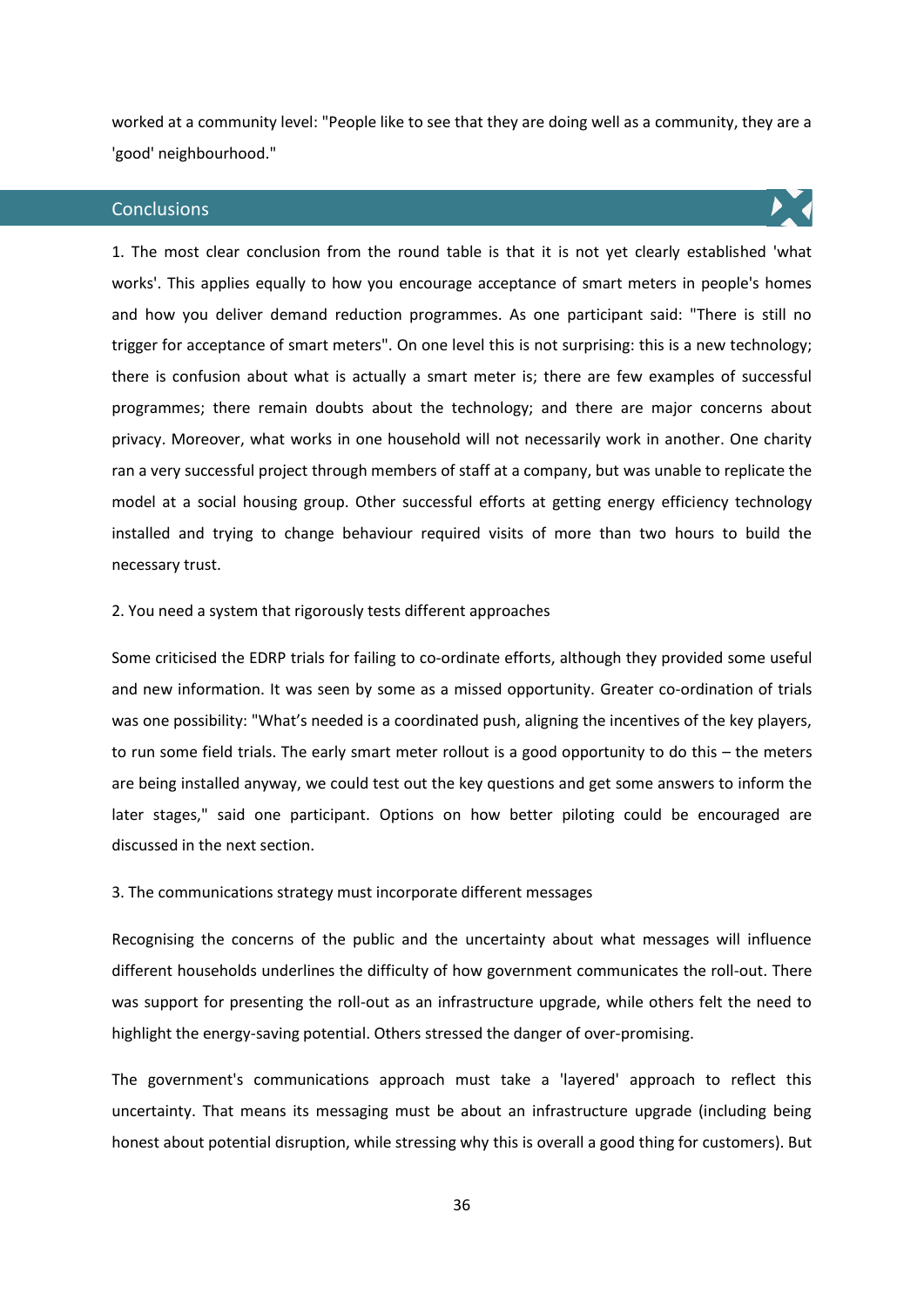it must also demonstrate the potential cost-savings, as well as the environmental arguments. This reflects that different groups will react to different messages. Any communications must also show that people have the opportunity to opt-out if they want to, providing the best chance of empowering them within the current framework.

The most important aspect of the roll-out is that consumers accept smart meters and there is not a mass opt-out. If that happens, the potential of the technology for cost-effective energy and carbon reductions will be severely limited.

Of course, all of these messages do not have to be included in a single television advert or billboard. This is why there needs to be multiple messengers (see below) championing different aspects of the roll-out. DECC's survey of public opinion showed that the more people learned about smart meters, the keener they were to have them installed. This highlights the need for a layered approach.

4. Community and civil society groups must be harnessed to act as champions for the technology, alongside a national advertising campaign

Acceptance of smart meters is more likely if it is partly driven by word of mouth (although the speed of the roll-out risks making this difficult). The government therefore has to build in as many ways of encouraging positive news about smart meters as possible between social networks. Firstly, this means its communications strategy should be about more than just a national advertising campaign (although this is important). It needs to be in touch with community groups, voluntary organisations, consumer groups and local authorities and empowering them to act as champions of the opportunities of smart meters, as was successful in the Digital Switchover. This is particularly important for vulnerable groups, who seem the most resistant to intervention. Getting civil society groups to act as champions for the technology should be a crucial part of the role of the CDB, alongside national campaigns.

Such an approach is most likely to be successful if communication efforts are focused on a particular area at one time. Therefore, where possible, the communications strategy should be co-ordinated with energy companies so that it reflects where the roll-out is taking place. This means working on a city-by-city and regional basis and encouraging different suppliers to co-ordinate roll-out schedules, where such an approach is possible and does not sacrifice the operational efficiency of the roll-out.

At a wider level, a full 'smart town' pilot during the foundation phase, as advocated by Green Alliance, where efforts are co-ordinated and properly tested, could provide useful lessons for a wider roll-out and examples of the potential benefits and risks of smart.

37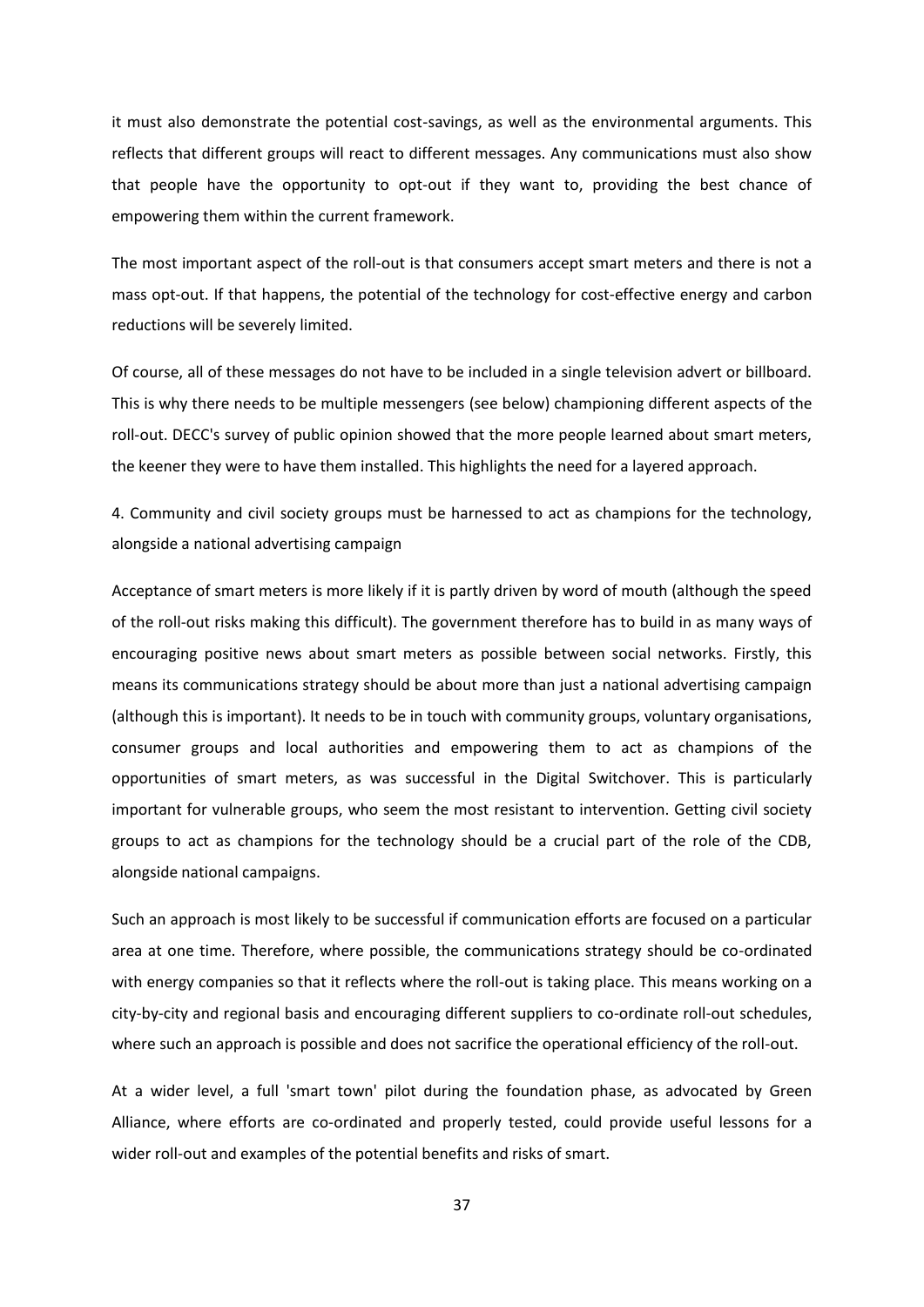5. Linking smart meter communications with other energy efficiency programmes

In the past, there has been a failure to link different energy efficiency programmes together at both a policy and communications level. Awareness is still low about both smart meters and the Green Deal and government's messaging must make sure it does not confuse people about different programmes. Both programmes should be championed as part of a wider effort to improve people's homes and deliver energy savings. This requires messages about building better infrastructure and helping people save money. The CDB should therefore not simply base its communications on smart meters, but place smart meters in the context of a wider message about making the UK a more efficient economy.

This will require clever messaging, both on a national and local level. Limiting the CDB and the civil society ambassadors it supports to talking only about smart meters seems to risk confusion in the long-run.

### Joining Up Energy Efficiency Policy

This paper has shown that energy efficiency schemes offer a cost-effective way of cutting carbon. Moreover, behavioural energy programmes potentially offer an even more cost-effective way to reduce emissions, as well as helping households lower their bills, although caution must be taken about whether such programmes can deliver savings on a national scale. However, the roll-out of smart meters should make it easier to test if such behavioural programmes work and how much they cost. This section considers what policy changes are necessary to take advantage of the potential of behavioural programmes and ensure smart meters deliver the maximum possible benefits in terms of reductions in domestic energy use (and therefore lower bills and carbon emissions). Assuming the problems with public acceptance identified in the previous section can be overcome, it is still unlikely that installing the technology by itself, even with the in-house display, will automatically lead to the hoped for savings.

Currently, energy companies are incentivised to reduce the amount of energy their customers use through the competitive market. If suppliers can help households cut energy use, it is more likely that customers will not switch to a rival. In recent years, there has been increased competition between different suppliers over the energy saving packages offered to households. However, it is not clear to what extent these 'energy services' packages distinguish suppliers from each other and to what extent price remains the main reason for switching. Moreover, suppliers can meet CERT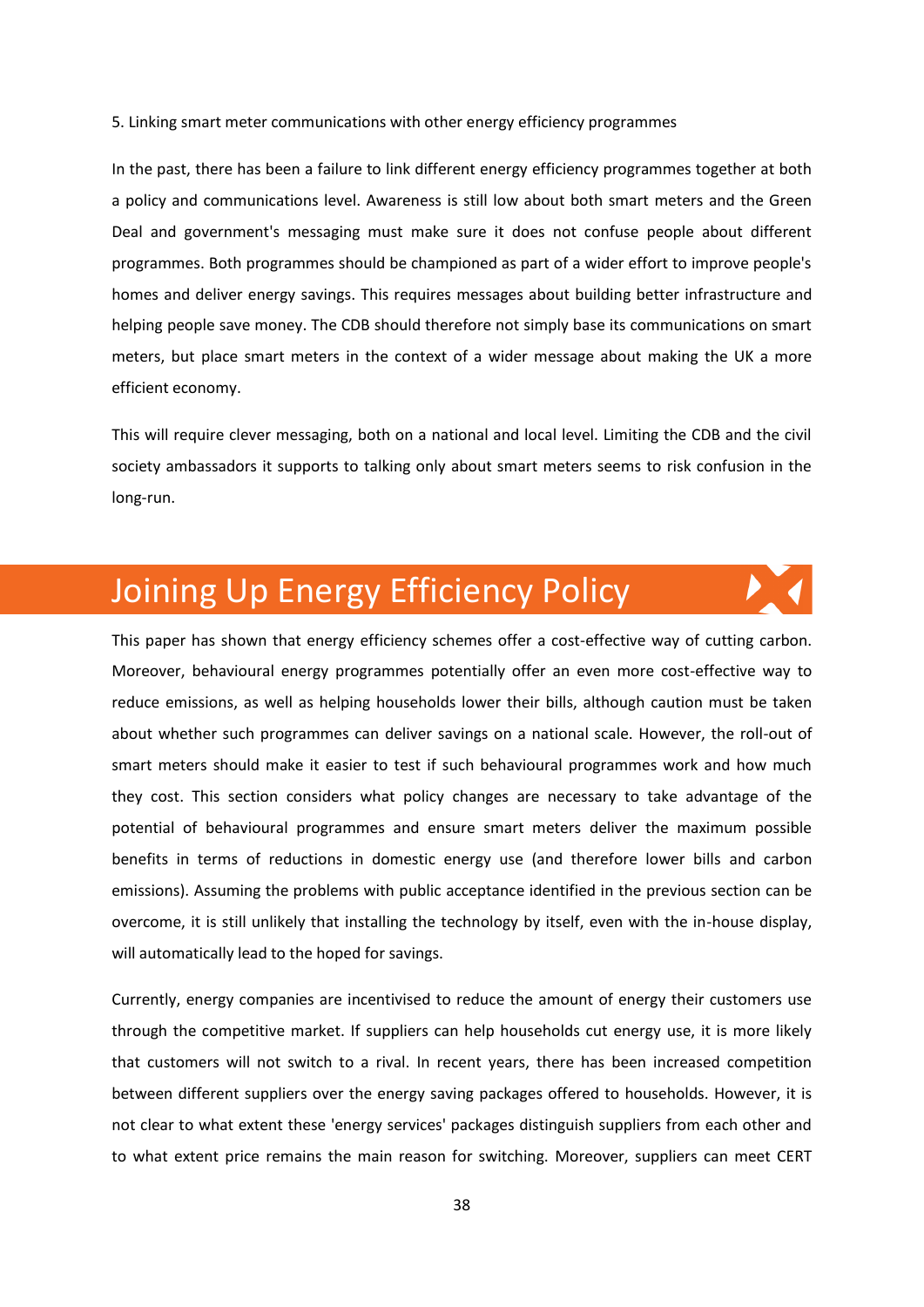obligations by providing insulation or other measures to non-customers, potentially adding further confusion.

Under the current market arrangements, energy suppliers will only offer packages to a certain level. If government wants to encourage further action on energy efficiency, it is likely to have to subsidise it (or create obligations for suppliers to do more). CERT showed that a large increase in insulation take-up is only likely with policy support, and this is likely to be the same for some of the behavioural programmes. The key test for emissions policy is whether such subsidised activities offer a costeffective way of meeting climate goals compared to other policy instruments, such as subsidising low carbon generation. The evidence suggests this may be the case.

Energy efficiency is currently subsidised through obligations such as CERT, but these measures concentrate on implementing technical measures rather than delivering proven energy reductions. However, it is possible to structure markets to reward wider demand reduction programmes, including behavioural programmes, by allowing them to receive payments to do so. There are potential difficulties with such an approach (additionality, measurement, timeframe – see Box 8) although smart meters may allow many of these problems to be overcome.

This report considers three options for subsidising behavioural programmes through changes to the current energy policy structure:<sup>58</sup>

1. **A premium payment of feed-in-tariff for energy efficiency (EEFIT)**. An EEFIT would give a fixed payment to programmes that can deliver proven demand reductions in electricity use.<sup>59</sup> The government is consulting on how such a mechanism might work as part of Electricity Market Reform. It has still to indicate what level of support such an approach might receive. Such an approach would only support reductions in electricity use.

2. **A demand reduction payment** through the proposed Capacity Mechanism, another part of the Energy Bill. The Capacity Mechanism has been established to ensure there is an adequate supply to power generation in the UK and that back-up plant is incentivised to be available when there is a sudden drop in demand. Such a situation is more likely with a greater quantity of renewable energy on the system.

There are two possible elements to how a new Capacity Mechanism could be used to support energy efficiency measures. Firstly, the Capacity Mechanism could incentivise short-term 'demand response' to compete alongside back-up generation. When there is a potential shortfall in generation – a situation which is likely to become more common as more renewables are introduced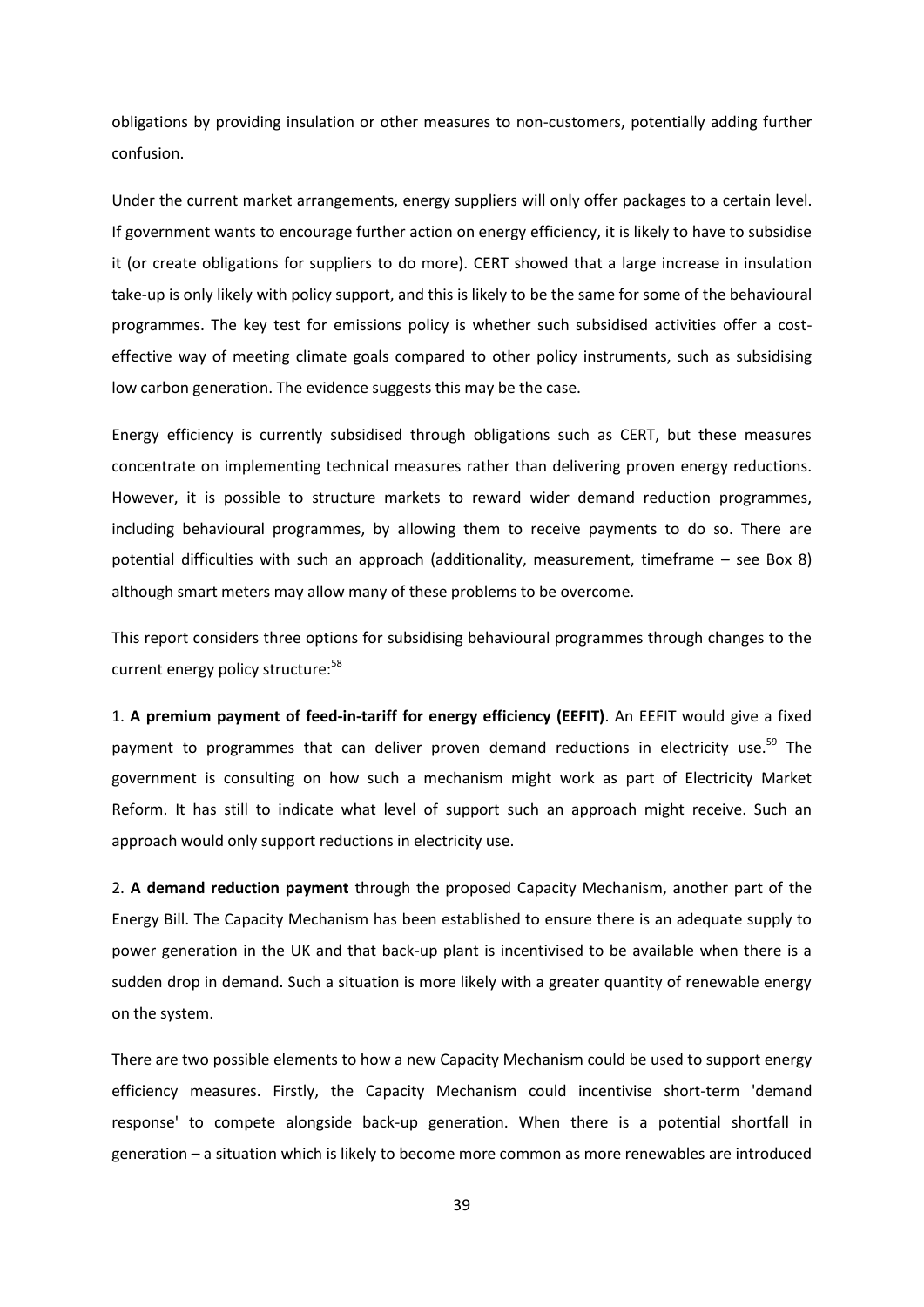to the system – large energy users could agree to reduce demand quickly for a reduced electricity price. This happens already within current market arrangements through interruptible supply contracts. Some argue that creating such an incentive could also allow 'aggregators' to bring together a large number of households who are prepared to cut energy use at short notice for a price.

Secondly, there is a proposal that long-term, sustained reductions in demand could also bid in to any capacity mechanism. This has been suggested as one of the options in the current consultation on demand reduction.

3. Another option is to **score demand reduction programmes through an amended Energy Company Obligation**. As discussed, ECO, in its current form, subsidises particular technical measures based on the nominal savings from them. However, it does not yet reward behavioural energy programmes. Moreover, it does not require the energy efficiency measures it does subsidise to demonstrate actual savings. As discussed, proving that energy savings have taken place and are additional is not straightforward. Potential ways of overcoming this have been successful in other countries and are discussed in Box 6. The advantages and disadvantages of the three options are compared in Table 5.

|                            | <b>Capacity mechanism</b> | FiT through EMR       | <b>Brokerage system</b> |
|----------------------------|---------------------------|-----------------------|-------------------------|
| Allows reductions in       | No. Electricity only      | No. Electricity only  | Treats gas and          |
| electricity and gas use to |                           |                       | electricity the same    |
| compete?                   |                           |                       | and reveals cheapest    |
|                            |                           |                       | carbon savings          |
| Linked to supply           | Mixes demand and          | Mixes demand and      | Demand mechanism        |
| measures?                  | supply in Energy Bill     | supply in Energy Bill | only                    |
| Demand-side response       | Focus of capacity is      | Would focus on long-  | Would focus on long-    |
| vs demand reduction        | about short-term          | term reductions in    | term reductions in      |
|                            | demand response.          | energy use            | energy use              |
|                            | Including long-term       |                       |                         |
|                            | reduction would be        |                       |                         |
|                            | difficult.                |                       |                         |

**Table 5. Comparison of different policy options to support domestic behavioural energy programmes**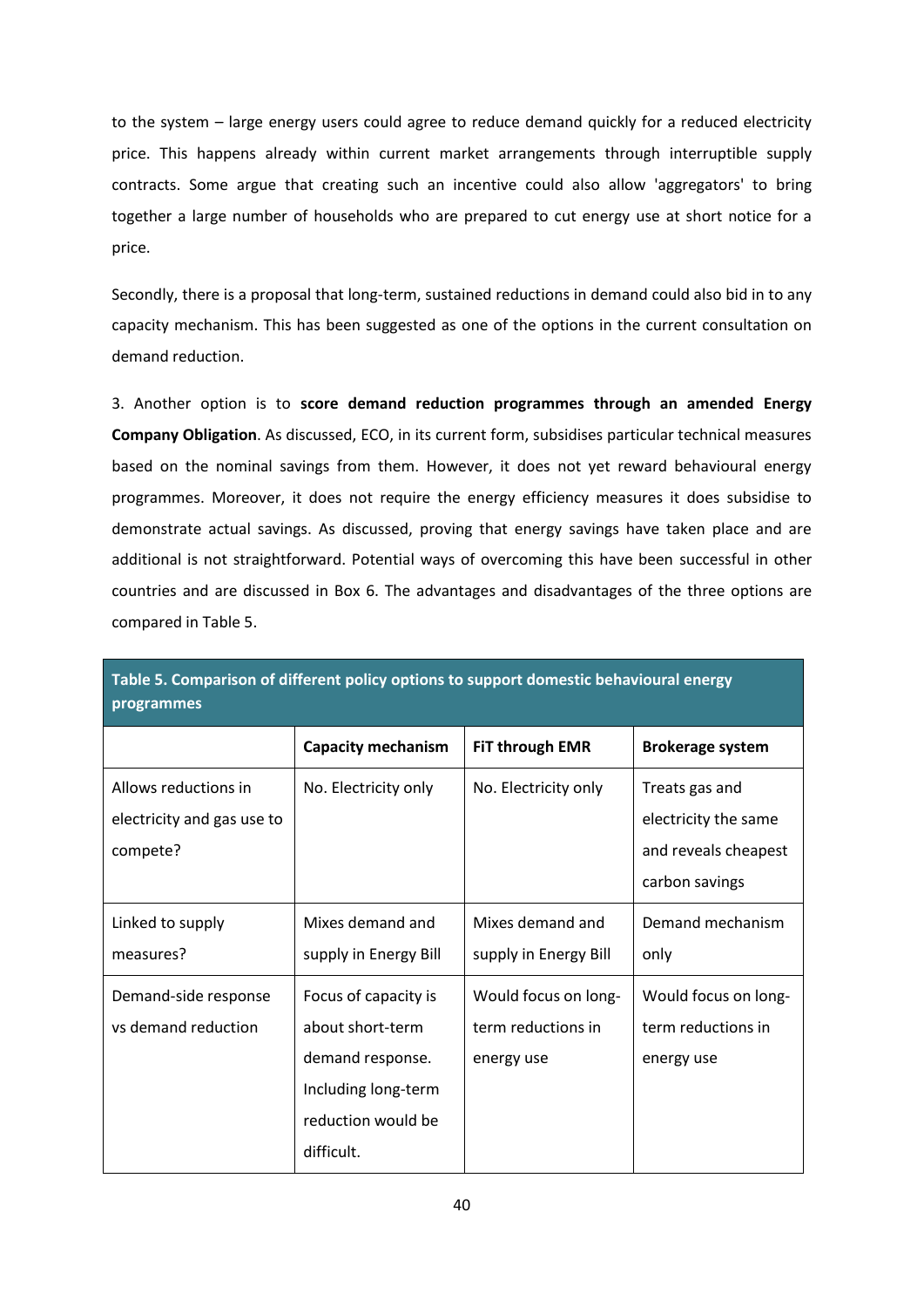| Domestic and non-<br>domestic?               | Both, but likely to be<br>dominated by non-<br>domestic, at least in<br>the short-term. | Both, but likely to be<br>dominated by non-<br>domestic, at least in<br>the short-term. | Domestic.                                                                                                                                                 |
|----------------------------------------------|-----------------------------------------------------------------------------------------|-----------------------------------------------------------------------------------------|-----------------------------------------------------------------------------------------------------------------------------------------------------------|
| Opens up market to new<br>players?           | Depends on design.<br>Large contracts may<br>only attract large<br>players.             | Depends on design.<br>Large contracts may<br>only attract large<br>players.             | Could be piloted on<br>small scale and allow<br>charities, Local<br>Authorities, smaller<br>companies etc to<br>compete for funding<br>through brokerage. |
| Places a cap on potential<br>energy savings? | Depends on design.<br>Likely only rewards<br>short-term savinsg.                        | No. Rewards<br>continued reductions<br>in demand.                                       | Yes, as once supplier<br>obligation is met no<br>incentive to go<br>further.                                                                              |

This analysis suggests that to encourage behavioural energy programmes in the domestic sector, changes to ECO offer the best approach. The advantages of this approach are:

- It would allow demand reduction on both gas and electricity use to be scored alongside each other. The other options, because they are being considered as part of the electricity market reforms, would only focus on reductions in electricity use. The ECO approach would focus on the cheapest possible carbon reductions, be they reduced demand for gas or electricity. Evidence of the cost-effectiveness of the energy efficiency and behavioural programmes described above suggests that achieving reductions in gas use may often be cheaper than reductions in electricity use.
- Such a mechanism reflects how households actually think about energy use. Many people pay their energy bills together and consider their energy use together, so such an approach would reflect this and allow organisations to offer demand reduction programmes in the round, rather than just focusing on electricity or gas separately.
- By taking advantage of the brokerage system (see Box 7), it would allow as wide a number of organisations as possible to compete on delivering energy efficiency at small and large scale. Many charities already run programmes that aim to reduce demand. Equally, there are many firms, such as Energy Service Companies (ESCOs), who may offer domestic equivalents of the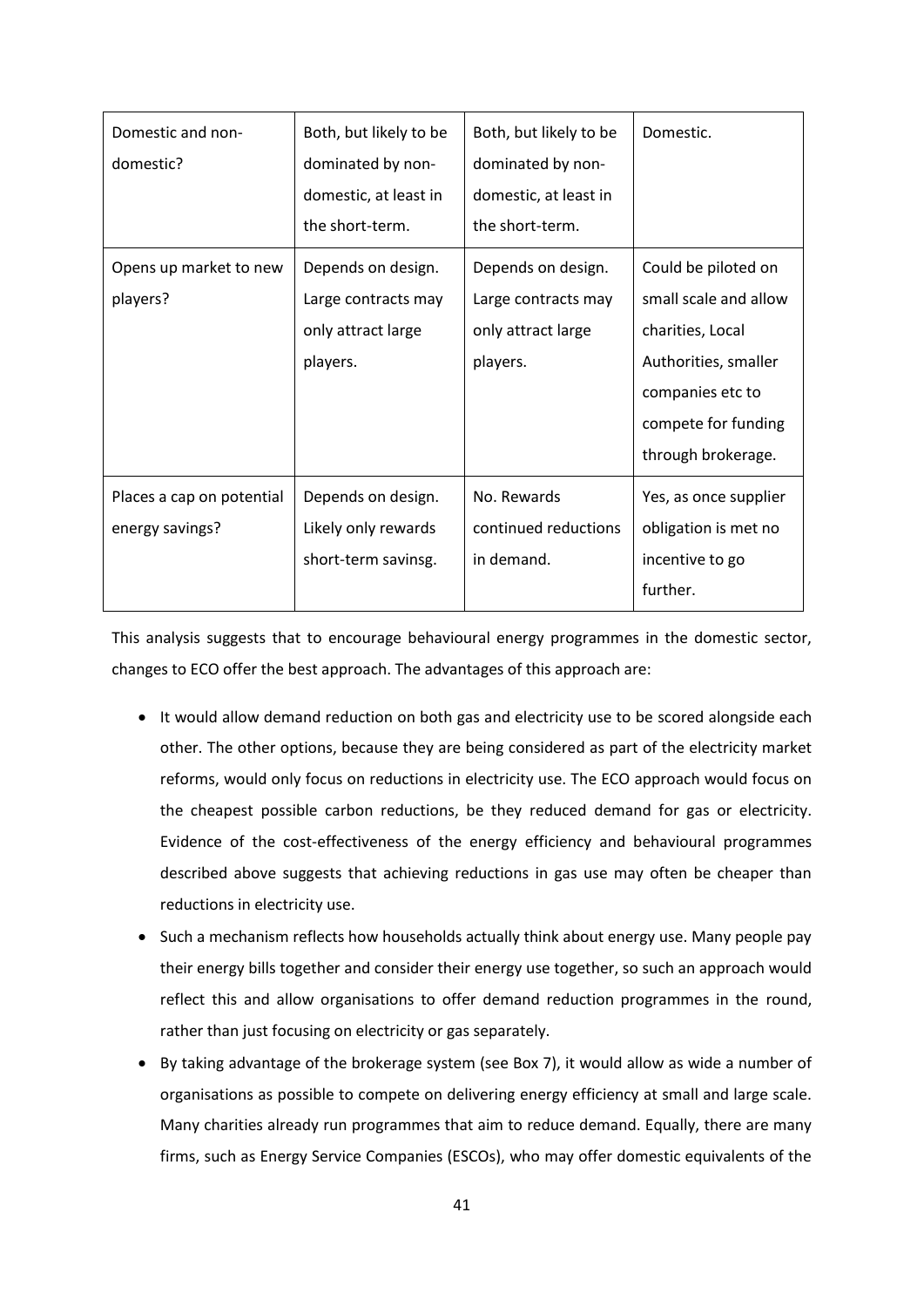shared-saving contracts they run with businesses. By allowing different participants to compete, it would encourage innovation in how such programmes could be delivered (it may be difficult for small players to be able to bid for a large Energy Efficiency FIT contract). This could stimulate innovation in the type of leaflets given to customers, the type of internet app that provides information on use, encourage community schemes, prizes, bill comparisons and a combination of behavioural and technical measures. It could allow aggregators to coopt a group of households and offer them discounted energy if they only use a certain amount of energy in a month. Such innovation will reveal the cost of demand reduction programmes and hopefully reduce the overall cost of meeting the obligation, keeping bill rises to a minimum. The only criterion for entry is that programmes can demonstrate that they have led to real savings. This will help overcome the lack of understanding about what really works in terms of reducing demand and changing energy behaviours in households.

#### **Box 7. ECO Brokerage System**

ECO has established a brokerage mechanism to allow a wider number of organisations to gain access to the subsidy beyond the major energy suppliers. In effect, the large energy suppliers may have to 'buy' a proportion of their obligation through the brokerage system (as they have, to a limited extent, with CERT). This, in theory, should allow the market to find the cheapest possible installation of energy efficiency measures approved under ECO by allowing many different participants to compete. It is not yet clear how much of the ECO market will have to go through the brokerage and government is consulting on different options. If behavioural programmes by third parties, including charities, were allowed to compete for some of the ECO subsidy through the brokerage, they should also have to bear the risk that the scheme was not successful and would therefore not be able to receive the subsidy.

Table 5 shows that there are considerable advantages to modifying the ECO as suggested above, at least for households. The drawback of the approach is there is a potential cap on savings. Once the obligation is met, there is no incentive to go further. However, because we are at an early stage in testing behavioural demand reduction programmes, it is unlikely that such a limit will be breached in the immediate future. Moreover, having such a cap may also protect consumers as it limits the potential overall cost of the programme. As CERT has shown, the marginal costs of the targets can be very high, particularly if lots of sub-targets are included.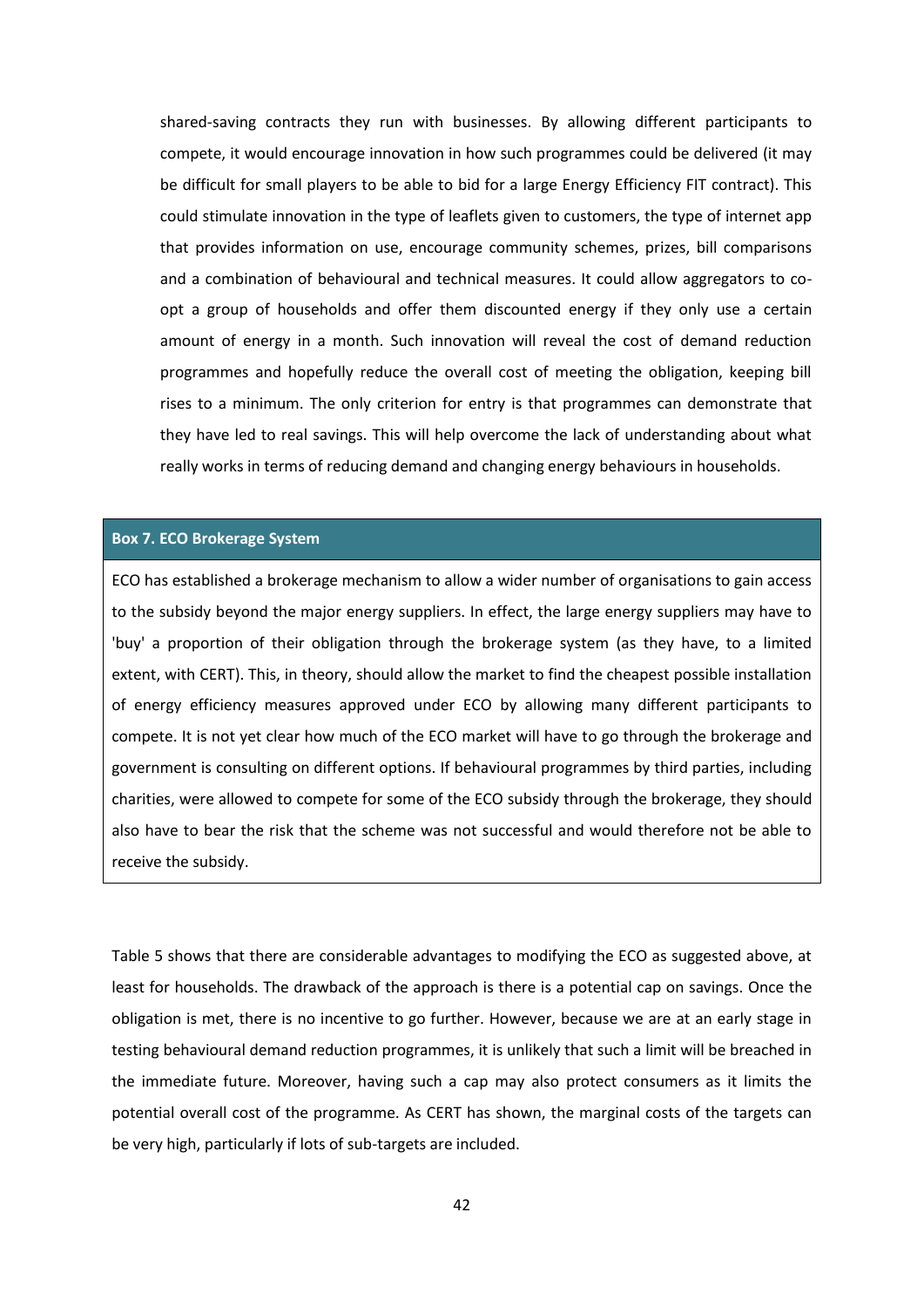This paper also supports the establishment of an EEFIT to compete alongside new generation (and therefore make overall carbon reductions cheaper) as it will offer a potentially cost-effective way of reducing carbon compared to some of the more expensive renewable energy technologies. However, it is likely that such a system will be dominated by the non-domestic sector at first. Supporting demand reduction programmes through ECO would complement such an approach, but with a focus on reducing household demand. Of course, there remains considerable uncertainty about which type of demand reduction incentives will work in the UK context and policy formation (as well as the technology of smart meters and the understanding of behavioural economics in energy use) is at an early stage. Therefore, it is sensible to pilot different approaches properly to discover which is the most successful, usable and cost-effective.

Policy Exchange has argued that there is no evidence that a Capacity Mechanism is necessary within the current market arrangements.<sup>60</sup> The main rationale for such a move is that governments will not allow the high prices that will be necessary for power plant that only run occasionally to cover its full operating costs.<sup>61</sup> In effect, the government is going to fix the market because it does not trust itself to allow the market to function properly and for prices to reveal costs. The risk of saying you are going to introduce a Capacity Mechanism is that investors will delay building a new plant until they can get the best price possible. This, paradoxically, increases the risk of a supply 'crunch'.

However, if the government does decide to go ahead with a Capacity Mechanism, it should allow demand response to compete alongside back-up plant. However, it is not clear that such a mechanism is best suited to longer-term demand reductions and risks making an already complicated mechanism even more complicated. Policy Exchange does not recommend using the proposed Capacity Mechanism for reducing long-term demand.

#### **Phased introduction of a demand reduction incentive through ECO**

ECO is about to be introduced so significant changes to the entire structure are inadvisable. However, a staged approach to move from subsidies for nominal savings for technical measures, as exists currently, to rewards for proven savings is possible:

1. Firstly, government should allow behavioural energy programmes to qualify as a measure under ECO. As we have seen, such programmes offer potentially cost-effective ways of reducing consumption, compared to technical measures. Such programmes would have to demonstrate tangible energy savings, based on clear baselines. This could include properly designed trials in the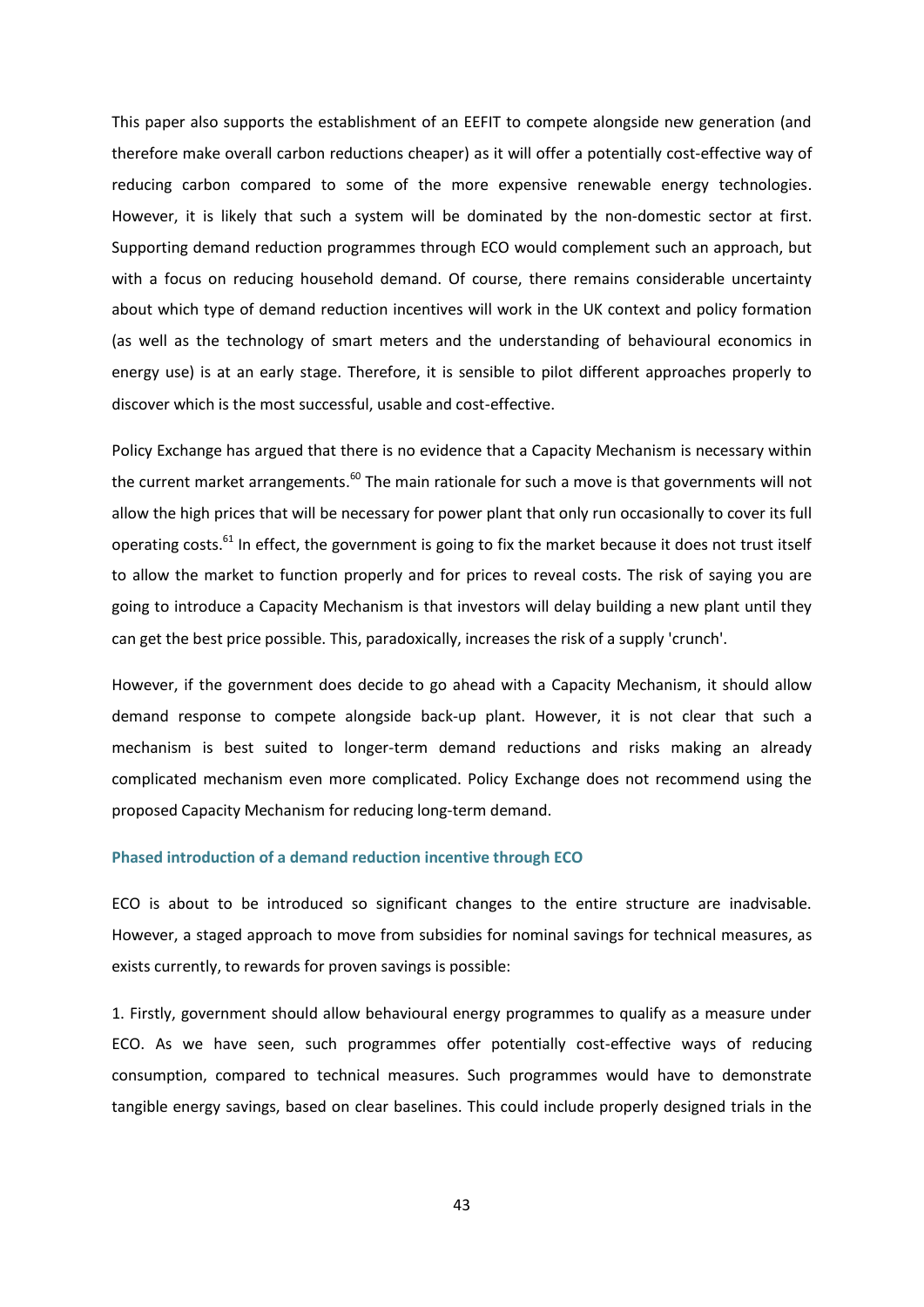foundation stage of the smart meter roll-out that test behavioural interventions to be scored in  $ECO<sup>62</sup>$  where they deliver energy savings.

This would incentivise more rigorous testing of smart meter-linked interventions than we have seen previously, providing a greater evidence base for what works in changing behaviour (as well as rewarding successful programmes) and how much it costs. It would also connect ECO and smart meters, and therefore behavioural and technical measures. It might also lead to greater public acceptance of smart meters as households might welcome greater support to reduce energy use. It could also help push a wider message about a concerted government and supplier effort on energy efficiency. There may be concerns from energy companies that they risk making investments in systems to set-up and support behavioural energy programmes which do not deliver real savings, and therefore have wasted money. However, the alternative of basing subsidy on a 'no regrets' strategy where companies would get the subsidy even if no savings were delivered could lead to unsatisfactory schemes capturing some of the subsidy. Basing subsidy payments on demonstrable savings places the risk with the company that operates the scheme that it must show real savings.

To reflect uncertainty about the potential of such behavioural programmes, government might restrict them to a limited proportion of the ECO obligation at first, with the majority of support remaining on technical measures.

2. If such a move proved successful and cost-effective, the next step would be to reward combinations of behaviour change and technical measures to be eligible under the obligation. This could include programmes that educate people how to use energy efficiently while also installing energy efficiency measures (some charities already do this). It could also be as simple as energy companies paying customers to reduce energy use through new tariffs, as long as they thought it offered a cheaper way of meeting the obligation (this underlines the flexibility in tariffs that are offered, see earlier discussion of the Retail Market Review).

Because such measures provide greater certainty that they delivered real energy savings (because they would have to be backed by rigorous data, rather than assumptions about saved energy), they could be eligible for more ECO points than the simple installation of technical measures based on nominal savings.

3. The final stage, perhaps in a future incarnation of ECO when smart meters are more fully rolledout, would be that the entire obligation would have to be backed by demonstrable savings in energy (and carbon). At this stage, it is hoped that the pilots and programmes tested in the first phase will

44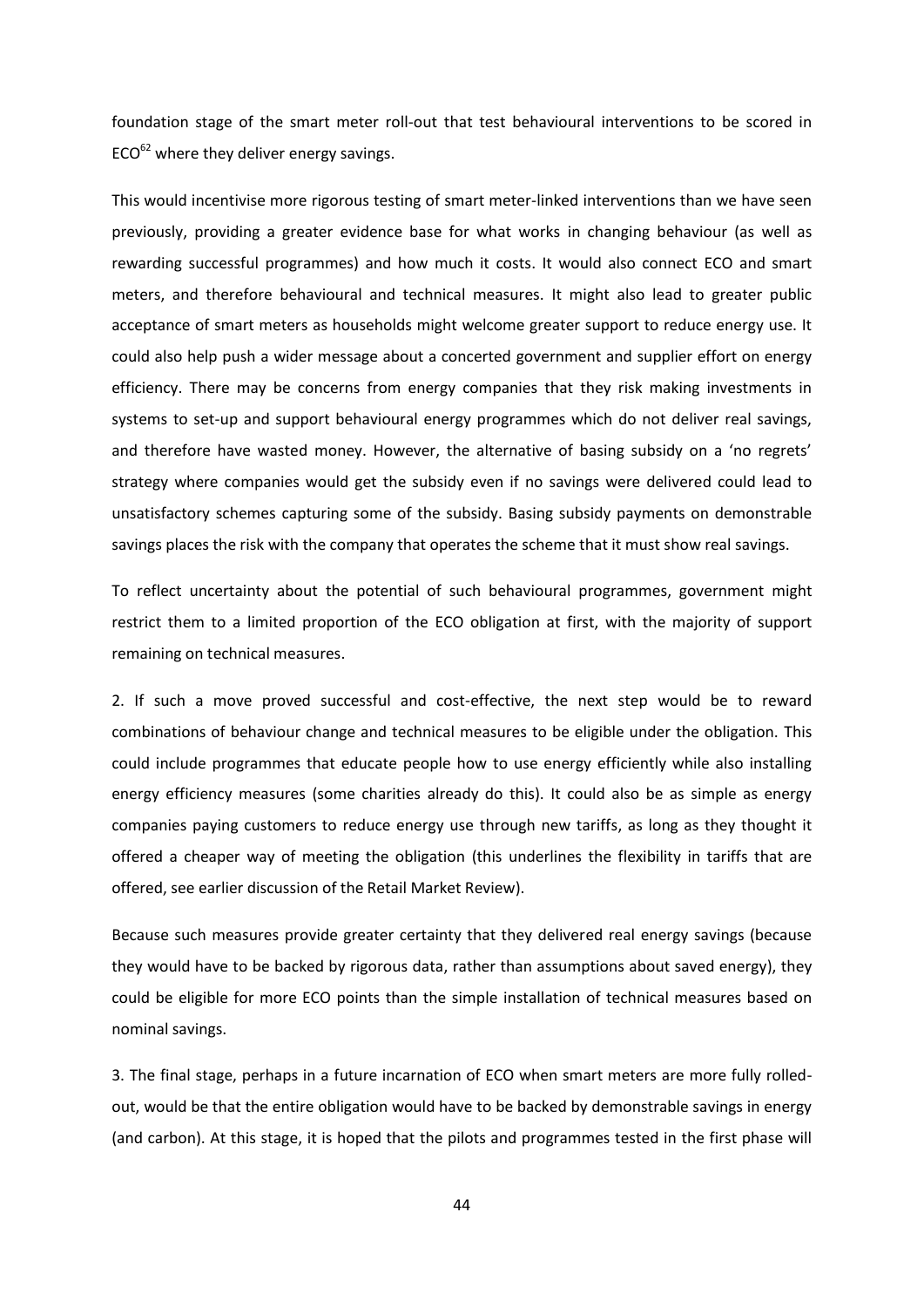have provided greater evidence on which behavioural measures deliver what level of savings. If this evidence is clear, such behavioural measures could then score the savings on a 'nominal' basis, as happens currently with technical measures. This could reduce the cost of such measures and therefore the overall cost of the programme. However, government must be cautious about such an approach and there must be rigorous auditing systems put in place to ensure that such savings can be demonstrated, even if only on a sample basis.

If such an approach can be developed, it would allow a more technology neutral approach than is currently provided through ECO, with behavioural measures competing alongside technical measures, including innovative new energy saving devices not yet on the approved list of measures.

#### **Box 8. Practicalities of proving cuts in demand have taken place**

One of the complexities of a market that rewards demand reduction is proving that such reductions would not have happened anyway, ie that the cuts in energy use are additional. A reduction in energy use could be the result of several factors, unrelated to any intervention. This could include warmer weather reducing the demand for heating. Such a problem is not impossible to overcome and methodologies have been successfuly used in the United States. There are two broad options for making comparisons:

1. Compare energy use for individual households following the intervention to energy use after the intervention. This requires suppliers (or whoever runs the programme) to establish a baseline. The data would have to be normalised depending on weather.

2. Compare the energy use of those households who get the intervention to a control group who do not. This is the approach used by Opower in the United States. Households with similar charactersitics are identified and those who do not have the intervention are used to provide a benchmark (this allows for factors such as different weather in different years to be less important). Any energy savings from those within the group who have the intervention are then scored, and would paid a subsidy.

Such approaches are not perfect and may not account for changes such as different levels of occupancy. Robust methodologies need to be developed before behavioural programmes can be rolled-out nationally and allowed to fully compete with insulation measures for subsidy, which is why the first step for government should allow new pilots to be subsidised through ECO (see recommendations). It is worth stressing that current support for technical measures relies on assumed or 'nominal' savings rather than actual savings. A comparison approach based on real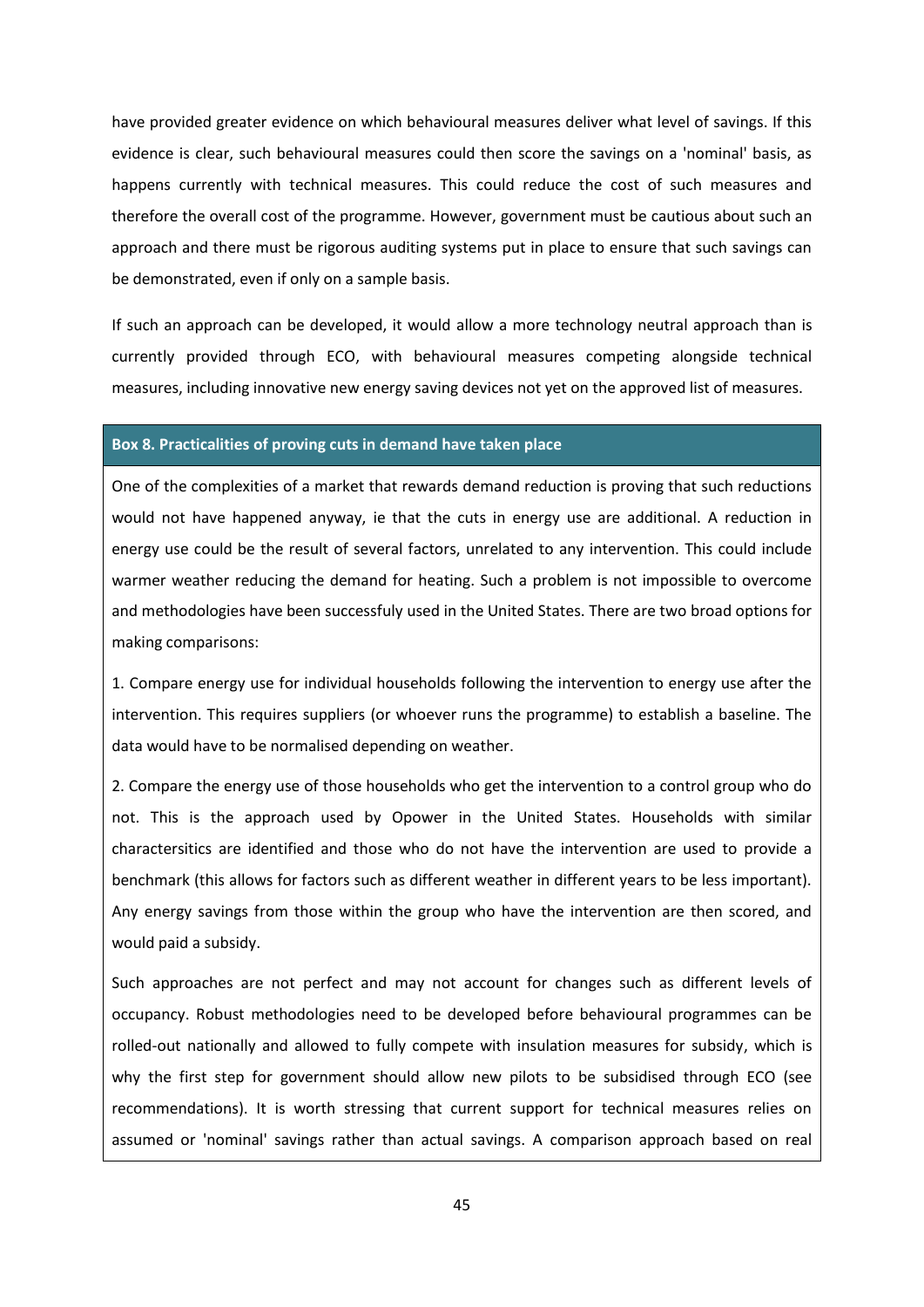energy (and therefore carbon) savings helps tackle problems like the rebound effect.

#### **Long-term measurement**

Another problem is ensuring that the changes people make in behaviour are sustained. While there is a reasonable certainty that insulation will continue to work for several decades (although no guarantee it will lead to overall reductions in energy use), there is a concern that behavioural steps will 'wear off' and people will revert to old habits.

Currently, there is some evidence that changes in how people use energy are sustained over a period of more than two years.<sup>63</sup> Improved data collection, aided by smart meters, should make it easier to monitor whether changes in behaviour have been sustained (although checking will add extra cost). The subsidy could be paid for each year the savings can be shown to continue compared to a baseline of benchmark.

#### **Conclusion**

This paper argues that, in order to incentivise the low cost carbon savings reducing energy demand may offer, further policy is needed. This includes subsidising programmes that use behavioural understanding and can demonstrate real energy savings to test if such schemes can actually work in a UK setting. This will require careful, rigorous, properly controlled trials.

Smart meters make such trials easier to run and prove real reductions in demand. But it is imperative that government and suppliers' handling of the roll-out and the communications around the roll out are well-designed. If this fails, the potential of cost-effective demand reduction – and the associated carbon savings – are severely limited.

46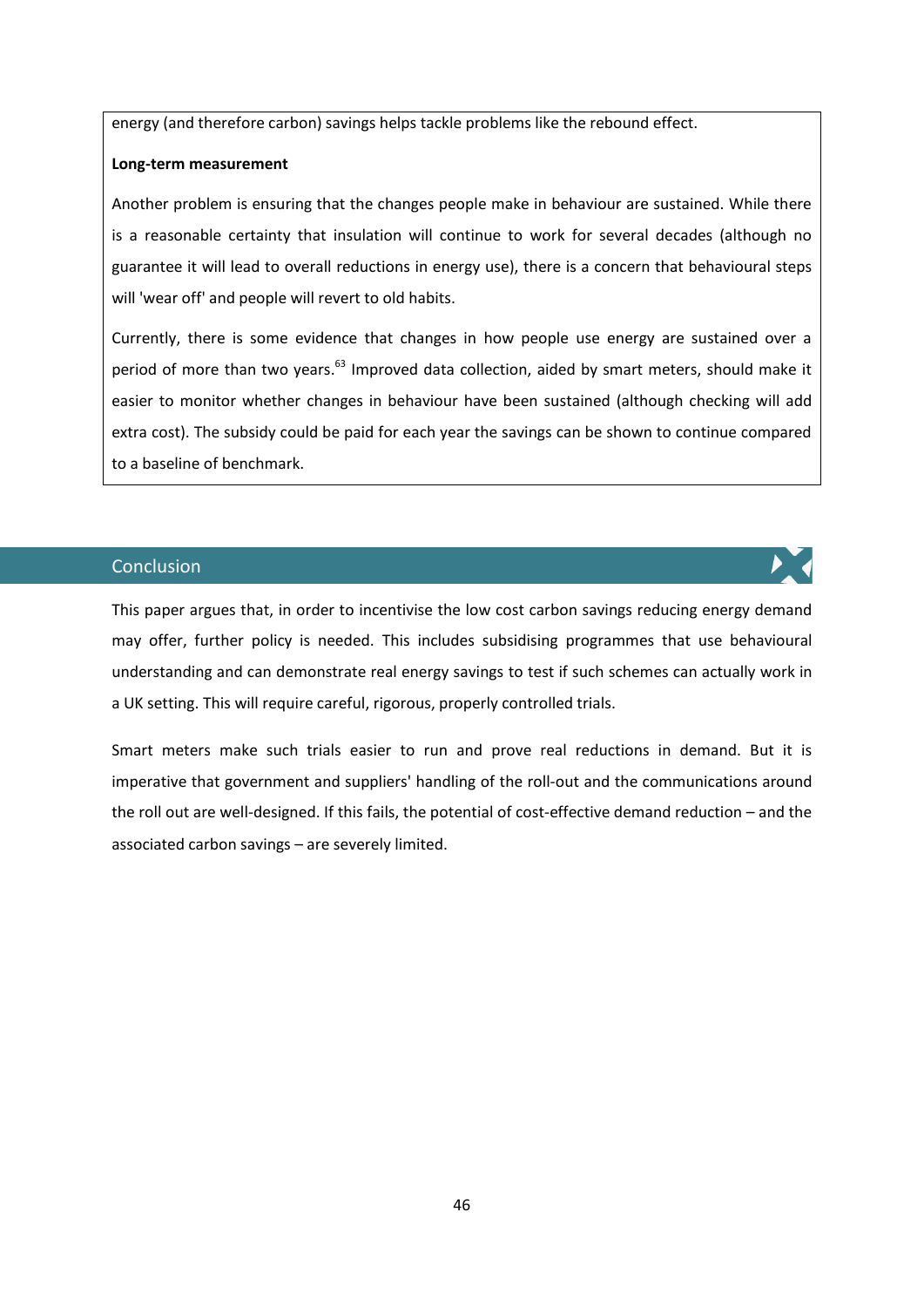### Endnotes

**.** 



 $1$  The government is currently consulting on market-wide measures to support energy efficiency in the electricity sector. Premium Payments and the Capacity Mechanism are both included in the consulation.

2 Based on average bill of £1,260 a year. DECC (2011) *Estimated impacts of energy and climate change policy on energy prices and bills*.

 $3$  The brokerage system will allow the large energy suppliers to meet some of their obligation by buying energy efficiency measures from third parties through a market.

<sup>4</sup> This report uses the term 'energy efficiency' broadly to represent energy reduction or conservation and the more efficient use of energy, unless a more precise defintion is required.

<sup>5</sup> DECC (2012) *Energy Efficiency Statistical Summary*

6 Cabinet Office (2011) *Behaviour Change and Energy Use*

<sup>7</sup> NAO (2011) *Preparations for the roll-out of smart meters*

 $8$  For fuller examination of conflicting carbon prices across the economy see Newey, G. (2011)

*Boosting Energy IQ: UK energy efficiency policy for the workplace*. Policy Exchange

<sup>9</sup> This low rate of VAT is being challenged by the European Commission.

<sup>10</sup> DECC (2012) *The Energy Efficiency Strategy: The Energy Efficiency Opportunity in the UK*

<sup>11</sup> Norman, J. (2008) *Compassionate Economics.* Policy Exchange.

 $12$  DECC (2011) Evaluation synthesis of energy supplier obligation policies

<sup>13</sup> Jenkins, J., Nordhaus, T., Shellenberger, M. (2011) *Energy Emergence: Rebound and backfire as emergent phenomena*. Breakthrough Institute; Cabinet Office (2011); Sorrell, S. (2007) *The Rebound Effect: as assessment of the evidence for economy-wide energy savings from energy efficiency.* UKERC

<sup>14</sup> Of course, often these technologies *will* deliver real energy savings. DECC is also rightly cautious about making too optimistic claims about what levels of savings the measures will result in.

<sup>15</sup> Dolan, P., Hallsworth, M. Halpern, D., King, D., Metcalfe, R., Vlaev, I. (2012) *Influencing behaviour: The mindspace way*. Journal of Economic Psychology (33) pp264-277

 $16$  Such measurement can take place with existing 'dumb' meters, but requires more frequent meter reading which is more expensive or self-reading, which is less reliable.

 $17$  Moreover, there is not a simple division between behaviours and energy efficiency measures. The action of installing energy efficient light bulbs is a behaviour, as well as a technical measure.

However, it is useful to separate the two when considering policy measures.

<sup>18</sup> DECC (2012) *Smart meter roll-out for the domestic sector: Impact Assessment* p. 75

<sup>19</sup> DECC (2012) *How much energy could be saved by changing everyday household behaviours?* Total is based on Policy Exchange calculations avoiding double-counting of measures. Such steps are not expected to affect quality of life.

 $20$  These figures are based on Policy Exchange calculations. The model used to assess the smart meter programme's cost-effectiveness is not publically available. The assumed savings in this table are calculated by comparing the savings shown by the study to the electricity savings assumed by DECC's figures and extrapolating demonstrated savings to the savings from the particular studies. Savings are over 19 years.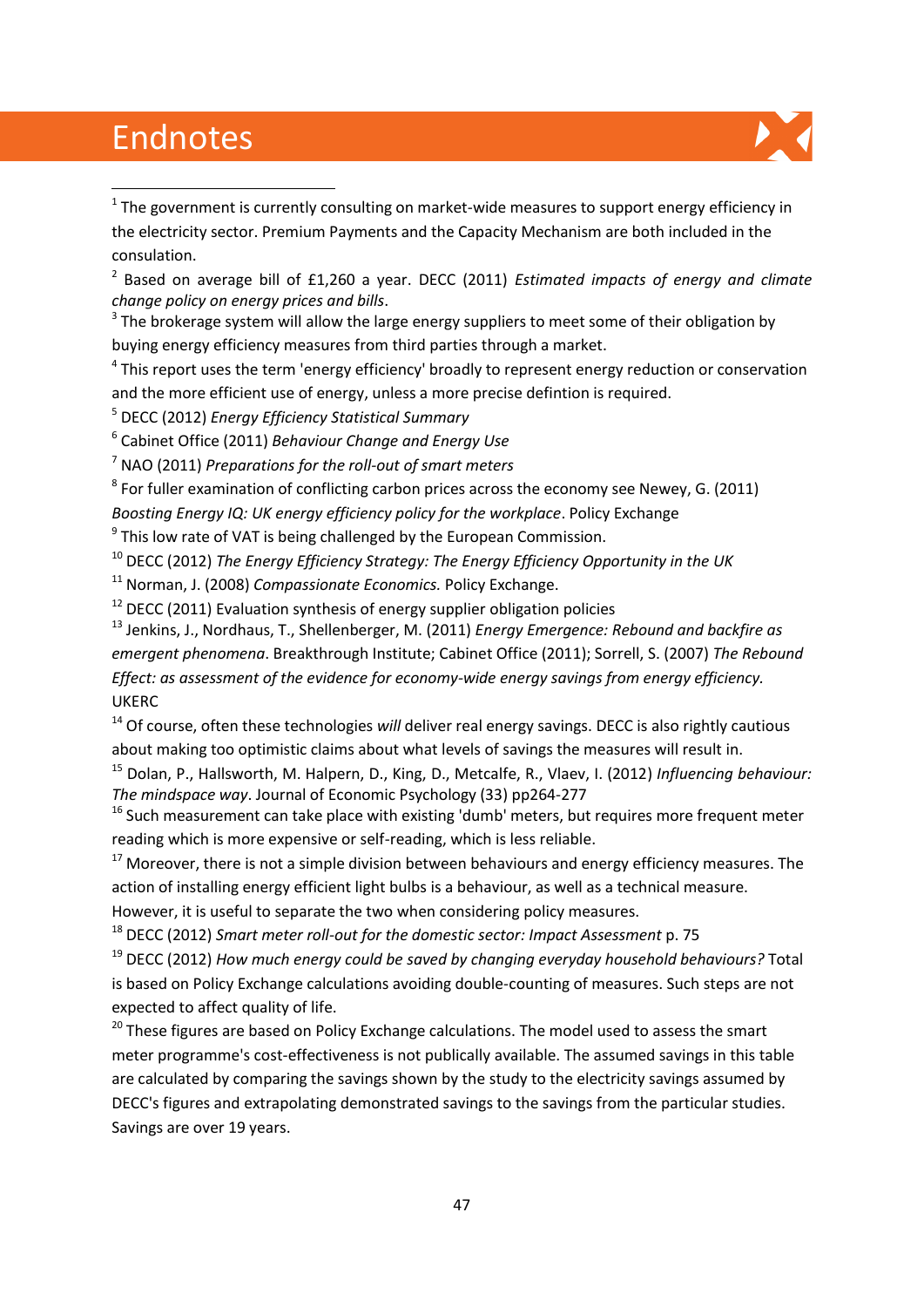<sup>21</sup> Erhardt, Martinez, Donnelly, Laitner (2010) *Advanced metering initiatives and residential feedback progams: A meta-review for Household Electricity Saving Opportunities.* American Council for an Energy-Efficient Economy

1

<sup>22</sup> Foster, B., Mazur-Stommern, S. (2012) *Results from recent real-time feedback studies*. American Council for an Energy-Efficient Economy

<sup>23</sup> Darby, S. (2006) *The Effectiveness of Feedback on Energy Consumption*. Environmental Change Institute, University of Oxford.

<sup>24</sup> Fischer, C. (2008) *Feedback on household energy consumption: a tool for saving energy?* Energy Efficiency (2008) 1:79-104

 $25$  VaasaETT (2011) The potential of smart meter enabled progams to increase energy and systems efficiency for European Smart Metering Industry Group. Available at:

http://www.decc.gov.uk/en/content/cms/tackling/smart\_meters/sup\_res/int\_evidence/int\_evidenc e.aspx

<sup>26</sup> Commission for Energy Regulation (2011) Electricity Smart Metering Customer Behaviour Trials. Findings report. Available at: http://www.cer.ie/en/information-centre-reports-andpublications.aspx?article=5dd4bce4-ebd8-475e-b78d-da24e4ff7339

 $27$  Interestingly gas consumption was reduced during the EDRP trial even without an IHD, probably reflecting that most gas consuming behaviours in the home (central heating, thermostat changes) happen less often.

<sup>28</sup> Dolan, P., Metcalfe, R. (2012) *Neighbors, Knowledge, and Nuggets: two natural field experiments on the rol of incentives on energy conservation* [Working paper available on request from metcalfe@uchicago.edu).

<sup>29</sup> Ofgem (2012) *The Retail Market Review – updated domestic proposals*. The document recognises that its current proposals may have to be revisited as smart meters become more ubiquitous.

<sup>30</sup> See Littlechild, S. (2012) *Ofgem's Procrustean* Bed. Oxera for a discussion of these issues.

<sup>31</sup> DECC (2012) *The Energy Efficiency Strategy: The Energy Efficiency Opportunity in the UK*

<sup>32</sup> DECC (2011) *Evaluation synthesis of energy supplier obligation policies*

<sup>33</sup> SSE, British Gas and Npower pointed out the rising costs of CERT, in particularly the obligation to treat vulnerable households, as part of the explanation for increasing energy prices in 2012. Alistair Philips-Davies, Generation and Supply Director at SSE, told the Energy and Climate Change Select Committee that the annual cost of meeting the obligation had risen from £100 to £200 million in 2012. See [http://www.publications.parliament.uk/pa/cm201213/cmselect/cmenergy/uc554](http://www.publications.parliament.uk/pa/cm201213/cmselect/cmenergy/uc554-i/uc55401.htm) [i/uc55401.htm](http://www.publications.parliament.uk/pa/cm201213/cmselect/cmenergy/uc554-i/uc55401.htm)

<sup>34</sup> Policy Exchange advocated a Green Deal-style system in Caldecott, B., Sweetman, T. (2009) *Warm Homes*.

 $35$  The Impact Assessment measures the cost of the marginal ECO point (p.58). An ECO point is equivalent of a tonne of CO2 savings over the lifetime of the measure. DECC used its Green Deal Household Model to estimate the cost curve for reaching a certain carbon targets, although it recognised there was considerable uncertainty about how much it would cost to reach a particular target.

<sup>36</sup> NERA (2012) *The cost of the Energy Company Obligation*. Prepared for Energy UK.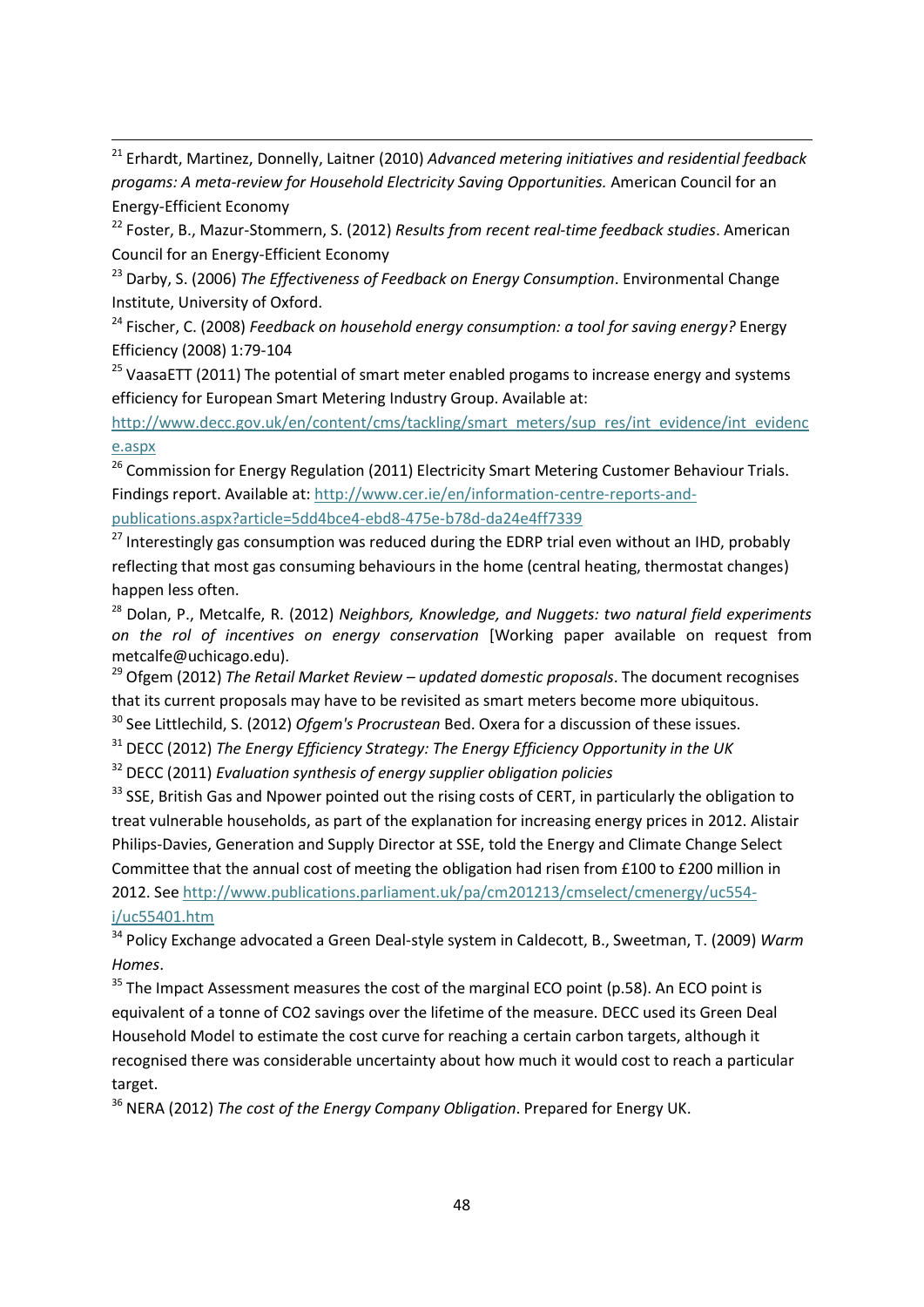<sup>37</sup> As the Green Deal Impact Assessment note, it is almost impossible to accurately model what the likely impact of the creation of a new market, such as the Green Deal. The potential demand will only be realised once it is put in place.

<sup>38</sup> Although it only provided results for five options.

1

<sup>39</sup> Ofgem (2011) Energy Demand Research Project Final Analysis

<sup>40</sup> Work for the Committee on Climate Change has also identified considerable savings from simple changes in behaviour.

<sup>41</sup> DECC (2012) *How much energy could be saved by changing everyday households behaviours*. Interestingly, savings from measures commonly suggested, such as not overfilling kettles, had less potential.

<sup>42</sup> Allcott, H. and Mullainathan, S. (2010) *Behaviour and Energy Policy*. Science: 327 (5970), pp.1204- 1205

<sup>43</sup> For more detail on the programme see Dolan, P., Metcalfe, R. (2012) *Neighbors, Knowledge, and Nuggets: two natural field experiments on the rol of incentives on energy conservation* [Working paper available on request from metcalfe@uchicago.edu).

<sup>44</sup> Ward, F., Porter, M., Popham, M. (2011) *Transition Streets: Final Project Report*. Transition Town Totnes.

<sup>45</sup> Friedrich, K., Eldridge, M., York, D., Witte, P., Kushler, M. (2009) *Saving Energy Cost-Effectively: A National Review of the Cost of Energy Saves Through Utility Energy Efficiency Programmes*. American Council for an Energy Efficienct Economy.

<sup>46</sup> Arimura, T., Newell, R., Palmer, K. (2009) *Cost-Effectiveness of Electricity Energy Efficiency Programmes*. Resources for the Future.

 $47$  The calculations use an exchange rate of £1 to \$1.6USD and EUR1 to £0.78.

<sup>48</sup> Mott MacDonald (2010) *UK Electricity Generation Costs Update*.

<sup>49</sup> The cost of generation technologies is based on Committee on Climate Change figures using Mott McDonald data. The cost of carbon calculation is based on the technology replacing the current marginal plant, which is CCGT with a CO2 intensity of 0.37gCO2/kWh. Replacing domestic gas use was measured at 0.185gCO2/kWh. The long-run cost of electricity was £80/MWh and the long-run cost of gas was £54.3p/MWh (DECC figures).

 $50$  There is considerable uncertainty about what new nuclear will cost in the UK and the level of subsidy.

<sup>51</sup> For further discussion see Moore, S (2010) *2020 Hindsight*. Policy Exchange.

<sup>52</sup> DECC (2012) *Quantitative Research into Public Awareness, Attitudes, and Experience of Smart Meters*

<sup>53</sup> In California, opposition to the roll-out was so aggressive some residents blocked a street to prevent the meters being delivered, leading to the arrest of 30 people. There have also been setbacks in Australia.

<sup>54</sup> Policy Exchange polling found that when asked for 'the most helpful thing politicians can do to improve your life for you and your family', the top personal priority was reduce energy bills. This underlines the political imperative that policies, in particular low carbon policies, do not add to bills unnecessarily and, where possible, help lower bills.

<sup>55</sup> Digital UK (2010) *Digital UK's ten transferable lessons from the UK's digital television switchover programme*; Digital UK (2012) *Switchover's biggest year: Report for the year to 31 March 2012*.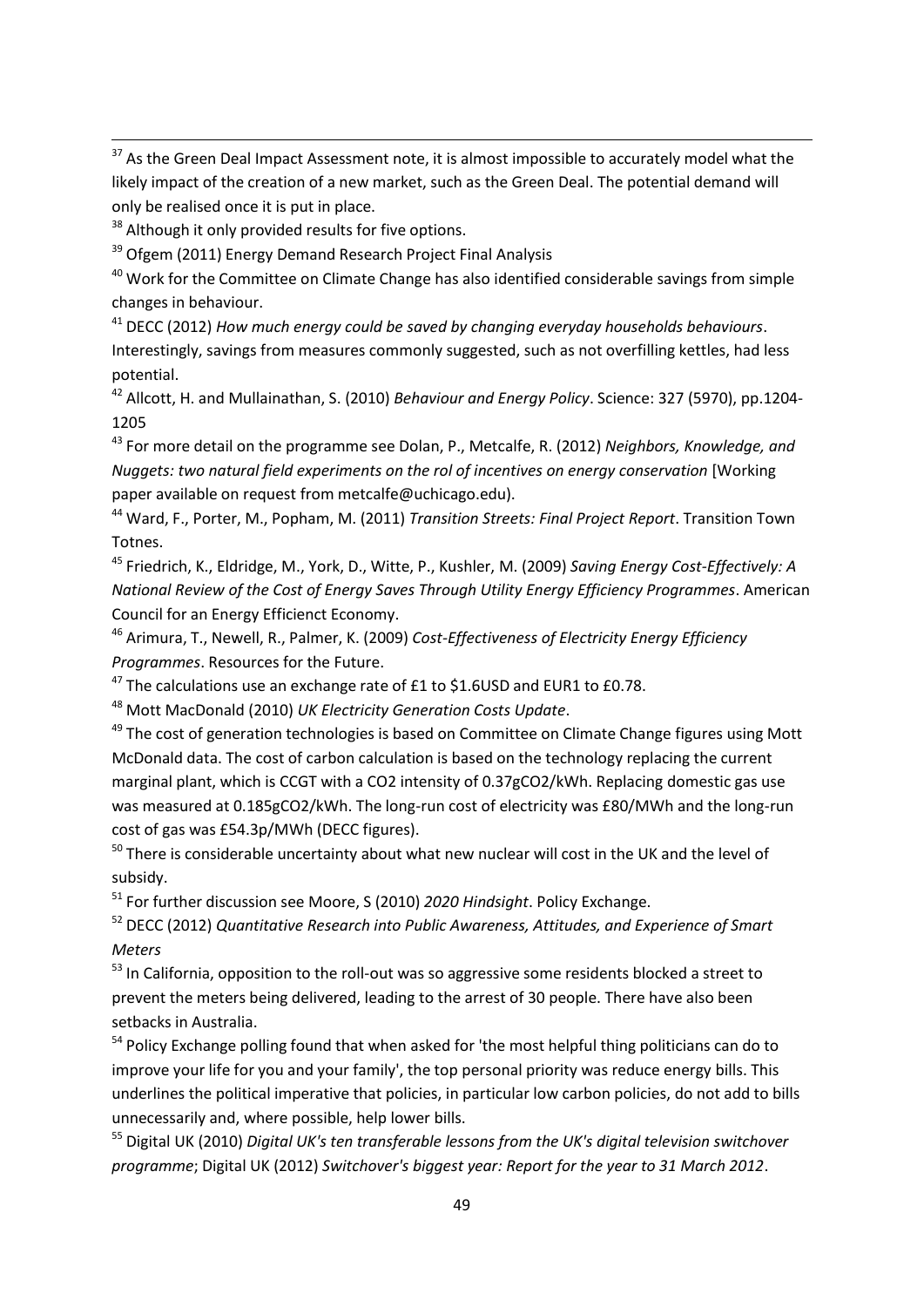<sup>56</sup> Jackson, T. (2005) *Motivating Sustainable Consumption: a review of evidence on consumer behaviour and behavioural change*. A report to the Sustainable Development Research Network. <sup>57</sup> See Phillips, R. & Scott, F. (2012) *Smarter communications: strengthening consumer engagement on smart meters*. Green Alliance.

<sup>58</sup> The government consultation on energy efficiency in the electricity sector looks at the first two options.

<sup>59</sup> Benton, D (2011) *Decarbonisation on the cheap*. Green Alliance.

<sup>60</sup> Less, S. (2010) *Re-monopolising power?*. Policy Exchange

1

 $61$  When there is a high level of renewables on the system, some plant, probably gas, will only run occasionally to meet peak demand when the wind is not blowing nor the sun shining. In theory, this could mean that such gas plants would have to charge very high prices at times like this to cover their annual operating costs (although it is likely overallcosts of such a system will be lower as renewables will provide power at a very low cost when they are operating). If such 'peaking plant' was not able to charge such high prices, it would just close down, creating risk of power cuts.  $62$  These could be trials that are agreed with the Behavioural Insights Unit to avoid some of the

pitfalls of the EDRP.

<sup>63</sup> DECC (2012) *Smart meter roll-out for the domestic sector: Impact Assessment*.